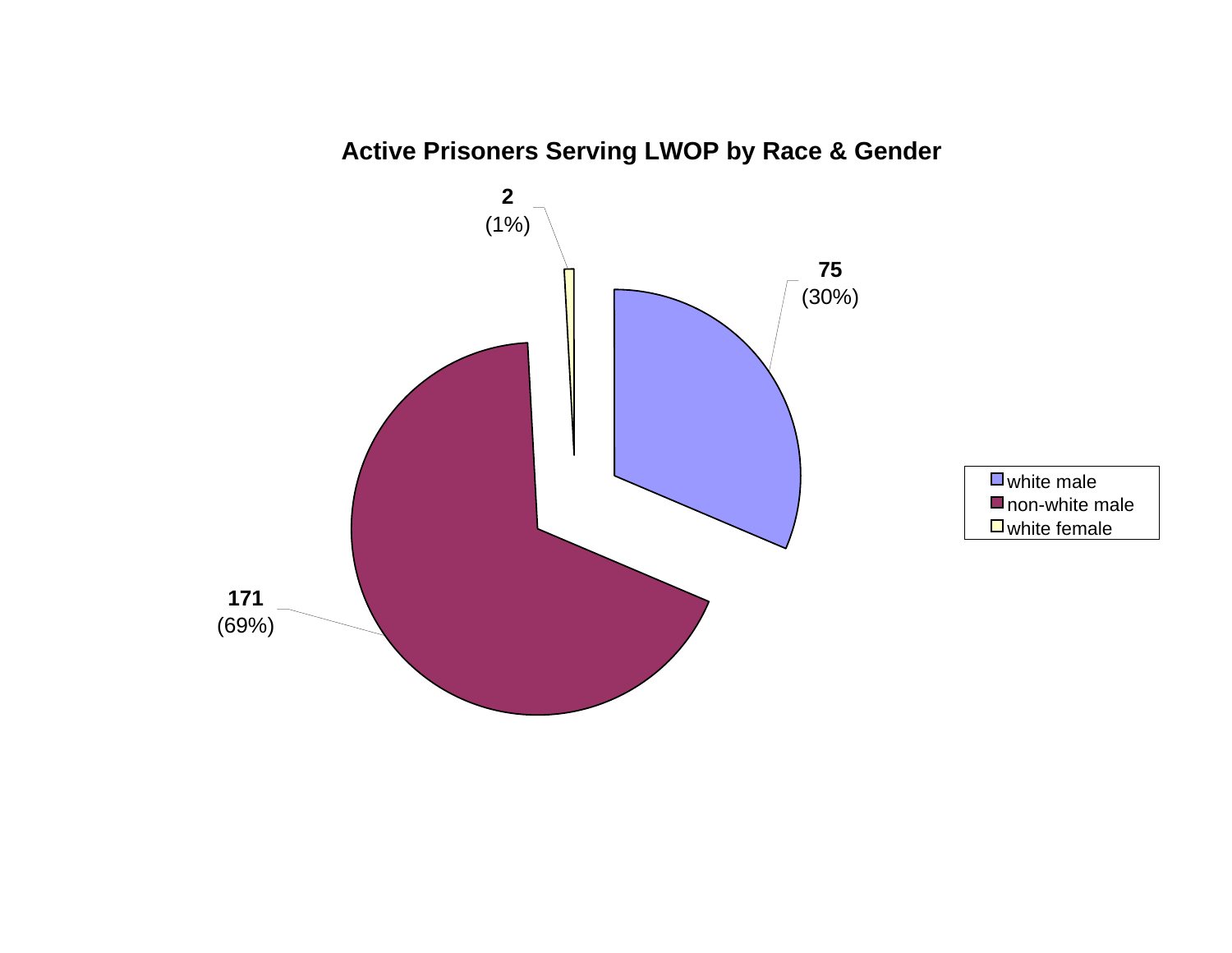# **Active Inmates Serving LWOP by Crime Type**

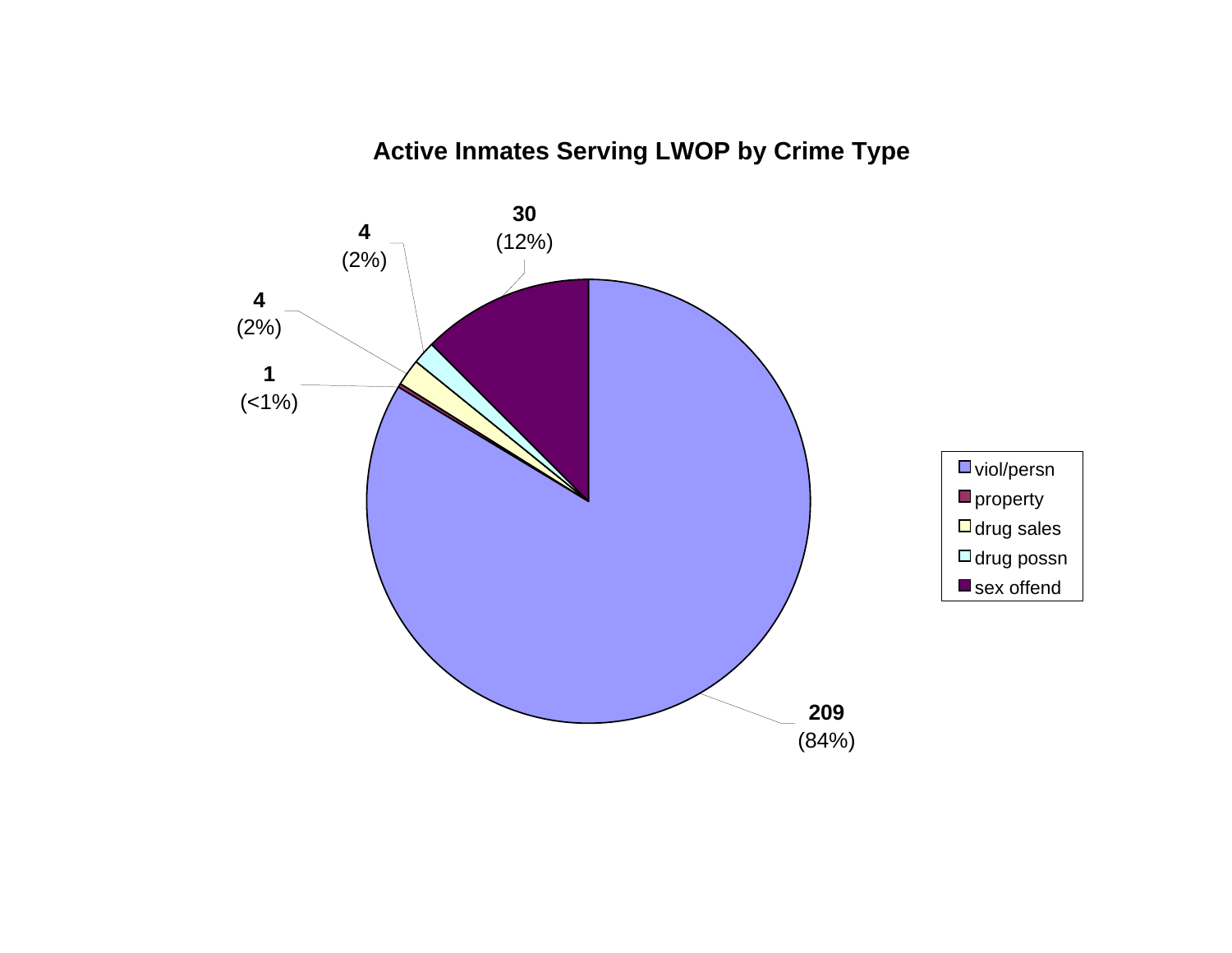

# **Prior Incarcerations for Inmates Serving Life Without Parole**

**Priors**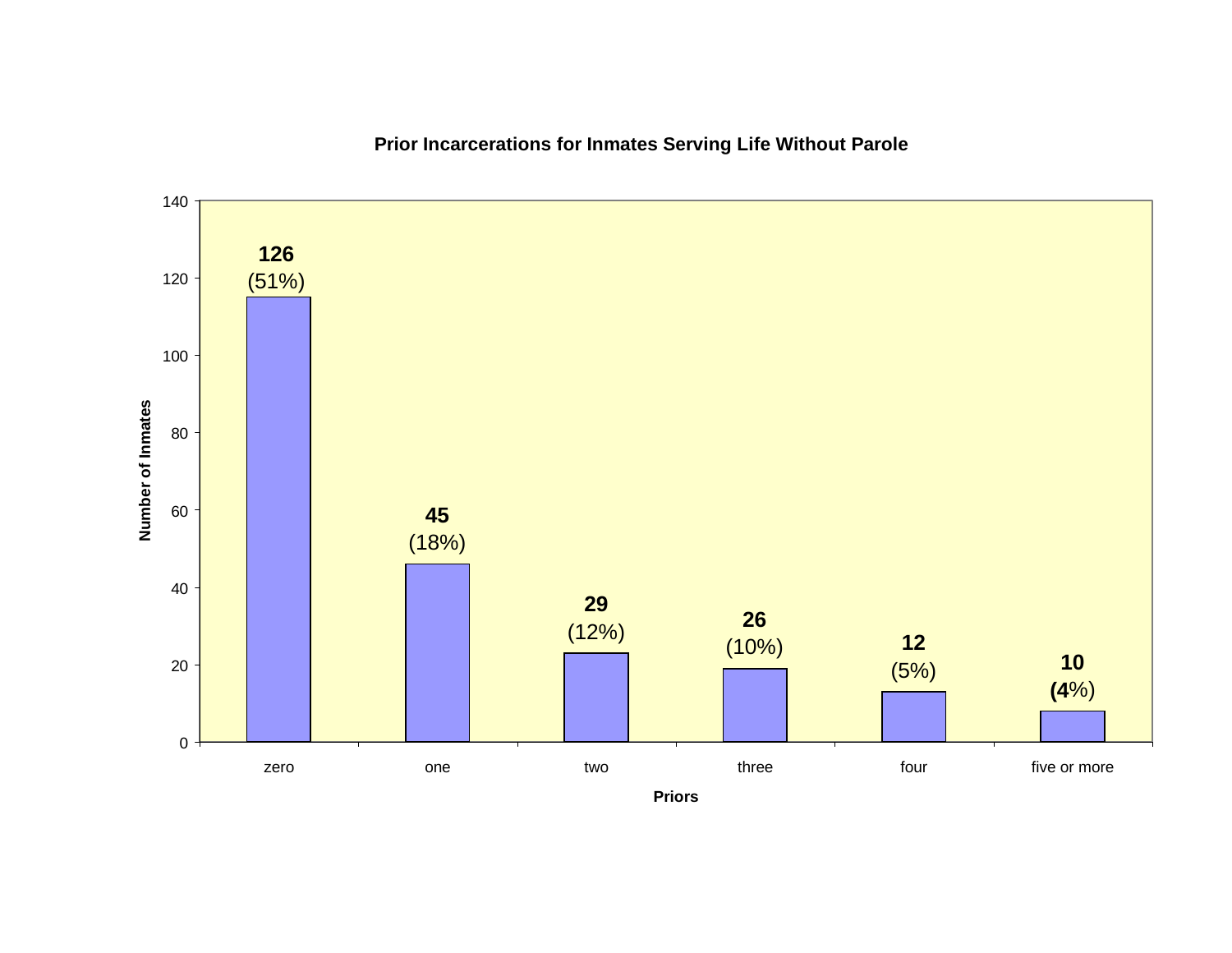Georgia Department of Corrections Page 1 Run 08/20/01 Office of Planning and Analysis

Inmate statistical profile

TABLE OF CONTENTS FOR ACTIVE PRISONERS SERVING LWOP EXCLUDING JAIL

Title PAGE ----- ---- RACE AND SEX............................ 2 Culture Fair IQ Scores.................. 3 Self-Rpt Socioeconomic Class............ 4 Self-Rpt Environment To Age 16.......... 5 Self-Rpt Education Level................ 6 Functional Reading Level (WRAT Scores).. 7 Functional Math Level (WRAT Scores)..... 8 Functional Spelling Level (WRAT Scores). 9 Self-Rpt Guardian Status To Age 16......10 Self-Rpt Employment Status Before Prison11 Self-Rpt Marital Status At Admission....12 Self-Rpt Number Of Children At Admission13 Self-Rpt Religious Affiliation..........14 Self-Rpt Family Behavior Patterns \*.....15 Inmate Diagnostic Behavior Problem \*....16 Physical Profile (General Condition)....17 Security Status...........................18 Number Of Sentences.....................19 Number Of Disciplinaries................20 Number Of Escapes........................21 Number Of Prior Georgia Incarcerations \*22 Number Of Transfers.....................23 County Of Conviction....................24 Circ Of Conviction......................27 Home County.............................29 Prison Sentence In Years.................32 Probation To Follow Prison..............33Admission Type............................34 Release Type..............................35 Inst By Group..............................36 Institution.............................37 Misdemeanors And Felonies...............38 Crimes By Group.............................39 Most Serious Offense....................40 Most Serious Crime Type.................41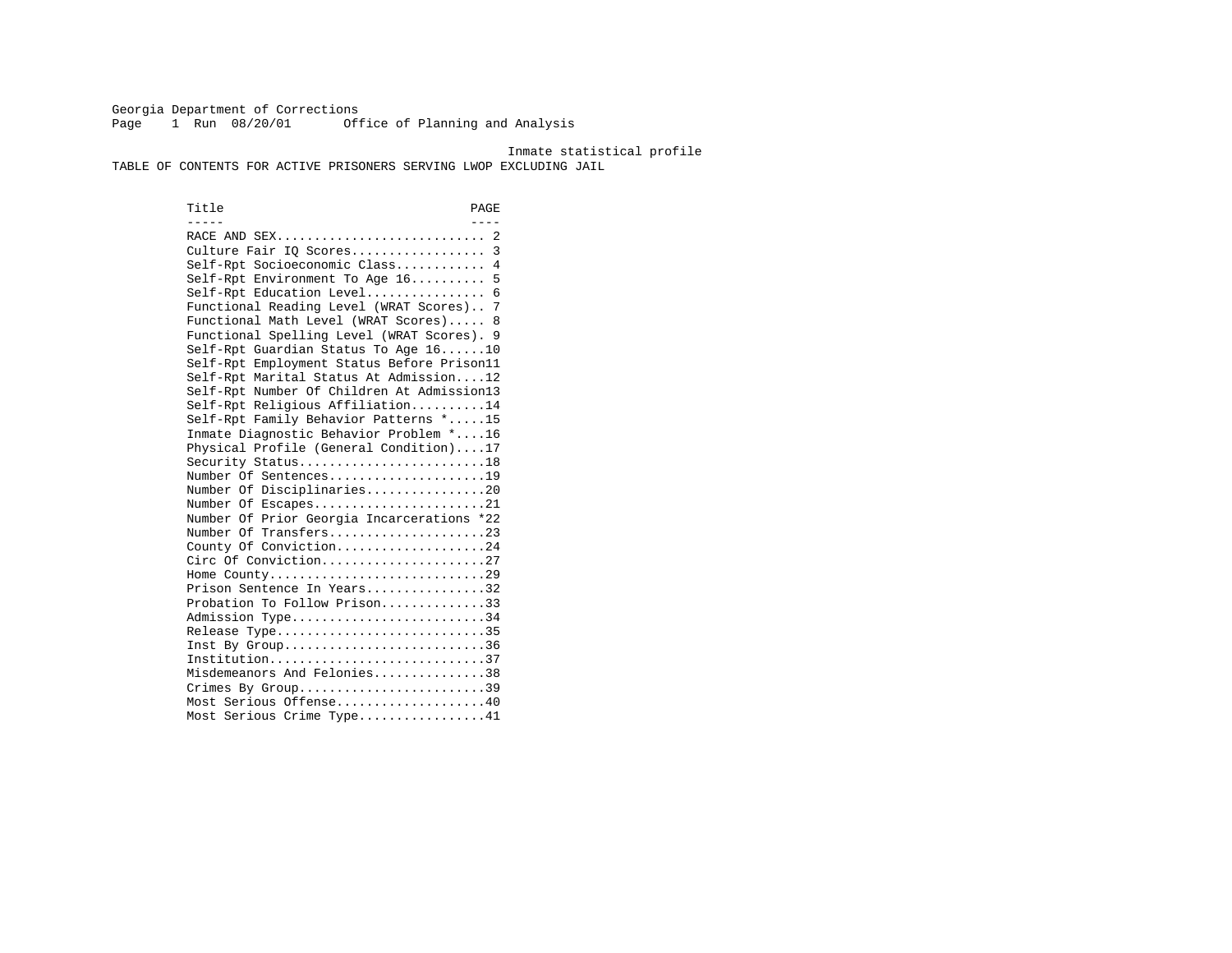Georgia Department of Corrections Page 2 Run 08/20/01 Office of Planning and Analysis

#### Inmate statistical profile

Sample: ACTIVE PRISONERS SERVING LWOP EXCLUDING JAIL Requestor: Statistics Active inmates 08/20/2001

RACE AND SEX by current age & sex

|                  |                  |                  | M E N            |                            |                |                      |                            | <b>WOMEN</b>               |                               |                   |                            |
|------------------|------------------|------------------|------------------|----------------------------|----------------|----------------------|----------------------------|----------------------------|-------------------------------|-------------------|----------------------------|
| RACE AND SEX     | Age<br>$ 00-21 $ | Age<br>$ 22-39 $ | Age<br>$ 40-54 $ | Age<br>$8 55-99$           | Men<br>% Total | Age<br>$8   00 - 21$ | Age<br>$ 22-39 $           | Age<br>$ 40-54 $           | Age<br>$8 55-99$              | Women<br>% Total  | Grand<br>%   Total %       |
| WHITE MALE       | 0<br>$\mathbf 0$ | 29<br>41         | 27<br>32         | 47                         | 75<br>30       | $\mathbf 0$<br>0     | $\Omega$<br>0              | 0                          | 0                             | 0<br>0            | 75<br>30                   |
| NON WHITE MALE   | 4 100            | 71<br>101        | 58<br>68         | 8<br>53                    | 171<br>70      | $\mathbf 0$<br>0     | $\mathbf 0$<br>$\mathbf 0$ | $\mathbf 0$<br>$\mathbf 0$ | $\mathbf 0$<br>$\overline{0}$ | $\Omega$<br>0     | 171<br>69                  |
| WHITE FEMALE     | $\mathbf 0$<br>0 | 0<br>0           | $\mathbf 0$<br>0 | $\Omega$<br>$\overline{0}$ | 0<br>0         | 0<br>$\mathbf 0$     | 2 100                      | 0                          | $\mathbf 0$                   | 2 100             | 2<br>1                     |
| NON WHITE FEMALE | 0<br>0           | 0<br>$\mathbf 0$ | 0<br>0           | 0<br> 0                    | 0<br>0         | 0<br>0               | $\mathbf{0}$<br>0          | 0                          | $\mathbf 0$<br>$\overline{0}$ | $\mathbf{0}$<br>0 | $\overline{0}$<br>$\Omega$ |
| Total reported   | 4 100            | 142 100          | 85 100           | 15 100                     | 246 100        | $\Omega$<br>$\Omega$ | 2 100                      | $\Omega$<br>$\Omega$       | $\Omega$<br>0 <sup>1</sup>    | 2 100             | 248 100                    |
| Percent reported | 100.0            | 100.0            | 100.0            | 100.0                      | 100.0          | $\cdot$ 0            | 100.0                      | $\cdot$ 0                  | $\cdot$ 0                     | 100.0             | 100.0                      |
| NOT REPORTED     | 0                | $\Omega$         | $\Omega$         | $\mathbf 0$                | $\Omega$       | $\mathbf 0$          | $\Omega$                   | $\Omega$                   | $\Omega$                      | $\Omega$          | $\mathbf 0$                |
| Total            | 4                | 142              | 85               | 15                         | 246            | 0                    | 2                          | 0                          | $\Omega$                      | 2                 | 248                        |
|                  |                  |                  |                  |                            |                |                      |                            |                            |                               |                   |                            |
|                  |                  |                  |                  |                            |                |                      |                            |                            |                               |                   |                            |
| AVERAGE AGE      | 19.75            | 30.75            | 45.86            | 61.40                      | 37.66          | .00                  | 31.00                      | .00                        | .00                           | 31.00             | 37.61                      |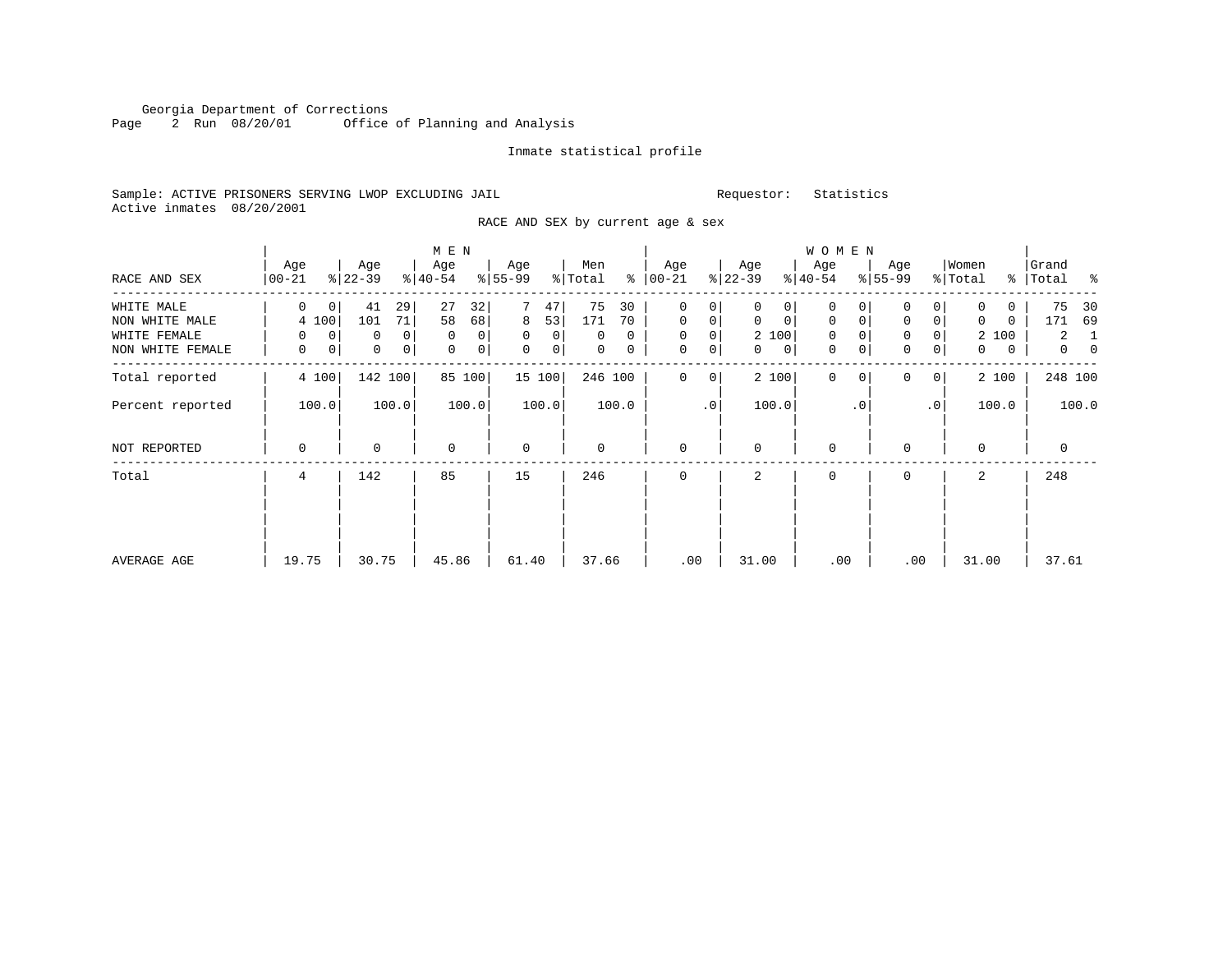#### Georgia Department of Corrections Page 3 Run 08/20/01 Office of Planning and Analysis

# Inmate statistical profile

|  |                           |  | Sample: ACTIVE PRISONERS SERVING LWOP EXCLUDING JAIL |  |
|--|---------------------------|--|------------------------------------------------------|--|
|  | Active inmates 08/20/2001 |  |                                                      |  |

Requestor: Statistics

|  |  |  |  |  |  | Culture Fair IO Scores by current age & sex |  |  |  |
|--|--|--|--|--|--|---------------------------------------------|--|--|--|
|--|--|--|--|--|--|---------------------------------------------|--|--|--|

| IQ Score                  | Age<br>$00 - 21$ | Age<br>$ 22-39 $    | M E N<br>Age<br>$ 40-54 $ | Age<br>$8 55-99$        | Men<br>ႜ<br>% Total | Age<br>$ 00-21 $            | Age<br>$ 22-39 $ | W O M E N<br>Age<br>$ 40-54 $ | Age<br>$8 55-99$                         | Women<br>% Total | Grand<br>% Total % |
|---------------------------|------------------|---------------------|---------------------------|-------------------------|---------------------|-----------------------------|------------------|-------------------------------|------------------------------------------|------------------|--------------------|
| LESS THAN 70<br>70 AND UP | 0<br>0<br>3 100  | 5<br>4<br>128<br>96 | 13<br>10<br>65<br>87      | $\Omega$<br>0<br>13 100 | 15<br>209<br>93     | 0<br>0<br>$\mathbf 0$<br> 0 | 0<br>0<br>2 100  | 0<br>0<br>0<br>$\mathbf 0$    | $\overline{0}$<br>0<br>$\mathbf 0$<br> 0 | 0<br>0<br>2 100  | 15<br>211 93       |
| Total reported            | 3 100            | 133 100             | 75 100                    | 13 100                  | 224 100             | 0<br>$\overline{0}$         | 2 100            | $\mathsf{O}$<br>0             | 0<br>$\overline{0}$                      | 2 100            | 226 100            |
| Percent reported          | 75.0             | 93.7                | 88.2                      | 86.7                    | 91.1                | .0                          | 100.0            | $\cdot$ 0                     | .0 <sup>1</sup>                          | 100.0            | 91.1               |
| NOT REPORTED              | 1                | 9                   | 10                        | 2                       | 22                  | $\mathbf 0$                 | 0                | $\mathbf 0$                   | 0                                        | $\mathbf 0$      | 22                 |
| Total                     | 4                | 142                 | 85                        | 15                      | 246                 | $\mathbf{0}$                | 2                | 0                             | 0                                        | 2                | 248                |
| AVERAGE IQ                | 107.33           | 99.95               | 94.96                     | 95.38                   | 98.12               | .00                         | 107.00           | .00                           | .00                                      | 107.00           | 98.19              |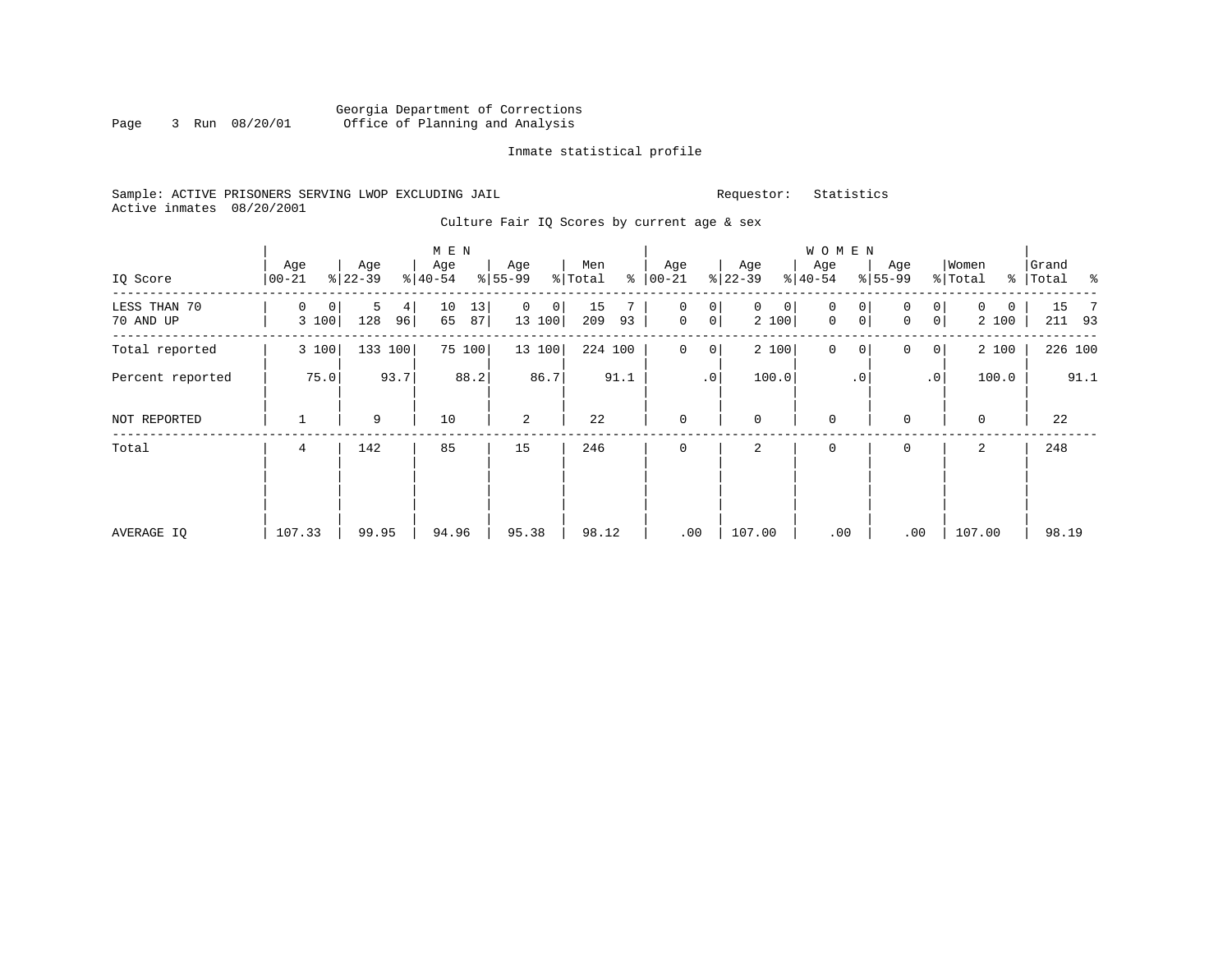### Georgia Department of Corrections<br>4 Run 08/20/01 Office of Planning and Analysis Page 4 Run 08/20/01 Office of Planning and Analysis

#### Inmate statistical profile

#### Sample: ACTIVE PRISONERS SERVING LWOP EXCLUDING JAIL Requestor: Statistics Active inmates 08/20/2001

# Self-Rpt Socioeconomic Class by current age & sex

|                     |                 |                |                  |         | M E N            |                |                  |             |                |      |                  |                 |                  |             | W O M E N        |             |                    |                 |                  |       |                    |         |
|---------------------|-----------------|----------------|------------------|---------|------------------|----------------|------------------|-------------|----------------|------|------------------|-----------------|------------------|-------------|------------------|-------------|--------------------|-----------------|------------------|-------|--------------------|---------|
| Socioeconomic Class | Age<br>$ 00-21$ |                | Age<br>$ 22-39 $ |         | Age<br>$8 40-54$ |                | Age<br>$8 55-99$ |             | Men<br>% Total | နွ   | Age<br>$00 - 21$ |                 | Age<br>$ 22-39 $ |             | Age<br>$8 40-54$ |             | Age<br>$8155 - 99$ |                 | Women<br>% Total |       | Grand<br>%   Total | ႜ       |
| WELFARE             | 0               | 0              |                  | 5       |                  | 4              | 0                | 0           | 10             | 4    | 0                | 0               | 0                | 0           | 0                | 0           | 0                  | 0               |                  | 0     | 10                 |         |
| OCC EMPLOY          | 0               | 0 <sub>1</sub> | 7                | 5       | 4                | 5              | $\mathbf 0$      | 0           | 11             | 5    | $\mathbf 0$      | 0               | 0                | $\mathbf 0$ | $\mathbf 0$      | $\mathbf 0$ | $\Omega$           | $\Omega$        | $\mathbf{0}$     | 0     | 11                 |         |
| MINIMUM STD         |                 | 3 100          | 80               | 58      | 42               | 51             | 10               | 71          | 135            | 56   | $\Omega$         |                 | $\Omega$         | 0           | $\Omega$         | $\Omega$    | 0                  |                 | $\Omega$         | 0     | 135                | - 56    |
| MIDDLE              | 0               | 0 <sup>1</sup> | 43               | 31      | 32               | 39             | 4                | 29          | 79             | 33   | $\mathbf 0$      | 0               |                  | 50          | $\mathbf 0$      | 0           | 0                  |                 |                  | 50    | 80                 | 33      |
| OTHER               | $\mathbf 0$     | 0 <sup>1</sup> | $\overline{a}$   |         | 2                | 2 <sub>1</sub> | $\mathbf 0$      | $\mathbf 0$ | $\overline{4}$ | 2    | 0                | 0               | 1                | 50          | 0                | $\mathbf 0$ | $\mathbf 0$        | 0               |                  | 50    |                    | -2<br>5 |
| Total reported      |                 | 3 100          |                  | 139 100 | 83               | 100            |                  | 14 100      | 239 100        |      | $\mathbf{0}$     | 0               |                  | 2 100       | $\mathbf 0$      | 0           | 0                  | 0 <sup>1</sup>  |                  | 2 100 |                    | 241 100 |
| Percent reported    |                 | 75.0           |                  | 97.9    |                  | 97.6           |                  | 93.3        |                | 97.2 |                  | .0 <sup>1</sup> |                  | 100.0       |                  | $\cdot$ 0   |                    | .0 <sup>1</sup> |                  | 100.0 |                    | 97.2    |
| NOT RPTD            |                 |                | ς                |         | 2                |                |                  |             | 7              |      | $\mathbf{0}$     |                 | $\mathbf 0$      |             | $\mathbf 0$      |             |                    |                 | $\Omega$         |       |                    |         |
| Total               | 4               |                | 142              |         | 85               |                | 15               |             | 246            |      | $\mathbf{0}$     |                 | 2                |             | 0                |             | 0                  |                 | 2                |       | 248                |         |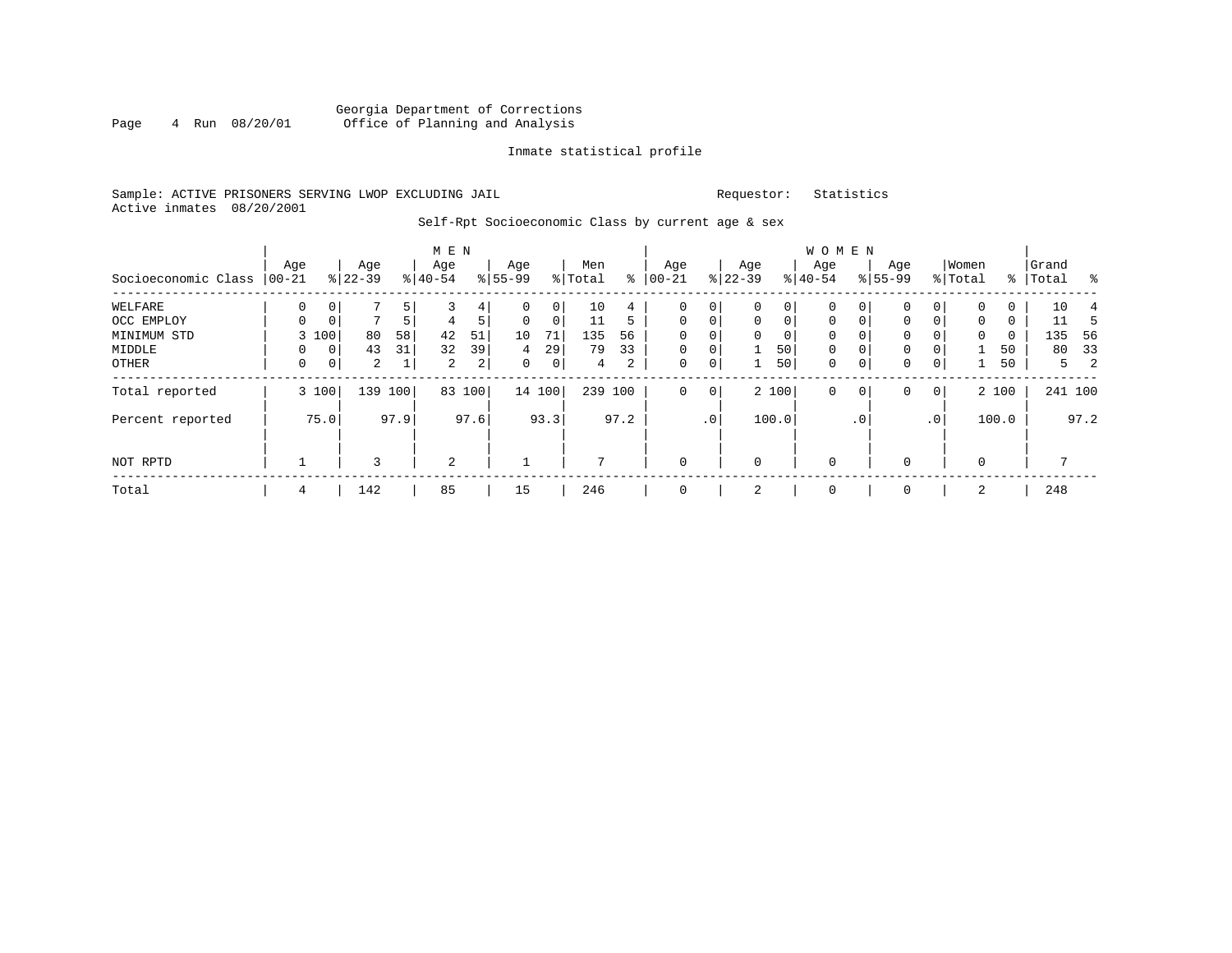#### Sample: ACTIVE PRISONERS SERVING LWOP EXCLUDING JAIL Requestor: Statistics Active inmates 08/20/2001

# Self-Rpt Environment To Age 16 by current age & sex

|                  |                  |       |                  |      | M E N            |             |                  |       |                |             |                   |          |                 |             | <b>WOMEN</b>     |             |                    |                |                  |       |                    |                |
|------------------|------------------|-------|------------------|------|------------------|-------------|------------------|-------|----------------|-------------|-------------------|----------|-----------------|-------------|------------------|-------------|--------------------|----------------|------------------|-------|--------------------|----------------|
| Environment      | Age<br>$00 - 21$ |       | Age<br>$8 22-39$ |      | Age<br>$8 40-54$ |             | Age<br>$8 55-99$ |       | Men<br>% Total | နွ          | Age<br>$ 00 - 21$ |          | Age<br>$ 22-39$ |             | Age<br>$8 40-54$ |             | Age<br>$8155 - 99$ |                | Women<br>% Total |       | Grand<br>%   Total | ႜ              |
| RURAL/FARM       | 0                | 0     | 0                | 0    | 3                | 4           | 3                | 20    | 6              | 3           | 0                 | 0        | $\mathbf 0$     | 0           | 0                | 0           | $\Omega$           | 0              | $\mathbf 0$      | 0     | б.                 | 2              |
| RURAL/NFARM      | 0                | 0     | 11               | 8    | 6                | 7           |                  |       | 18             | 8           | $\mathbf 0$       | 0        |                 | 50          | $\mathbf 0$      | $\mathbf 0$ | 0                  | 0              |                  | 50    | 19                 | 8              |
| S.M.S.A          | $\Omega$         | 0     | 62               | 45   | 26               | 31          | 6                | 40    | 94             | 39          | $\mathbf 0$       | $\Omega$ | $\Omega$        | 0           | 0                | $\Omega$    | $\Omega$           |                | $\Omega$         | 0     | 94                 | 39             |
| URBAN            |                  | 25    | 23               | 17   | 14               | 17          | $\Omega$         | 0     | 38             | 16          | $\mathbf 0$       | 0        | $\mathbf 0$     | $\mathbf 0$ | $\mathbf 0$      | $\mathbf 0$ | $\mathbf 0$        |                | 0                | 0     | 38                 | 16             |
| SMALL TOWN       | 3                | 75    | 41               | 30   | 34               | 41          | 5                | 33    | 83             | 35          | $\mathbf 0$       | 0        |                 | 50          | $\mathbf 0$      | $\Omega$    | $\mathbf 0$        | $\Omega$       |                  | 50    | 84                 | 35             |
| OTHER            | 0                | 0     |                  | 1    | $\mathbf 0$      | $\mathbf 0$ | $\Omega$         | 0     |                | $\mathbf 0$ | 0                 | 0        | $\mathbf 0$     | $\mathbf 0$ | $\mathbf 0$      | 0           | $\Omega$           | 0              | 0                | 0     |                    | $\overline{0}$ |
| Total reported   |                  | 4 100 | 138              | 100  | 83               | 100         | 15 100           |       | 240 100        |             | $\mathbf 0$       | 0        |                 | 2 100       | $\mathbf 0$      | 0           | $\Omega$           | $\overline{0}$ |                  | 2 100 |                    | 242 100        |
| Percent reported |                  | 100.0 |                  | 97.2 |                  | 97.6        |                  | 100.0 |                | 97.6        |                   | .0'      |                 | 100.0       |                  | . 0         |                    | .0'            |                  | 100.0 |                    | 97.6           |
| NOT RPTD         | $\mathbf 0$      |       | 4                |      | 2                |             | $\mathbf 0$      |       | 6              |             | $\mathbf 0$       |          | $\mathbf 0$     |             | $\mathbf 0$      |             | $\Omega$           |                | $\Omega$         |       | б                  |                |
| Total            | 4                |       | 142              |      | 85               |             | 15               |       | 246            |             | 0                 |          | 2               |             | 0                |             | 0                  |                | 2                |       | 248                |                |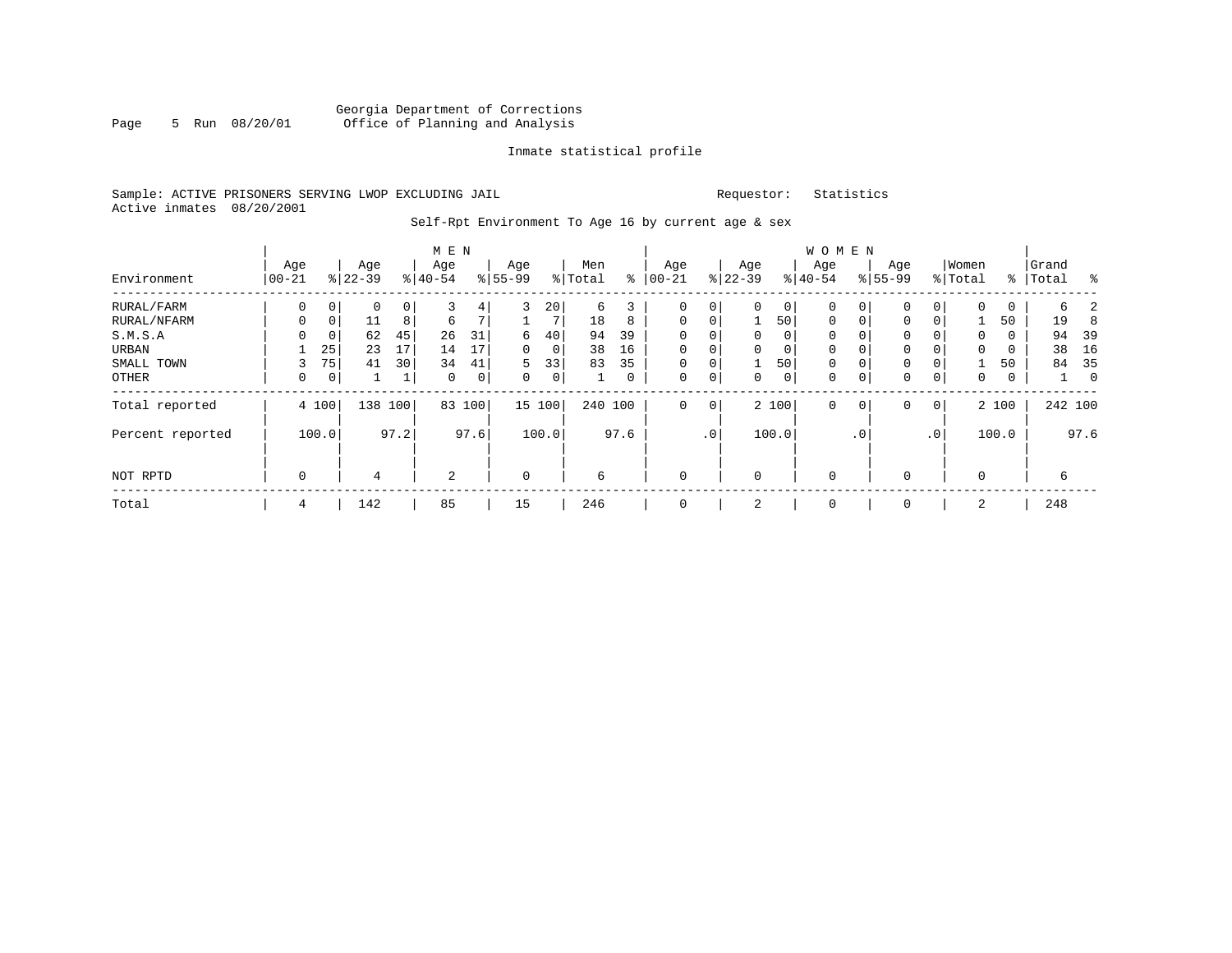|  |                           |  | Sample: ACTIVE PRISONERS SERVING LWOP EXCLUDING JAIL |  |
|--|---------------------------|--|------------------------------------------------------|--|
|  | Active inmates 08/20/2001 |  |                                                      |  |

L<br>
Sample: ACTIVE PREQUESTOR: Statistics

Self-Rpt Education Level by current age & sex

|                     |          |          |           |                         | M E N     |        |           |        |                |      |               |             |              |          | W O M E N |           |           |              |              |       |           |      |
|---------------------|----------|----------|-----------|-------------------------|-----------|--------|-----------|--------|----------------|------|---------------|-------------|--------------|----------|-----------|-----------|-----------|--------------|--------------|-------|-----------|------|
|                     | Age      |          | Age       |                         | Age       |        | Age       |        | Men            |      | Age           |             | Age          |          | Age       |           | Age       |              | Women        |       | Grand     |      |
| Education Level     | $ 00-21$ |          | $ 22-39 $ |                         | $ 40-54 $ |        | $8 55-99$ |        | % Total        |      | $8   00 - 21$ |             | $ 22-39 $    |          | $ 40-54 $ |           | $8 55-99$ |              | % Total      |       | %   Total | နွ   |
| LESS THAN GRADE 7   | $\Omega$ | 0        | 4         | $\overline{\mathbf{3}}$ | 3         | 4      | 2         | 13     | 9              | 4    | 0             | 0           | $\Omega$     | 0        | 0         | $\Omega$  | $\Omega$  | $\Omega$     | <sup>0</sup> | 0     | 9         |      |
| GRADE 7             |          | 25       | 4         | 3 <sup>1</sup>          | 7         | 8      |           | 7      | 13             | 5    | 0             | 0           | 0            | 0        | 0         | 0         | 0         | 0            | 0            | 0     | 13        | -5   |
| GRADE 8             |          | 25       | 18        | 13                      |           |        | 5         | 33     | 28             | 11   | $\Omega$      | 0           | 0            | 0        | 0         | $\Omega$  | $\Omega$  |              | 0            | 0     | 28        | - 11 |
| GRADE 9             | 0        | $\Omega$ | 20        | 14                      | 14        | 17     |           | 7      | 35             | 14   | $\Omega$      |             | $\Omega$     | 0        | 0         |           | 0         |              | $\Omega$     | 0     | 35        | 14   |
| GRADE 10            | $\Omega$ | 0        | 38        | 27                      | 12        | 14     |           | 7      | 51             | 21   | $\Omega$      | $\mathbf 0$ | $\Omega$     | $\Omega$ | 0         | $\Omega$  | 0         |              | $\Omega$     | 0     | 51        | 21   |
| GRADE 11            | 0        | $\Omega$ | 20        | 14                      | 8         | 10     | 2         | 13     | 30             | 12   | $\Omega$      | 0           | 2 100        |          | 0         | O         | 0         |              |              | 2 100 | 32        | 13   |
| GRADE 12            | 2        | 50       | 22        | 15                      | 8         | 10     |           | 7      | 33             | 14   | $\Omega$      | 0           | 0            | 0        | 0         | 0         | 0         |              | $\Omega$     | 0     | 33        | 13   |
| MORE THAN GRADE 12  | 0        | 0        | 16        | 11                      | 27        | 33     | 2         | 13     | 45             | 18   | $\mathbf 0$   | 0           | 0            | 0        | 0         | 0         | 0         | 0            | 0            | 0     | 45        | 18   |
| Total reported      |          | 4 100    | 142 100   |                         |           | 83 100 |           | 15 100 | 244 100        |      | $\Omega$      | 0           |              | 2 100    | 0         | $\Omega$  | $\Omega$  | $\mathbf{0}$ |              | 2 100 | 246 100   |      |
| Percent reported    |          | 100.0    |           | 100.0                   |           | 97.6   |           | 100.0  |                | 99.2 |               | .0          | 100.0        |          |           | $\cdot$ 0 |           | $\cdot$ 0    |              | 100.0 |           | 99.2 |
| NOT REPORTED        | $\Omega$ |          | U         |                         | 2         |        | 0         |        | $\overline{a}$ |      | 0             |             | 0            |          | 0         |           | $\Omega$  |              | $\Omega$     |       | 2         |      |
| Total               | 4        |          | 142       |                         | 85        |        | 15        |        | 246            |      | $\Omega$      |             | $\mathbf{2}$ |          | $\Omega$  |           | 0         |              |              |       | 248       |      |
|                     |          |          |           |                         |           |        |           |        |                |      |               |             |              |          |           |           |           |              |              |       |           |      |
| AVG EDUCATION LEVEL | 9.75     |          | 11.33     |                         | 12.24     |        | 10.47     |        | 11.56          |      | .00           |             | 11.00        |          | .00       |           | .00       |              | 11.00        |       | 11.56     |      |

\* NOTE: THE FIELD LABLED "LESS THAN GRADE 7" WAS CORRECTED IN MARCH 1989: MISSING DATA FOR INMATES STILL IN DIAGNOSTICS NOW HAS BEEN REMOVED FROM THIS FIELD AND IDENTIFIED AS "NOT REPORTED" INFORMATION.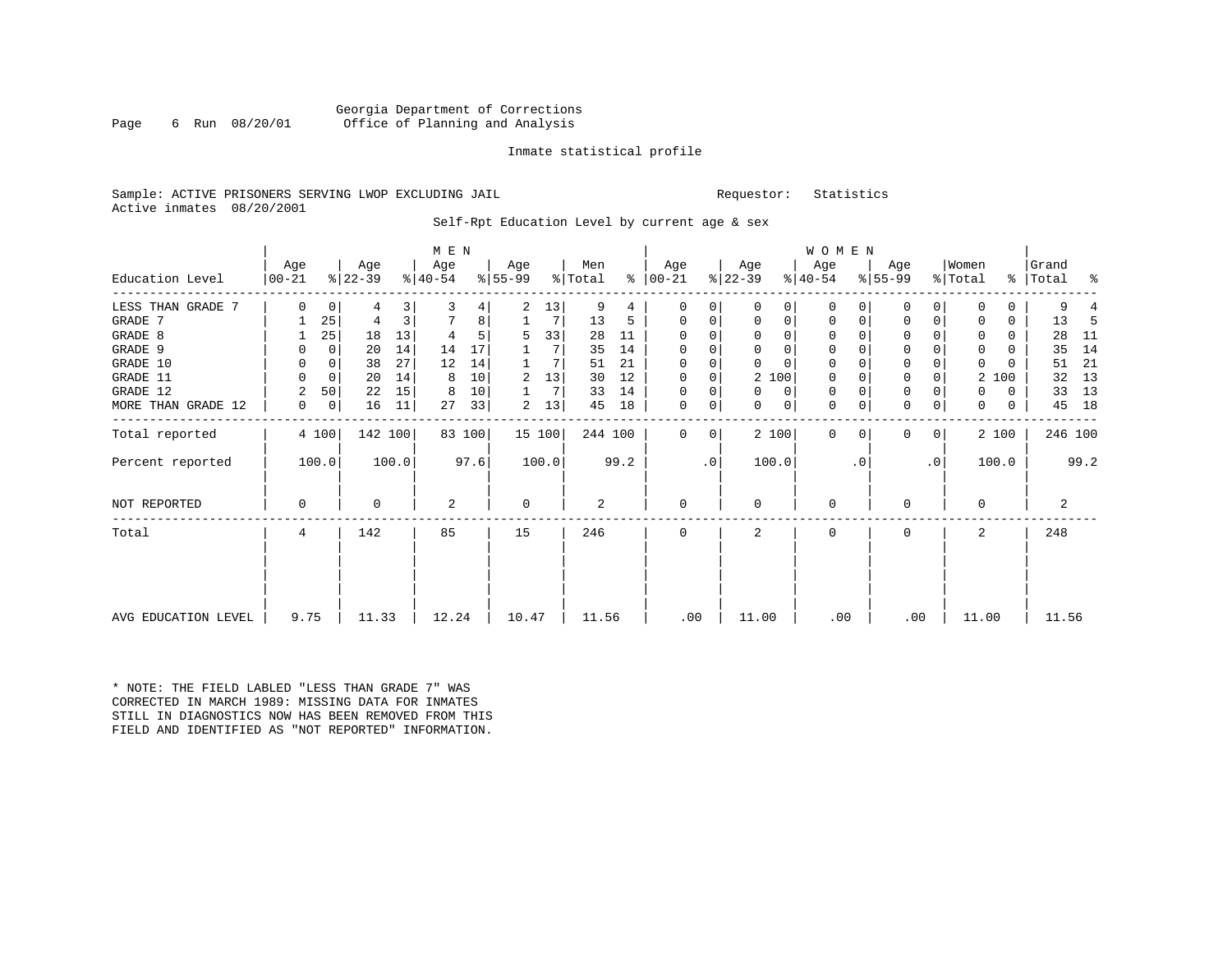#### Sample: ACTIVE PRISONERS SERVING LWOP EXCLUDING JAIL Requestor: Statistics Active inmates 08/20/2001

# Functional Reading Level (WRAT Scores) by current age & sex

|                    |                  |             |                  |         | M E N            |        |                  |        |                |      |                      |           |                  |             | <b>WOMEN</b>     |          |                    |                 |                  |       |                    |         |
|--------------------|------------------|-------------|------------------|---------|------------------|--------|------------------|--------|----------------|------|----------------------|-----------|------------------|-------------|------------------|----------|--------------------|-----------------|------------------|-------|--------------------|---------|
| WRAT Reading Score | Age<br>$00 - 21$ |             | Age<br>$ 22-39 $ |         | Age<br>$ 40-54 $ |        | Age<br>$8 55-99$ |        | Men<br>% Total |      | Age<br>$8   00 - 21$ |           | Age<br>$ 22-39 $ |             | Age<br>$ 40-54 $ |          | Age<br>$8155 - 99$ |                 | Women<br>% Total |       | Grand<br>%   Total | ႜ       |
| LESS THAN GRADE 6  | $\Omega$         | $\mathbf 0$ | 44               | 33      | 31               | 41     | 6                | 46     | 81             | 36   | 0                    | 0         |                  | 50          | $\Omega$         | $\Omega$ | $\Omega$           | $\Omega$        |                  | 50    | 82                 | 36      |
| 6TH THRU 8TH GRADE | 2                | 67          | 30               | 22      | 13               | 17     | 3                | 23     | 48             | 21   | $\mathbf 0$          | 0         | 0                | 0           | 0                | 0        | 0                  | 0               | $\Omega$         | 0     | 48                 | 21      |
| GRADE 9            |                  | 33          | 15               | 11      | 8                | 11     | 0                | 0      | 24             | 11   | 0                    |           | $\Omega$         | 0           | 0                |          | 0                  |                 | O                | 0     | 24                 | 11      |
| GRADE 10           | 0                | 0           | 4                | 3       | 2                | 3      | 0                | 0      | 6              | 3    | 0                    | 0         | $\mathbf 0$      | $\mathbf 0$ | $\mathbf 0$      |          | $\mathsf 0$        |                 | $\mathbf 0$      | 0     | 6                  | 3       |
| GRADE 11           | 0                | 0           | 8                | 6       | 4                | 5      |                  | 8      | 13             | 6    | 0                    |           | $\Omega$         | $\mathbf 0$ | 0                |          | $\mathbf 0$        |                 | 0                | 0     | 13                 | -6      |
| GRADE 12           | 0                | 0           | 22               | 16      | 12               | 16     | 2                | 15     | 36             | 16   | $\mathbf 0$          | 0         | $\mathbf 0$      | $\mathbf 0$ | 0                |          | $\mathbf 0$        |                 |                  | 0     | 36                 | 16      |
| MORE THAN GRADE 12 | 0                | 0           | 11               | 8       | 6                | 8      |                  | 8      | 18             | 8    | 0                    | 0         |                  | 50          | $\mathbf 0$      | 0        | $\mathbf 0$        | 0               |                  | 50    | 19                 | 8       |
| Total reported     |                  | 3 100       |                  | 134 100 |                  | 76 100 |                  | 13 100 | 226 100        |      | $\Omega$             | 0         |                  | 2 100       | $\Omega$         | $\Omega$ | <sup>0</sup>       | $\overline{0}$  |                  | 2 100 |                    | 228 100 |
| Percent reported   |                  | 75.0        |                  | 94.4    |                  | 89.4   |                  | 86.7   |                | 91.9 |                      | $\cdot$ 0 |                  | 100.0       |                  | . 0      |                    | .0 <sup>1</sup> |                  | 100.0 |                    | 91.9    |
| NOT REPORTED       |                  |             | 8                |         | 9                |        | 2                |        | 20             |      | $\mathbf 0$          |           | $\Omega$         |             | $\mathbf 0$      |          | $\Omega$           |                 | $\Omega$         |       | 20                 |         |
| Total              | 4                |             | 142              |         | 85               |        | 15               |        | 246            |      | $\Omega$             |           | $\mathfrak{D}$   |             | $\Omega$         |          | <sup>0</sup>       |                 | 2                |       | 248                |         |
|                    |                  |             |                  |         |                  |        |                  |        |                |      |                      |           |                  |             |                  |          |                    |                 |                  |       |                    |         |
| AVG READING SCORE  | 8.07             |             | 8.05             |         | 7.45             |        | 7.01             |        | 7.79           |      | .00                  |           | 9.10             |             | .00              |          | .00                |                 | 9.10             |       | 7.80               |         |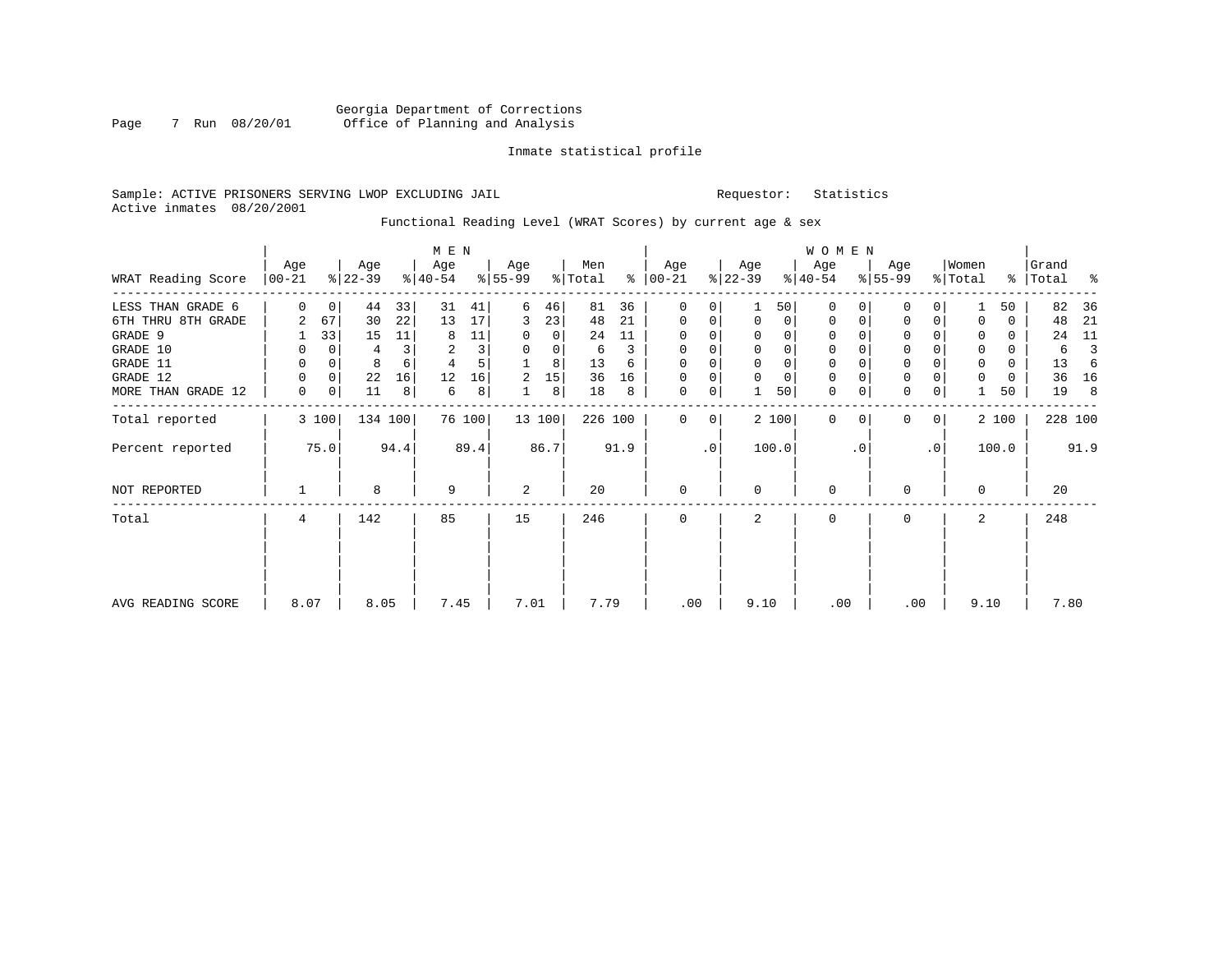#### Sample: ACTIVE PRISONERS SERVING LWOP EXCLUDING JAIL Requestor: Statistics Active inmates 08/20/2001

### Functional Math Level (WRAT Scores) by current age & sex

| WRAT Math Score    | Age<br>$00 - 21$ |       | Age<br>$ 22-39 $ |         | M E N<br>Age<br>$ 40-54 $ |        | Age<br>$ 55-99 $ |      | Men<br>% Total |      | Age<br>$8   00 - 21$ |             | Age<br>$ 22-39 $ |             | <b>WOMEN</b><br>Age<br>$ 40-54 $ |          | Age<br>$8 55-99$ |                | Women<br>% Total |       | Grand<br>%   Total | နွ   |
|--------------------|------------------|-------|------------------|---------|---------------------------|--------|------------------|------|----------------|------|----------------------|-------------|------------------|-------------|----------------------------------|----------|------------------|----------------|------------------|-------|--------------------|------|
|                    |                  |       |                  |         |                           |        |                  |      |                |      |                      |             |                  |             |                                  |          |                  |                |                  |       |                    |      |
| LESS THAN GRADE 6  |                  | 33    | 46               | 34      | 37                        | 49     | 8                | 62   | 92             | 41   | 0                    | 0           | $\Omega$         | 0           | 0                                | $\Omega$ | $\Omega$         | 0              | 0                | 0     | 92                 | 40   |
| 6TH THRU 8TH GRADE | 0                | 0     | 59               | 44      | 23                        | 30     | 3                | 23   | 85             | 38   | $\mathbf 0$          | 0           | 0                | 0           | $\mathbf 0$                      | 0        | 0                | 0              | $\Omega$         | 0     | 85                 | 37   |
| GRADE 9            | 2                | 67    | 14               | 10      |                           | 9      | 0                | 0    | 23             | 10   | 0                    | 0           |                  | 50          | 0                                |          | 0                |                |                  | 50    | 24                 | 11   |
| GRADE 10           | 0                | 0     | 9                |         | 4                         | 5      |                  | 8    | 14             | 6    | 0                    | 0           | 0                | $\mathbf 0$ | $\mathbf 0$                      |          | $\mathsf 0$      |                | 0                | 0     | 14                 | 6    |
| GRADE 11           | 0                | 0     | 3                |         |                           |        | $\mathbf 0$      | 0    | 4              | 2    | 0                    |             |                  | $\mathbf 0$ | $\mathbf 0$                      |          | $\mathbf 0$      |                | 0                | 0     | 4                  | 2    |
| GRADE 12           | 0                | 0     | 2                |         | 3                         | 4      |                  | 0    | 5              | 2    | $\mathbf 0$          | 0           | 0                | $\mathbf 0$ | 0                                |          | $\mathsf 0$      |                |                  | 0     | 5                  | 2    |
| MORE THAN GRADE 12 | 0                | 0     |                  |         |                           |        |                  | 8    | 3              |      | $\mathbf 0$          | $\mathbf 0$ |                  | 50          | $\mathbf 0$                      | 0        | $\mathbf 0$      | 0              |                  | 50    | 4                  |      |
| Total reported     |                  | 3 100 |                  | 134 100 |                           | 76 100 | 13 100           |      | 226 100        |      | 0                    | 0           |                  | 2 100       | $\Omega$                         | $\Omega$ | $\Omega$         | 0 <sup>1</sup> |                  | 2 100 | 228 100            |      |
| Percent reported   |                  | 75.0  |                  | 94.4    |                           | 89.4   |                  | 86.7 |                | 91.9 |                      | $\cdot$ 0   |                  | 100.0       |                                  | . 0      |                  | $\cdot$ 0      |                  | 100.0 |                    | 91.9 |
| NOT REPORTED       |                  |       | 8                |         | 9                         |        | 2                |      | 20             |      | $\mathbf{0}$         |             | $\Omega$         |             | $\mathbf 0$                      |          | $\Omega$         |                | $\Omega$         |       | 20                 |      |
| Total              | 4                |       | 142              |         | 85                        |        | 15               |      | 246            |      | $\mathbf 0$          |             | 2                |             | $\mathbf 0$                      |          | 0                |                | 2                |       | 248                |      |
|                    |                  |       |                  |         |                           |        |                  |      |                |      |                      |             |                  |             |                                  |          |                  |                |                  |       |                    |      |
|                    |                  |       |                  |         |                           |        |                  |      |                |      |                      |             |                  |             |                                  |          |                  |                |                  |       |                    |      |
| AVG MATH SCORE     | 7.67             |       | 6.98             |         | 6.43                      |        | 5.64             |      | 6.73           |      | .00                  |             | 11.40            |             | .00                              |          | .00              |                | 11.40            |       | 6.77               |      |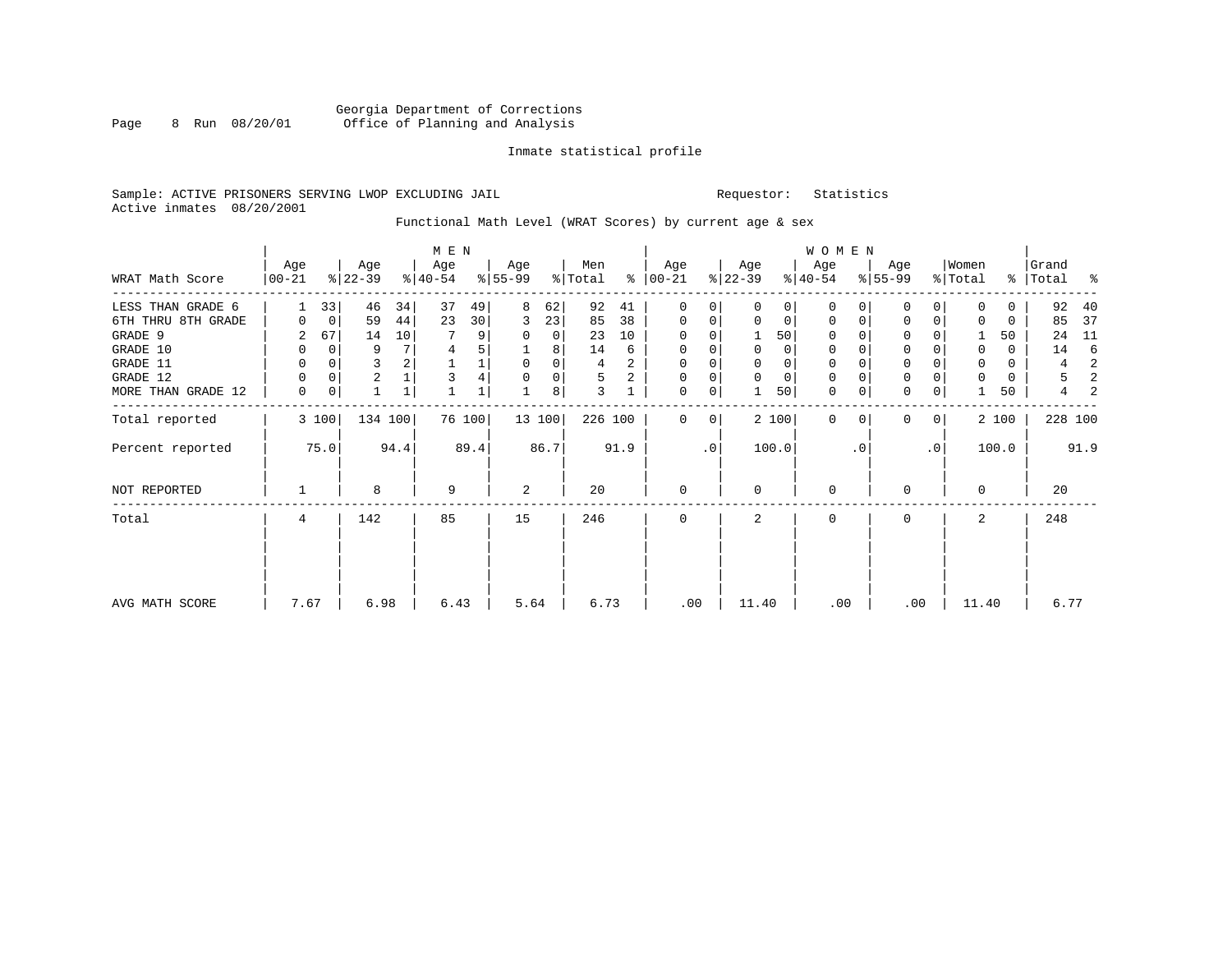### Sample: ACTIVE PRISONERS SERVING LWOP EXCLUDING JAIL Requestor: Statistics Active inmates 08/20/2001

# Functional Spelling Level (WRAT Scores) by current age & sex

|                     |                  |             |                  |      | M E N            |        |                  |             |                |      |                      |           |                  |          | W O M E N        |           |                 |                |                  |          |                |                |
|---------------------|------------------|-------------|------------------|------|------------------|--------|------------------|-------------|----------------|------|----------------------|-----------|------------------|----------|------------------|-----------|-----------------|----------------|------------------|----------|----------------|----------------|
| WRAT Spelling Score | Age<br>$ 00-21 $ |             | Age<br>$8 22-39$ |      | Age<br>$ 40-54 $ |        | Age<br>$8 55-99$ |             | Men<br>% Total |      | Age<br>$8   00 - 21$ |           | Age<br>$ 22-39 $ |          | Age<br>$ 40-54 $ |           | Age<br>$ 55-99$ |                | Women<br>% Total | ွေ       | Grand<br>Total | ႜ              |
| LESS THAN GRADE 6   | $\Omega$         | $\mathbf 0$ | 50               | 37   | 39               | 51     | 6                | 46          | 95             | 42   | $\mathbf 0$          | 0         | $\Omega$         | $\Omega$ | $\Omega$         | 0         | 0               | 0              | $\Omega$         | 0        | 95             | 42             |
| 6TH THRU 8TH GRADE  |                  | 33          | 42               | 31   | 19               | 25     | 3                | 23          | 65             | 29   | 0                    | 0         |                  | 50       | 0                | 0         | $\mathbf 0$     | 0              |                  | 50       | 66             | 29             |
| GRADE 9             |                  | 33          | 12               | 9    | 4                | 5      | 2                | 15          | 19             | 8    | 0                    | 0         |                  | $\Omega$ | 0                |           | $\Omega$        |                | $\Omega$         | $\Omega$ | 19             | 8              |
| GRADE 10            | 1                | 33          | 8                | 6    | $\overline{c}$   | 3      | $\Omega$         | $\Omega$    | 11             |      | $\Omega$             | 0         |                  | $\Omega$ | 0                |           | $\Omega$        |                | 0                | $\Omega$ | 11             | .5             |
| GRADE 11            | 0                | 0           | 5                |      |                  | 4      |                  | 8           | 9              |      | $\Omega$             |           |                  |          |                  |           | $\Omega$        |                | 0                | $\Omega$ | 9              |                |
| GRADE 12            | $\Omega$         | $\mathbf 0$ | 12               |      |                  | 7      |                  | 8           | 18             | 8    | $\Omega$             | 0         |                  | $\Omega$ | 0                |           | $\Omega$        |                | 0                | $\Omega$ | 18             | 8              |
| MORE THAN GRADE 12  | $\mathbf 0$      | $\mathbf 0$ | 5                | 4    | 4                | 5      | $\Omega$         | $\mathbf 0$ | 9              | 4    | $\mathbf 0$          | 0         |                  | 50       | 0                | 0         | $\Omega$        | $\mathbf 0$    |                  | 50       | 10             | $\overline{4}$ |
| Total reported      |                  | 3 100       | 134 100          |      |                  | 76 100 |                  | 13 100      | 226 100        |      | $\Omega$             | $\Omega$  |                  | 2 100    | $\Omega$         | 0         | $\Omega$        | 0 <sup>1</sup> |                  | 2 100    |                | 228 100        |
| Percent reported    |                  | 75.0        |                  | 94.4 |                  | 89.4   |                  | 86.7        |                | 91.9 |                      | $\cdot$ 0 |                  | 100.0    |                  | $\cdot$ 0 |                 | $\cdot$ 0      |                  | 100.0    |                | 91.9           |
| NOT REPORTED        |                  |             | 8                |      | 9                |        | 2                |             | 20             |      | $\mathbf 0$          |           | $\Omega$         |          | 0                |           | $\Omega$        |                | $\Omega$         |          | 20             |                |
| Total               | 4                |             | 142              |      | 85               |        | 15               |             | 246            |      | $\mathbf 0$          |           | 2                |          | 0                |           | $\mathbf 0$     |                | 2                |          | 248            |                |
|                     |                  |             |                  |      |                  |        |                  |             |                |      |                      |           |                  |          |                  |           |                 |                |                  |          |                |                |
| AVG SPELLING SCORE  | 9.37             |             | 7.23             |      | 6.15             |        | 6.33             |             | 6.85           |      | .00                  |           | 9.70             |          | .00              |           | .00             |                | 9.70             |          | 6.87           |                |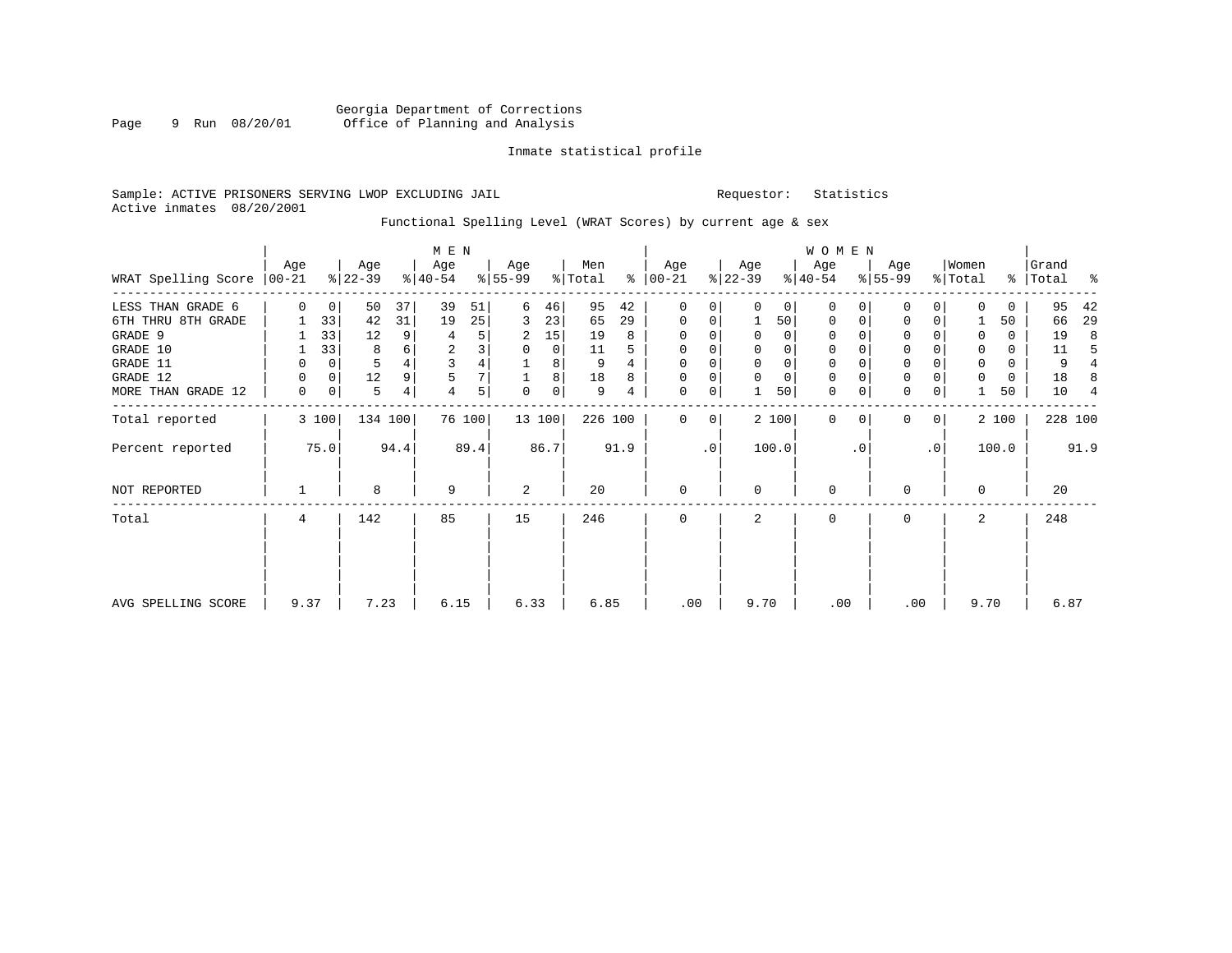#### Sample: ACTIVE PRISONERS SERVING LWOP EXCLUDING JAIL Requestor: Statistics Active inmates 08/20/2001

# Self-Rpt Guardian Status To Age 16 by current age & sex

|                  |                   |          |                  |      | M E N            |        |                 |          |                |      |                 |           |                 |              | W O M E N        |          |                  |                |                  |       |                    |         |
|------------------|-------------------|----------|------------------|------|------------------|--------|-----------------|----------|----------------|------|-----------------|-----------|-----------------|--------------|------------------|----------|------------------|----------------|------------------|-------|--------------------|---------|
| Guardian Status  | Age<br>$ 00 - 21$ |          | Age<br>$ 22-39 $ |      | Age<br>$ 40-54 $ |        | Age<br>$ 55-99$ |          | Men<br>% Total | ႜ    | Age<br>$ 00-21$ |           | Age<br>$ 22-39$ |              | Age<br>$ 40-54 $ |          | Age<br>$ 55-99 $ |                | Women<br>% Total |       | Grand<br>%   Total | ႜ       |
| ORPHANAGE        | U                 | 0        | 0                |      |                  | 0      |                 |          |                | U    | O               | 0         |                 | <sup>0</sup> | $\Omega$         |          |                  | $\Omega$       |                  |       |                    |         |
| FATHER ONLY      | U                 | $\Omega$ | h                |      |                  | 0      |                 |          | 6              |      | O               | 0         |                 |              | $\Omega$         |          |                  |                |                  |       | h                  |         |
| FTR MTR HD       |                   | 25       | 11               |      |                  | 6      |                 |          | 18             |      |                 |           |                 |              | O                |          |                  |                |                  |       | 18                 |         |
| MOTHER ONLY      |                   | 25       | 51               | 36   | 31               | 37     | 4               | 27       | 87             | 36   |                 |           |                 |              | 0                |          |                  |                |                  |       | 87                 | 35      |
| MTR FTR HD       | 2                 | 50       | 45               | 32   | 33               | 39     | 8               | 53       | 88             | 36   | <sup>0</sup>    | 0         |                 | 2 100        | $\Omega$         |          | $\Omega$         |                |                  | 2 100 | 90                 | 37      |
| OTH FEMALE       | 0                 | 0        |                  |      | 5                | 6      |                 | $\Omega$ | 10             |      | O               | 0         |                 | $\Omega$     | 0                |          | $\Omega$         |                |                  | 0     | 10                 |         |
| OTH MALE         |                   | 0        |                  |      |                  | 0      |                 |          |                |      | O               |           |                 | $\Omega$     | $\Omega$         |          |                  |                |                  |       |                    | C       |
| STEP-PARNTS      | U                 | 0        |                  |      | 2                | 2      |                 |          | 5              |      | 0               | 0         |                 | $\Omega$     | 0                |          |                  |                |                  |       |                    |         |
| FOSTER HOME      |                   | 0        | 6                |      | $\Omega$         | 0      |                 |          |                |      | <sup>0</sup>    |           |                 |              | $\Omega$         |          |                  |                |                  |       |                    |         |
| GRAND PRNTS      | 0                 | $\Omega$ |                  |      | 5                | 6      |                 |          | 13             |      | <sup>0</sup>    | 0         |                 | $\Omega$     | 0                |          | $\Omega$         |                |                  |       | 13                 |         |
| OTHER            | 0                 | $\Omega$ | 6                |      | 3                | 4      |                 |          | 9              | 4    | $\Omega$        | 0         |                 | $\Omega$     | $\Omega$         |          | $\Omega$         |                |                  |       | 9                  |         |
| Total reported   |                   | 4 100    | 141 100          |      |                  | 84 100 |                 | 15 100   | 244 100        |      | $\Omega$        | 0         |                 | 2 100        | $\Omega$         | $\Omega$ | $\Omega$         | $\overline{0}$ |                  | 2 100 |                    | 246 100 |
| Percent reported |                   | 100.0    |                  | 99.3 |                  | 98.8   |                 | 100.0    |                | 99.2 |                 | $\cdot$ 0 |                 | 100.0        |                  | . 0      |                  | $\cdot$ 0      |                  | 100.0 |                    | 99.2    |
| NOT RPTD         | $\Omega$          |          |                  |      |                  |        | $\Omega$        |          | 2              |      | $\Omega$        |           | $\Omega$        |              | $\Omega$         |          | U                |                | ∩                |       | 2                  |         |
| Total            | 4                 |          | 142              |      | 85               |        | 15              |          | 246            |      | $\Omega$        |           |                 |              | $\Omega$         |          |                  |                | 2                |       | 248                |         |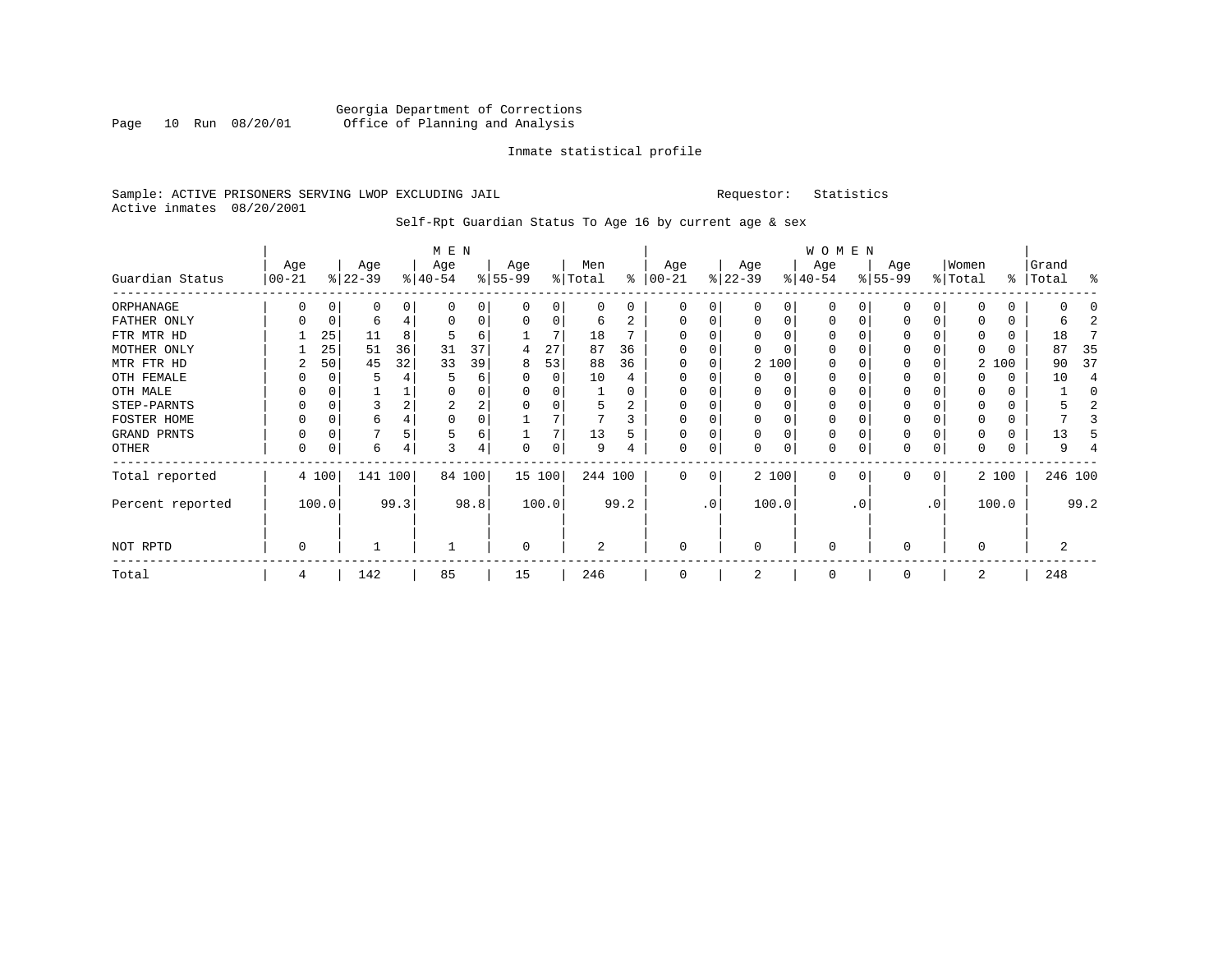#### Sample: ACTIVE PRISONERS SERVING LWOP EXCLUDING JAIL Requestor: Statistics Active inmates 08/20/2001

#### Self-Rpt Employment Status Before Prison by current age & sex

|                  | Age       |             | Age       |      | M E N<br>Age |        | Age       |          | Men      |          | Age          |                 | Age         |          | <b>WOMEN</b><br>Age |             | Age          |                 | Women    |       | Grand     |                          |
|------------------|-----------|-------------|-----------|------|--------------|--------|-----------|----------|----------|----------|--------------|-----------------|-------------|----------|---------------------|-------------|--------------|-----------------|----------|-------|-----------|--------------------------|
| Employment       | $00 - 21$ |             | $ 22-39 $ |      | $ 40-54 $    |        | $8 55-99$ |          | % Total  | ွေ       | $ 00-21$     |                 | $ 22-39 $   |          | $ 40-54 $           |             | $ 55-99$     |                 | % Total  |       | %   Total | ႜ                        |
| FULL TIME        |           | 33          | 72        | 54   | 48           | 65     | 8         | 57       | 129      | 57       | 0            | 0               |             | 2 100    | 0                   |             | $\Omega$     | 0               |          | 2 100 | 131       | 58                       |
| PART TIME        | 0         | $\mathbf 0$ |           | 5    |              | 1      | $\Omega$  | 0        | 8        | 4        | 0            | 0               | $\Omega$    | 0        | $\mathbf 0$         | 0           | $\Omega$     | $\Omega$        | $\Omega$ | 0     | 8         | 4                        |
| UNEMPL < 6M      |           | 33          | 16        | 12   | 8            | 11     | 0         | 0        | 25       | 11       | 0            | 0               |             | 0        | 0                   |             | 0            |                 | 0        | 0     | 25        | -11                      |
| UNEMPL > 6M      | 0         | $\mathbf 0$ | 29        | 22   | 11           | 15     | 2         | 14       | 42       | 19       | $\Omega$     |                 | $\Omega$    | $\Omega$ | $\Omega$            |             | $\Omega$     |                 | $\Omega$ |       | 42        | 19                       |
| NEVER WORKD      |           | 33          | 7         |      |              |        |           |          | 10       | 4        | $\mathbf 0$  |                 |             | $\Omega$ | 0                   |             | 0            |                 |          | 0     | 10        | $\overline{\mathcal{L}}$ |
| <b>STUDENT</b>   | 0         | 0           |           |      | 0            | 0      | $\Omega$  | $\Omega$ |          |          | 0            | 0               | $\Omega$    | $\Omega$ | 0                   |             | 0            |                 | $\Omega$ | 0     |           | 0                        |
| INCAPABLE        | 0         | 0           | 2         |      |              |        | 3         | 21       | 10       |          | $\mathbf 0$  | 0               |             | 0        | 0                   |             | 0            |                 |          | 0     | 10        |                          |
| OTHER            | 0         | $\mathbf 0$ | 0         | 0    | $\Omega$     | 0      | $\Omega$  | 0        | $\Omega$ | $\Omega$ | 0            | 0               | $\Omega$    | 0        | $\Omega$            | $\Omega$    | $\Omega$     | 0               | $\Omega$ | 0     | 0         |                          |
| Total reported   |           | 3 100       | 134 100   |      |              | 74 100 |           | 14 100   | 225 100  |          | $\mathbf{0}$ | 0               |             | 2 100    | $\Omega$            | $\mathbf 0$ | $\Omega$     | $\overline{0}$  |          | 2 100 | 227 100   |                          |
| Percent reported |           | 75.0        |           | 94.4 |              | 87.1   |           | 93.3     |          | 91.5     |              | .0 <sup>′</sup> |             | 100.0    |                     | . 0         |              | .0 <sup>′</sup> |          | 100.0 |           | 91.5                     |
| NOT RPTD         |           |             | 8         |      | 11           |        |           |          | 21       |          | $\mathbf 0$  |                 | $\mathbf 0$ |          | 0                   |             | <sup>0</sup> |                 | 0        |       | 21        |                          |
| Total            | 4         |             | 142       |      | 85           |        | 15        |          | 246      |          | $\Omega$     |                 |             |          | 0                   |             | $\Omega$     |                 | 2        |       | 248       |                          |

\* NOTE: THE FIELD LABELD "OTHER" WAS CORRECTED IN APRIL 1989; INMATES CODED "PRE-OTIS NOT REPORTED" NOW HAVE BEEN REMOVED FROM THIS FIELD AND IDENTIFIED AS "NOT REPORTED".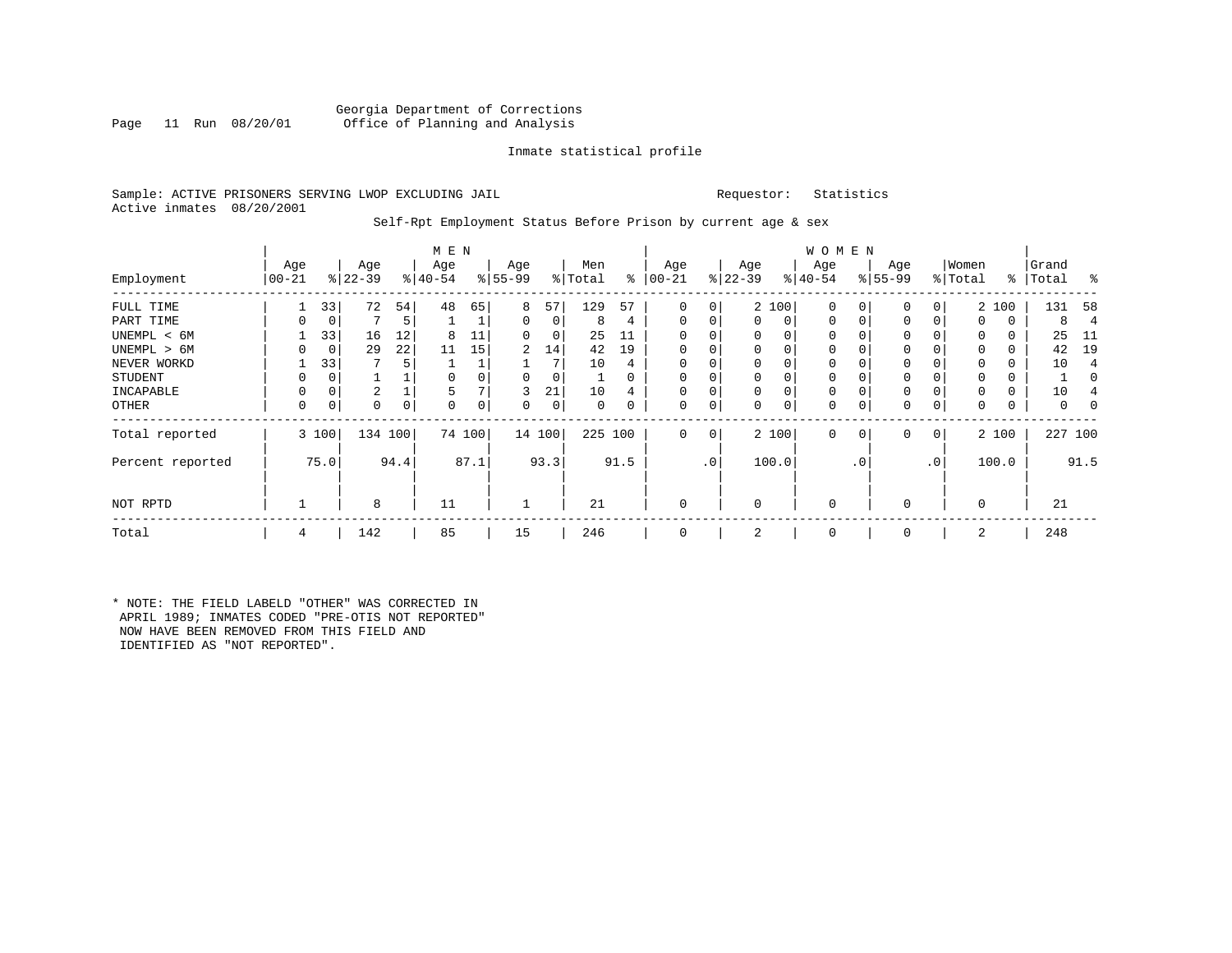#### Sample: ACTIVE PRISONERS SERVING LWOP EXCLUDING JAIL Requestor: Statistics Active inmates 08/20/2001

# Self-Rpt Marital Status At Admission by current age & sex

|                  |            |       |           |             | M E N     |             |                |             |                |      |             |           |           |                | <b>WOMEN</b> |           |             |                 |          |       |          |          |
|------------------|------------|-------|-----------|-------------|-----------|-------------|----------------|-------------|----------------|------|-------------|-----------|-----------|----------------|--------------|-----------|-------------|-----------------|----------|-------|----------|----------|
|                  | Age        |       | Age       |             | Age       |             | Age            |             | Men            |      | Age         |           | Age       |                | Age          |           | Age         |                 | Women    |       | Grand    |          |
| Marital Status   | $ 00 - 21$ |       | $8 22-39$ |             | $8 40-54$ |             | $8 55-99$      |             | % Total        | နွ   | $ 00-21$    |           | $ 22-39 $ |                | $8 40-54$    |           | $8155 - 99$ |                 | % Total  | ∻     | Total    | ွေ       |
| SINGLE           |            | 4 100 | 95        | 67          | 32        | 38          |                |             | 132            | 54   | $\Omega$    | 0         |           | 50             | $\Omega$     |           | $\mathbf 0$ |                 |          | 50    | 133      | -54      |
| MARRIED          | 0          | 0     | 16        | 11          | 14        | 17          | 6              | 40          | 36             | 15   | 0           | 0         | 0         | 0 <sup>1</sup> | 0            | 0         | 0           | 0               | 0        | 0     | 36       | 15       |
| SEPARATED        | 0          | 0     | 2         |             | 5         | 6           | 2              | 13          | 9              | 4    | $\Omega$    | 0         |           | $\Omega$       | 0            |           | 0           |                 | 0        | 0     | 9        |          |
| DIVORCED         | 0          | 0     | 8         | 6           | 19        | 23          |                | 20          | 30             | 12   | $\Omega$    | 0         |           | 0              | 0            |           | $\mathbf 0$ |                 | $\Omega$ | 0     | 30       | 12       |
| WIDOWED          | 0          | 0     | 2         |             | 6         | 7           |                |             | 9              | 4    | 0           | 0         |           | 50             | 0            |           | 0           |                 |          | 50    | 10       |          |
| COMMON LAW       | 0          |       | 18        | 13          | 8         | 10          | $\overline{2}$ | 13          | 28             | 11   | $\Omega$    | $\Omega$  |           | $\Omega$       |              |           | $\mathbf 0$ |                 | U        | 0     | 28       | -11      |
| OTHER            | 0          | 0     | $\Omega$  | $\mathbf 0$ | $\Omega$  | $\mathbf 0$ | $\Omega$       | $\mathbf 0$ | 0              |      | $\mathbf 0$ | 0         |           | $\Omega$       | 0            |           | $\mathbf 0$ | $\Omega$        | $\Omega$ | 0     | $\Omega$ | $\Omega$ |
| Total reported   |            | 4 100 |           | 141 100     | 84        | 100         | 15 100         |             | 244 100        |      | 0           | 0         |           | 2 100          | 0            | 0         | $\mathbf 0$ | 0               |          | 2 100 | 246 100  |          |
| Percent reported |            | 100.0 |           | 99.3        |           | 98.8        |                | 100.0       |                | 99.2 |             | $\cdot$ 0 |           | 100.0          |              | $\cdot$ 0 |             | .0 <sup>′</sup> |          | 100.0 |          | 99.2     |
| NOT RPTD         | 0          |       |           |             |           |             | $\Omega$       |             | $\overline{2}$ |      | $\mathbf 0$ |           |           |                | $\mathbf 0$  |           | 0           |                 | $\Omega$ |       | 2        |          |
| Total            | 4          |       | 142       |             | 85        |             | 15             |             | 246            |      | $\mathbf 0$ |           | 2         |                | 0            |           | 0           |                 | 2        |       | 248      |          |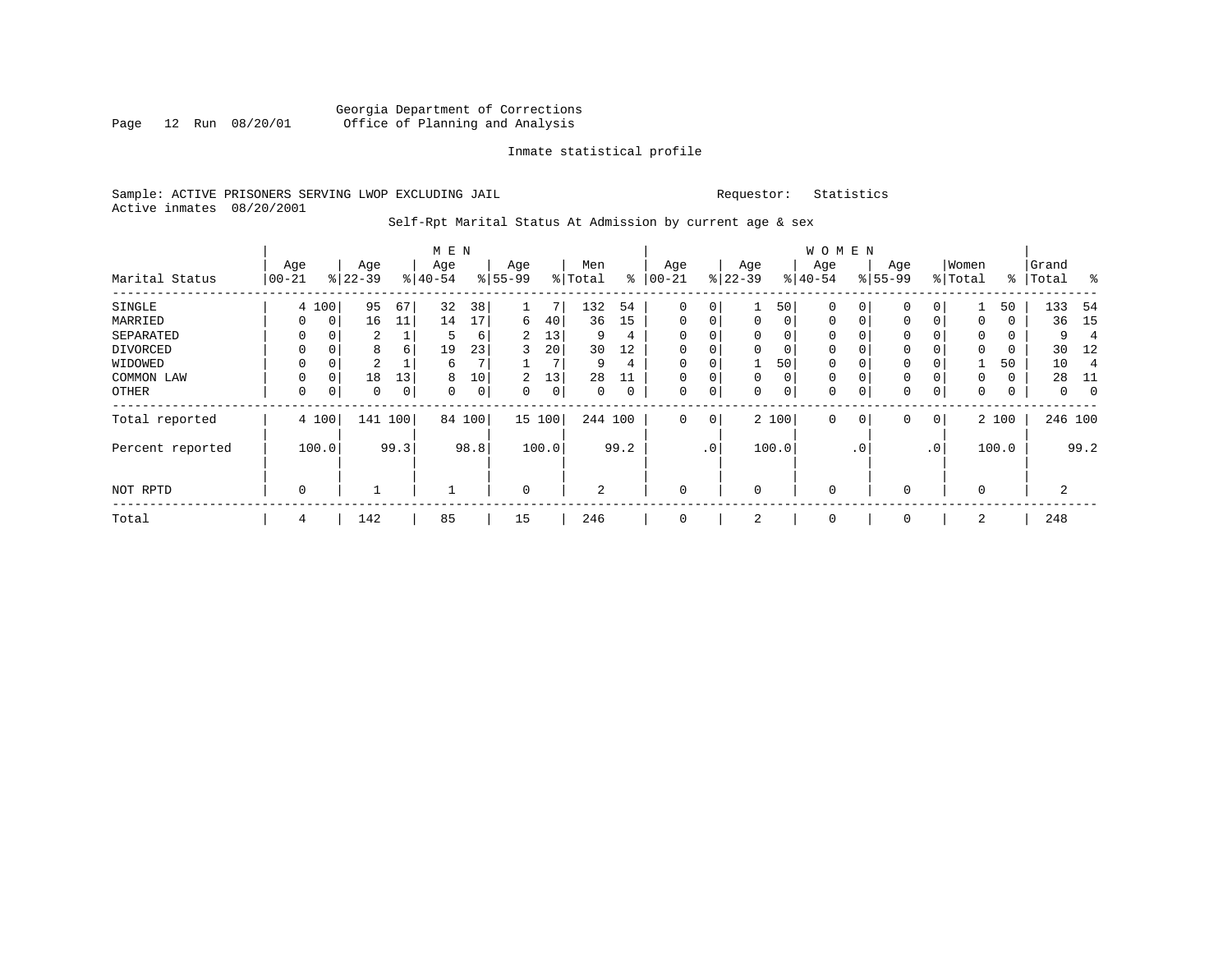Georgia Department of Corrections Office of Planning and Analysis

Inmate statistical profile

Requestor: Statistics

|  |                           |  | Sample: ACTIVE PRISONERS SERVING LWOP EXCLUDING JAIL |  |
|--|---------------------------|--|------------------------------------------------------|--|
|  | Active inmates 08/20/2001 |  |                                                      |  |

#### Self-Rpt Number Of Children At Admission by current age & sex

|                      |                 |             |                  |        | M E N            |      |                  |          |                |      |                      |             |                  |             | <b>WOMEN</b>     |           |                  |           |                  |             |                 |      |
|----------------------|-----------------|-------------|------------------|--------|------------------|------|------------------|----------|----------------|------|----------------------|-------------|------------------|-------------|------------------|-----------|------------------|-----------|------------------|-------------|-----------------|------|
| Number Of Children   | Age<br>$ 00-21$ |             | Age<br>$ 22-39 $ |        | Age<br>$ 40-54 $ |      | Age<br>$ 55-99 $ |          | Men<br>% Total |      | Age<br>$8   00 - 21$ |             | Age<br>$ 22-39 $ |             | Age<br>$ 40-54 $ |           | Age<br>$8 55-99$ |           | Women<br>% Total | ွေ          | Grand<br> Total | る    |
| NO CHILDREN          | $\Omega$        | 0           |                  |        | $\Omega$         | 0    | $\Omega$         | 0        |                |      | $\Omega$             | $\Omega$    | $\Omega$         | $\Omega$    | $\Omega$         | 0         | 0                | $\Omega$  | 0                | 0           |                 |      |
| ONE CHILD            | $\Omega$        | $\mathbf 0$ | 35               | 41     | 21               | 34   | 6                | 46       | 62             | 39   | 0                    | 0           | 0                | 0           | $\mathbf 0$      | 0         | 0                | 0         | 0                | $\mathbf 0$ | 62              | 38   |
| TWO CHILDREN         | 2               | 100         | 27               | 32     | 20               | 33   | 0                | $\Omega$ | 49             | 30   | 0                    | $\Omega$    |                  | 1 100       | $\Omega$         |           | 0                | 0         |                  | 1 100       | 50              | 31   |
| THREE CHILDREN       | 0               | 0           | 13               | 15     | 14               | 23   |                  | 8        | 28             | 17   | 0                    | 0           | 0                | 0           | $\mathbf 0$      | 0         | 0                | 0         | 0                | $\Omega$    | 28              | 17   |
| FOUR CHILDREN        | 0               |             | 6                | 7      | 3                | 5    | 2                | 15       | 11             |      |                      |             | $\Omega$         |             |                  |           | 0                |           | 0                | 0           | 11              | 7    |
| FIVE CHILDREN        | 0               | 0           | 2                | 2      | 2                | 3    |                  | 8        | 5              |      | $\Omega$             | 0           | 0                | 0           | $\mathbf{0}$     | 0         | $\mathbf 0$      | 0         | 0                | $\mathbf 0$ | 5               |      |
| MORE THAN 5 CHILDREN | $\mathbf 0$     | 0           | $\overline{1}$   | 1      |                  | 2    | 3                | 23       | 5              | 3    | $\Omega$             | $\mathsf 0$ | 0                | $\mathbf 0$ | $\Omega$         | 0         | $\mathbf 0$      | 0         | 0                | 0           | 5               |      |
| Total reported       |                 | 2 100       |                  | 85 100 | 61               | 100  |                  | 13 100   | 161 100        |      | $\Omega$             | $\Omega$    |                  | 1 100       | $\Omega$         | $\Omega$  | 0                | 0         |                  | 1 100       | 162 100         |      |
| Percent reported     |                 | 50.0        |                  | 59.9   |                  | 71.8 |                  | 86.7     |                | 65.4 |                      | $\cdot$ 0   |                  | 50.0        |                  | $\cdot$ 0 |                  | $\cdot$ 0 |                  | 50.0        |                 | 65.3 |
| NOT REPORTED         | 2               |             | 57               |        | 24               |      | 2                |          | 85             |      | $\Omega$             |             |                  |             | $\Omega$         |           | 0                |           |                  |             | 86              |      |
| Total                | 4               |             | 142              |        | 85               |      | 15               |          | 246            |      | $\Omega$             |             | 2                |             | $\Omega$         |           | 0                |           | 2                |             | 248             |      |
|                      |                 |             |                  |        |                  |      |                  |          |                |      |                      |             |                  |             |                  |           |                  |           |                  |             |                 |      |
| AVG NUM CHILDREN     | 2.00            |             | 1.98             |        | 2.23             |      | 3.92             |          | 2.23           |      | .00                  |             | 2.00             |             | .00              |           | .00              |           | 2.00             |             | 2.23            |      |

\* NOTE: THE FIELD LABLED "NO CHILDREN" WAS CORRECTED IN MARCH 1989: MISSING DATA FOR INMATES STILL IN DIAGNOSTICS NOW HAS BEEN REMOVED FROM THIS FIELD AND IDENTIFIED AS "NOT REPORTED" INFORMATION.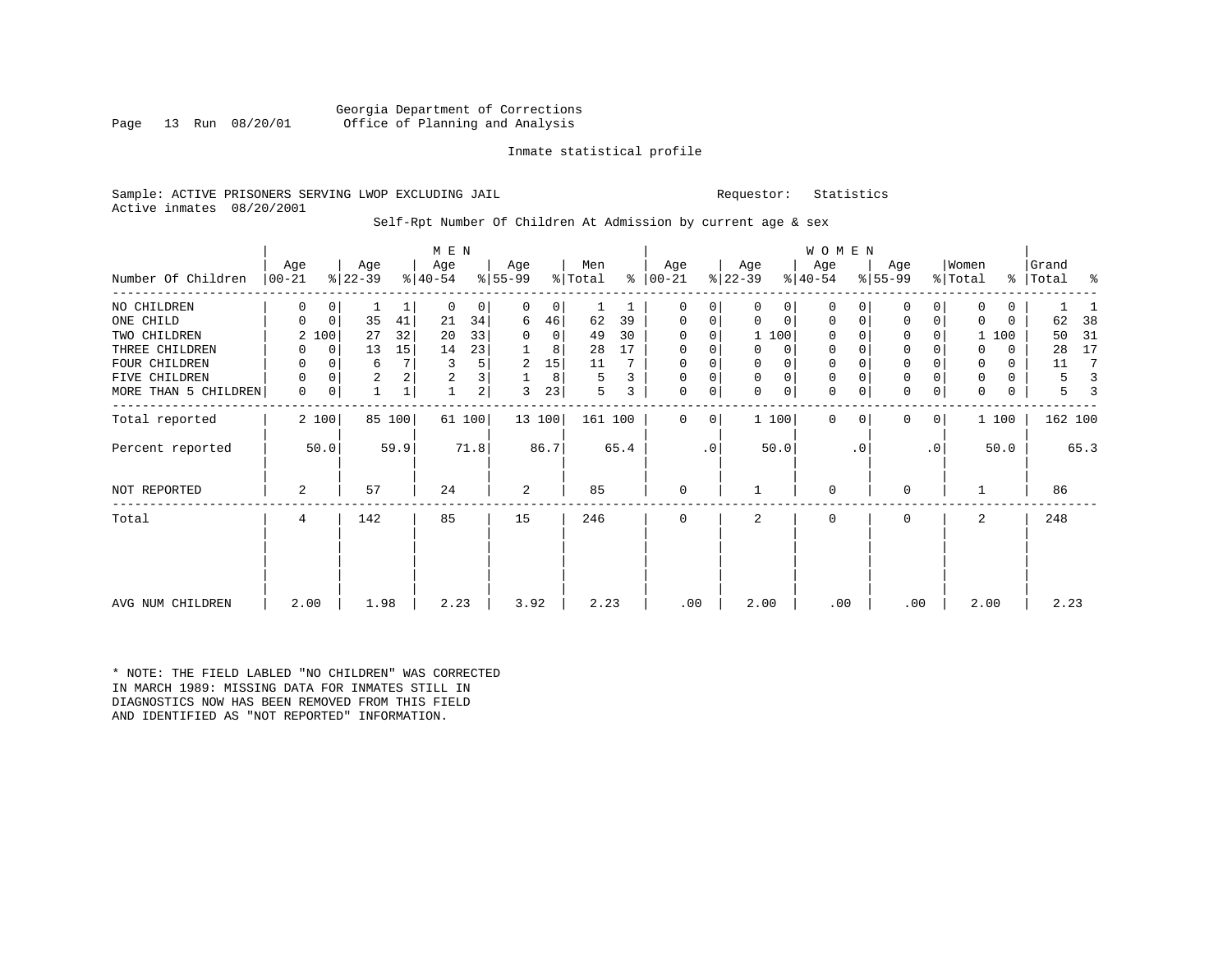#### Sample: ACTIVE PRISONERS SERVING LWOP EXCLUDING JAIL Requestor: Statistics Active inmates 08/20/2001

# Self-Rpt Religious Affiliation by current age & sex

|                  |           |             |          |              | M E N       |                |           |          |                |                |              |           |             |          | WOMEN        |          |           |                |          |          |           |                |
|------------------|-----------|-------------|----------|--------------|-------------|----------------|-----------|----------|----------------|----------------|--------------|-----------|-------------|----------|--------------|----------|-----------|----------------|----------|----------|-----------|----------------|
|                  | Age       |             | Age      |              | Age         |                | Age       |          | Men            |                | Age          |           | Age         |          | Age          |          | Age       |                | Women    |          | Grand     |                |
| Religion         | $00 - 21$ |             | $ 22-39$ |              | $8 40-54$   |                | $8 55-99$ |          | % Total        | ៖              | $ 00-21$     |           | $ 22-39 $   |          | $ 40-54$     |          | $8 55-99$ |                | % Total  |          | %   Total | ႜ              |
| ISLAM            | 0         | 0           | 10       | 7            | 5           | 6              | 1         | 7        | 16             | 7              | 0            | 0         | 0           | 0        | 0            | 0        | 0         | 0 <sup>1</sup> | 0        | 0        | 16        | 7              |
| CATHOLIC         | 0         | 0           | 3        | 2            | 2           | 2              | $\Omega$  | 0        | 5              | $\overline{c}$ | $\Omega$     | $\Omega$  | $\mathbf 0$ | 0        | $\Omega$     | 0        | 0         | 0              | $\Omega$ | 0        | 5         | $\overline{2}$ |
| <b>BAPTIST</b>   |           | 0           | 52       | 38           | 49          | 58             |           | 47       | 108            | 45             |              | $\Omega$  | 1           | 50       | O            | 0        | U         | 0              |          | 50       | 109       | 45             |
| METHODIST        |           | $\mathbf 0$ | 2        | $\mathbf{1}$ |             |                |           | 7        | $\overline{4}$ | 2              | 0            |           | $\mathbf 0$ | $\Omega$ |              | $\Omega$ |           | 0              | $\Omega$ | $\Omega$ |           | 2              |
| EPISCOPLN        |           | $\Omega$    | 0        | $\Omega$     | $\Omega$    | 0              | 0         | $\Omega$ | $\Omega$       | $\Omega$       | <sup>0</sup> |           | $\Omega$    | U        |              | $\Omega$ | U         | 0              | $\Omega$ | 0        |           | $\Omega$       |
| PRESBYTRN        |           | $\mathbf 0$ | U        | U            | $\Omega$    | 0              | U         | 0        | $\Omega$       | $\Omega$       | n            |           | n           | U        |              | $\cap$   | U         | <sup>0</sup>   | ∩        | O        |           | $\Omega$       |
| CHC OF GOD       |           | 0           |          | 1            | 0           | 0              | O         | 0        |                | $\Omega$       | O            |           | O           | 0        | <sup>0</sup> | $\Omega$ | U         | 0              | $\Omega$ | O        |           | $\Omega$       |
| HOLINESS         |           | 0           | 4        | 3            | 2           | $\overline{a}$ | 2         | 13       | 8              | 3              | O            |           |             | 50       | n            | n        | 0         | 0              |          | 50       |           | 4              |
| <b>JEWISH</b>    |           | 0           |          | 1            | 0           | 0              | O         | 0        |                | 0              | <sup>0</sup> | O         | $\Omega$    | $\Omega$ | $\Omega$     | $\Omega$ | 0         | $\Omega$       | $\Omega$ | 0        |           | $\Omega$       |
| ANGLICAN         |           | $\Omega$    | 0        | $\Omega$     | $\Omega$    | 0              | O         | 0        | $\Omega$       | $\Omega$       |              | O         | 0           | 0        | O            | $\Omega$ | 0         | 0              | $\Omega$ | 0        |           | $\Omega$       |
| GRK ORTHDX       |           | 0           | 0        | U            | $\Omega$    | 0              | O         | 0        | $\Omega$       | $\Omega$       |              | O         | 0           | 0        |              | 0        | 0         | U              | O        | 0        |           | $\Omega$       |
| HINDU            |           | 0           | 0        | U            | 0           | 0              | O         | 0        | 0              | 0              |              |           | 0           | U        |              | O        |           | U              |          |          |           | $\Omega$       |
| <b>BUDDHIST</b>  |           | O           | U        | U            | 0           | $\Omega$       | O         | $\Omega$ | $\Omega$       | 0              |              |           | O           | O        |              | n        | U         | 0              | O        | U        |           | $\Omega$       |
| TAOIST           |           | $\Omega$    | U        | $\Omega$     | $\Omega$    | $\Omega$       | O         | 0        | $\Omega$       | $\Omega$       | O            |           | O           | O        |              | ∩        | U         | <sup>0</sup>   | n        | U        |           | ∩              |
| SHINTOIST        |           | 0           | 0        | $\Omega$     | $\Omega$    | 0              | O         | 0        | $\Omega$       | $\Omega$       | ∩            |           | $\Omega$    | U        | $\Omega$     | $\cap$   | U         | <sup>0</sup>   | ∩        | U        |           | ∩              |
| SEVEN D AD       |           | 0           | 0        | 0            | 2           | 2              | O         | 0        | 2              |                |              |           | 0           | 0        |              | 0        | 0         | U              | 0        |          |           |                |
| JEHOVAH WT       |           | 0           | 2        | 1            |             |                | 0         | 0        | 3              | 1              | <sup>0</sup> |           | 0           | U        | O            | $\Omega$ | 0         | 0              | $\Omega$ | 0        |           | 1              |
| LATR DAY S       |           | $\mathbf 0$ | 0        | 0            | $\mathbf 0$ | 0              | O         | 0        | 0              | 0              | <sup>0</sup> |           | 0           | U        | O            | $\Omega$ | U         | $\Omega$       | $\Omega$ | O        |           | $\Omega$       |
| <b>QUAKER</b>    |           | 0           | 0        | 0            | $\mathbf 0$ | 0              | O         | 0        | 0              | 0              |              | O         | 0           | 0        |              | $\Omega$ | U         | $\Omega$       | $\Omega$ | 0        |           | $\Omega$       |
| OTHER PROD       |           | 0           | 15       | 11           | 6           | 7              | 1         | 7        | 22             | 9              |              | $\Omega$  | 0           | $\Omega$ |              | $\Omega$ |           | $\Omega$       | $\Omega$ | $\Omega$ | 22        | 9              |
| <b>NONE</b>      | 3         | 75          | 33       | 24           | 13          | 15             | 3         | 20       | 52             | 22             | O            | O         | 0           | 0        |              | $\Omega$ | 0         | 0              | $\Omega$ | 0        | 52        | 21             |
| OTHER            |           | 25          | 15       | 11           | 3           | 4              | 0         | 0        | 19             | 8              | $\Omega$     | 0         | 0           | 0        | $\Omega$     | 0        | 0         | 0              | $\Omega$ | 0        | 19        | 8              |
| Total reported   | 4 100     |             | 138 100  |              | 84 100      |                | 15 100    |          | 241 100        |                | 0            | 0         |             | 2 100    | $\mathbf 0$  | 0        | 0         | 0              |          | 2 100    | 243 100   |                |
| Percent reported | 100.0     |             |          | 97.2         |             | 98.8           | 100.0     |          |                | 98.0           |              | $\cdot$ 0 |             | 100.0    |              | . 0      |           | $\cdot$ 0      |          | 100.0    |           | 98.0           |
| NOT RPTD         | 0         |             | 4        |              |             |                | 0         |          | 5              |                | 0            |           | 0           |          | 0            |          | 0         |                | 0        |          | 5         |                |
| Total            | 4         |             | 142      |              | 85          |                | 15        |          | 246            |                | 0            |           | 2           |          | 0            |          | 0         |                | 2        |          | 248       |                |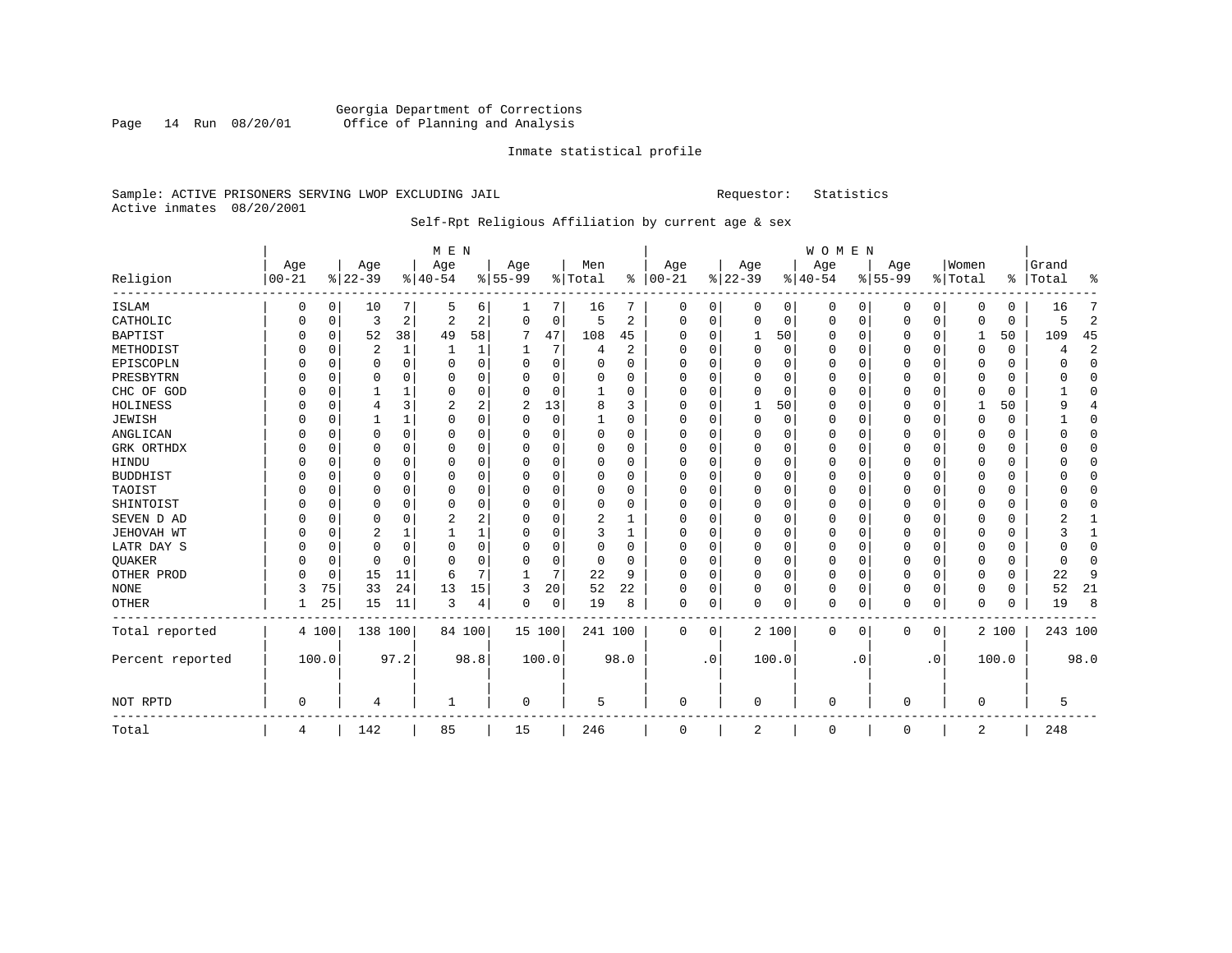#### Sample: ACTIVE PRISONERS SERVING LWOP EXCLUDING JAIL Requestor: Statistics Active inmates 08/20/2001

#### Self-Rpt Family Behavior Patterns \* by current age & sex

|                  |            |             |           |          | M E N     |      |          |          |          |          |              |           |              | W O M E N |              |           |          |                 |          |       |       |         |
|------------------|------------|-------------|-----------|----------|-----------|------|----------|----------|----------|----------|--------------|-----------|--------------|-----------|--------------|-----------|----------|-----------------|----------|-------|-------|---------|
|                  | Age        |             | Age       |          | Age       |      | Age      |          | Men      |          | Age          |           | Age          |           | Age          |           | Age      |                 | Women    |       | Grand |         |
| Family Behavior  | $ 00 - 21$ |             | $ 22-39 $ |          | $ 40-54 $ |      | $ 55-99$ |          | % Total  | နွ       | $ 00 - 21$   |           | $ 22-39 $    |           | $ 40-54 $    |           | $ 55-99$ |                 | % Total  | ႜၟ    | Total | ႜ       |
| CRIMINLTY        | 2          | 20          | 48        | 22       | 30        | 25   | 3        | 20       | 83       | 23       | 0            | 0         |              | 17        | $\Omega$     |           | 0        |                 |          | 17    | 84    | -23     |
| ALCOHOLISM       | 2          | 20          | 32        | 14       | 19        | 16   |          |          | 54       | 15       | 0            | 0         |              | 17        | 0            |           | 0        | 0               |          | 17    | 55    | 15      |
| DRUG ABUSE       | 2          | 20          | 22        | 10       | 11        | 9    |          |          | 36       | 10       |              |           |              | 17        | $\Omega$     |           |          |                 |          | 17    | 37    | 10      |
| DOMINERING       |            |             |           | $\Omega$ | $\Omega$  | 0    |          |          |          | $\Omega$ | $\Omega$     |           |              | 17        | $\Omega$     |           |          |                 |          | 17    |       |         |
| MIGRANT          |            |             |           |          |           |      |          | $\Omega$ |          |          | 0            |           | 0            | $\Omega$  | 0            |           |          |                 |          | 0     |       |         |
| INFL BTGS        |            | 10          | 11        |          |           | 3    | 3        | 20       | 19       | 5        | $\Omega$     |           |              | $\Omega$  | 0            |           |          |                 |          | 0     | 19    |         |
| PERMISSIVE       |            | $\mathbf 0$ | $\Omega$  |          | 0         | 0    | $\Omega$ | $\Omega$ | $\Omega$ | O        | $\Omega$     | 0         |              | 17        | $\Omega$     |           |          |                 |          | 17    |       |         |
| FATH ABSNT       |            | 20          | 75        | 34       | 41        | 34   | 5.       | 33       | 123      | 34       |              |           | <sup>0</sup> | $\Omega$  | 0            |           |          |                 |          | 0     | 123   | -33     |
| MOTH ABSNT       |            | 10          | 25        | 11       | 11        | 9    | 2        | 13       | 39       | 11       | $\Omega$     | 0         |              | $\Omega$  | 0            |           |          |                 |          | 0     | 39    | 11      |
| NONE             |            |             | 4         | 2        | 2         | 2    | 0        | 0        | 6        | 2        | 0            | 0         |              | 17        | 0            |           | 0        |                 |          | 17    |       |         |
| Total reported   |            | 10 100      | 221       | 100      | 119       | 100  |          | 15 100   | 365 100  |          | $\mathbf{0}$ | 0         |              | 6 100     | $\mathbf{0}$ | $\Omega$  | 0        | 0 <sup>1</sup>  |          | 6 100 |       | 371 100 |
| Percent reported |            | 100.0       |           | 76.8     |           | 76.5 |          | 60.0     |          | 76.0     |              | $\cdot$ 0 |              | 100.0     |              | $\cdot$ 0 |          | .0 <sup>1</sup> |          | 100.0 |       | 76.2    |
| OTHER            | 0          |             | 33        |          | 20        |      | 6        |          | 59       |          | $\mathbf 0$  |           | $\Omega$     |           | 0            |           | $\Omega$ |                 | $\Omega$ |       | 59    |         |
| Total            | 4          |             | 142       |          | 85        |      | 15       |          | 246      |          | $\mathbf 0$  |           | 2            |           | 0            |           | 0        |                 | 2        |       | 248   |         |

\* NOTE: SINCE THERE CAN BE UP TO FIVE BEHAVIOR CODES PER INMATE, THE NUMBER OF CASES REPORTED IN THE DETAIL LINES AND THE TOTAL REPORTED LINE MAY EXCEED THE TOTAL NUMBER OF CASES. IN SHORT, THIS TABLE COUNTS THE NUMBER OF BEHAVIOR PROBLEMS, NOT INMATES.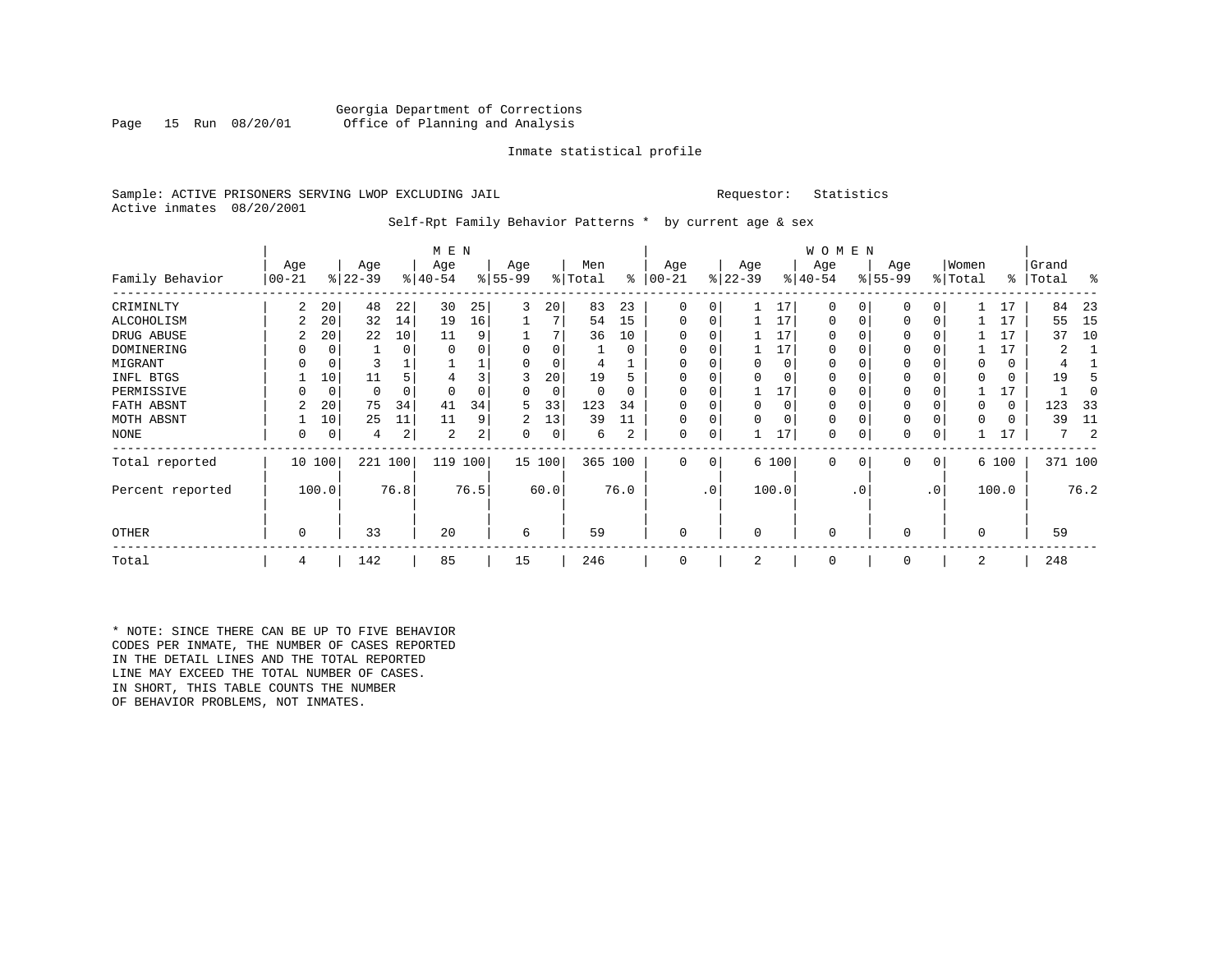#### Georgia Department of Corrections<br>Page 16 Run 08/20/01 Office of Planning and Analysis Office of Planning and Analysis

#### Inmate statistical profile

#### Sample: ACTIVE PRISONERS SERVING LWOP EXCLUDING JAIL Requestor: Statistics Active inmates 08/20/2001

### Inmate Diagnostic Behavior Problem \* by current age & sex

|                    |                   |          |                  |          | M E N            |       |                 |          |                |          |                   |                |                  |          | WOMEN            |           |                  |                |                  |              |                    |          |
|--------------------|-------------------|----------|------------------|----------|------------------|-------|-----------------|----------|----------------|----------|-------------------|----------------|------------------|----------|------------------|-----------|------------------|----------------|------------------|--------------|--------------------|----------|
| Diagnostic Problem | Age<br>$ 00 - 21$ |          | Age<br>$ 22-39 $ |          | Age<br>$ 40-54 $ |       | Age<br>$ 55-99$ |          | Men<br>% Total | ៖        | Age<br>$ 00 - 21$ |                | Age<br>$ 22-39 $ |          | Age<br>$ 40-54 $ |           | Age<br>$8 55-99$ |                | Women<br>% Total |              | Grand<br>%   Total | ៖        |
| <b>ALCOHOLIC</b>   | 0                 | 0        | 9                | 3        | 5                | 3     | 3               | 10       | 17             | 3        | 0                 |                |                  | 25       | 0                |           |                  | 0              |                  | 25           | 18                 | 3        |
| ALCOH ABSE         |                   | 0        | 28               | 8        | 17               | 9     |                 | 7        | 47             | 8        | O                 | $\Omega$       | $\Omega$         | $\Omega$ | $\Omega$         | $\Omega$  |                  | 0              | <sup>0</sup>     | $\Omega$     | 47                 | 8        |
| DRUG EXP           |                   | 10       | 51               | 15       | 29               | 16    | 4               | 13       | 85             | 15       |                   |                |                  | U        |                  |           |                  | 0              |                  |              | 85                 | 15       |
| DRUG ABSE          | 2                 | 20       | 59               | 17       | 23               | 13    |                 | 7        | 86             | 15       |                   |                |                  | 25       |                  |           |                  | U              |                  | 25           | 87                 | 15       |
| NARC ADDCT         |                   | 0        |                  |          | 2                | 1     |                 | $\Omega$ | 4              |          |                   |                |                  | 0        |                  |           |                  | 0              |                  |              |                    |          |
| EPILEPTIC          |                   | 0        | 2                |          |                  | 1     |                 | $\Omega$ | 3              |          |                   |                |                  | U        |                  |           |                  | O              |                  | 0            |                    |          |
| MANIPULTVE         |                   | 20       | 24               |          | q                | 5     |                 | 10       | 38             |          |                   |                |                  | U        |                  |           |                  |                |                  | 0            | 38                 |          |
| <b>ASSAULTIVE</b>  |                   | 40       | 111              | 33       | 68               | 38    | 11              | 37       | 194            | 35       |                   |                | 2                | 50       |                  |           |                  | 0              | 2                | 50           | 196                | 35       |
| ESCPE TEND         |                   | 0        | 16               | 5        | 15               | 8     |                 | 7        | 33             | 6        |                   |                | U                | U        |                  |           |                  | 0              | ∩                | <sup>0</sup> | 33                 | 6        |
| SUICIDAL           |                   | $\Omega$ | 17               |          |                  | 2     |                 | 3        | 22             |          |                   |                |                  |          |                  |           |                  | 0              | O                | 0            | 22                 | 4        |
| WITHDRAWN          |                   | $\Omega$ |                  |          | $\Omega$         | 0     | U               | 0        |                | $\Omega$ |                   |                | ∩                |          |                  |           |                  | 0              | <sup>0</sup>     | 0            |                    | $\Omega$ |
| PR RLTY CT         |                   | $\Omega$ |                  |          | 2                |       | U               | 0        | 5              |          |                   |                | U                | U        |                  |           |                  | 0              | <sup>0</sup>     | U            |                    |          |
| HOMOSEXUAL         |                   | 10       |                  | $\Omega$ | $\cap$           | O     | U               | $\Omega$ | 2              | $\Omega$ |                   |                | ∩                | U        |                  |           |                  | $\Omega$       | ∩                | 0            |                    | ∩        |
| <b>NONE</b>        |                   | 0        | 2                |          |                  |       |                 | 3        |                |          |                   |                | 0                | O        |                  |           |                  | $\Omega$       |                  | 0            |                    |          |
| OTHER              | O                 | 0        | 6                | 2        | $\overline{2}$   |       | O               | 0        | 8              |          |                   |                | $\Omega$         | 0        | $\Omega$         |           |                  | $\Omega$       | <sup>0</sup>     | 0            |                    |          |
| NOT RPTD           | 0                 | 0        | 6                | 2        | $\overline{2}$   |       |                 | 3        | 9              | 2        | O                 | 0              |                  | 0        | $\Omega$         | 0         |                  | 0              | <sup>0</sup>     | U            |                    |          |
| Total reported     |                   | 10 100   | 339 100          |          | 180 100          |       |                 | 30 100   | 559 100        |          | $\Omega$          | $\overline{0}$ |                  | 4 100    | $\Omega$         | 0         | 0                | $\overline{0}$ |                  | 4 100        | 563 100            |          |
| Percent reported   |                   | 100.0    |                  | 99.3     |                  | 100.0 |                 | 100.0    |                | 99.6     |                   | $\cdot$ 0      |                  | 100.0    |                  | $\cdot$ 0 |                  | .0             |                  | 100.0        |                    | 99.6     |
| UNKNOWN            | 0                 |          |                  |          | 0                |       | 0               |          |                |          | U                 |                | U                |          | $\Omega$         |           |                  |                | $\Omega$         |              |                    |          |
| Total              | 4                 |          | 142              |          | 85               |       | 15              |          | 246            |          | $\Omega$          |                | 2                |          | 0                |           | O                |                | 2                |              | 248                |          |

\* NOTE: SINCE THERE CAN BE UP TO FIVE BEHAVIOR CODES PER INMATE, THE NUMBER OF CASES REPORTED IN THE DETAIL LINES AND THE TOTAL REPORTED LINE MAY EXCEED THE TOTAL NUMBER OF CASES.IN SHORT, THIS TABLE COUNTS THE NUMBER OF BEHAVIOR PROBLEMS, NOT INMATES.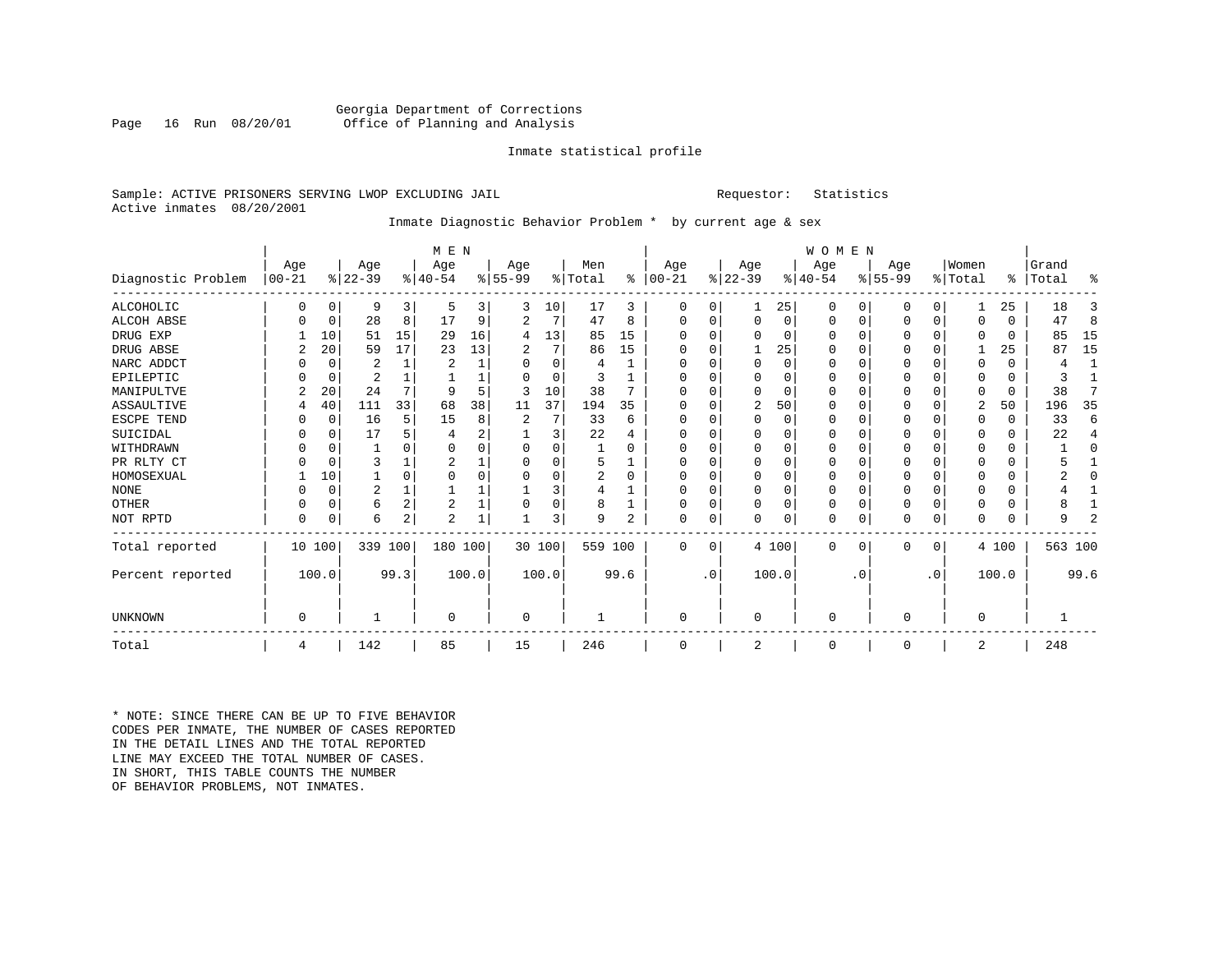#### Sample: ACTIVE PRISONERS SERVING LWOP EXCLUDING JAIL Requestor: Statistics Active inmates 08/20/2001

# Physical Profile (General Condition) by current age & sex

|                                            |                 |                      |                  |                | M E N            |             |                  |          |                |          |                   |                |                      |                         | WOMEN                |                      |                      |                            |                   |        |                    |                |
|--------------------------------------------|-----------------|----------------------|------------------|----------------|------------------|-------------|------------------|----------|----------------|----------|-------------------|----------------|----------------------|-------------------------|----------------------|----------------------|----------------------|----------------------------|-------------------|--------|--------------------|----------------|
| Physical Profile                           | Age<br>$ 00-21$ |                      | Age<br>$8 22-39$ |                | Age<br>$8 40-54$ |             | Age<br>$8 55-99$ |          | Men<br>% Total | နွ       | Age<br>$ 00 - 21$ |                | Age<br>$ 22-39 $     |                         | Age<br>$8 40-54$     |                      | Age<br>$8155 - 99$   |                            | Women<br>% Total  |        | Grand<br>%   Total |                |
| NO LIMITATION                              | 3               | 75                   | 105              | 76             | 44               | 52          | $\overline{4}$   | 27       | 156            | 64       | 0                 | 0              |                      | 2 100                   | 0                    | 0                    | 0                    | 0 <sup>1</sup>             |                   | 2 100  | 158                | - 64           |
| DEFECT NO MAJOR LIMT<br>DEFECT MAJOR LIMIT | $\Omega$        | $\overline{0}$<br>25 | 16<br>18         | 12<br>13       | 14<br>27         | 16<br>32    | 2<br>8           | 13<br>53 | 32<br>54       | 13<br>22 | 0<br>$\mathbf 0$  | $\Omega$<br>0  | $\Omega$<br>$\Omega$ | $\Omega$<br>$\mathbf 0$ | $\Omega$<br>$\Omega$ | $\Omega$<br>$\Omega$ | $\Omega$<br>$\Omega$ | $\Omega$<br>$\overline{0}$ | $\mathbf{0}$<br>0 | 0<br>0 | 54                 | 32 13<br>-22   |
| VERY MAJOR DEFECT                          | 0               | 0                    | 0                | $\overline{0}$ | $\mathbf 0$      | $\mathbf 0$ |                  | 7        |                | 0        | $\mathbf 0$       | 0              | $\mathbf 0$          | $\mathbf 0$             | $\mathbf 0$          | 0                    | 0                    | $\overline{0}$             | 0                 | 0      | $\perp$            | $\overline{0}$ |
| Total reported                             |                 | 4 100                | 139              | 100            | 85               | 100         |                  | 15 100   | 243 100        |          | $\mathbf 0$       | $\overline{0}$ |                      | 2 100                   | $\mathbf 0$          | $\mathbf{0}$         | 0                    | 0 <sup>1</sup>             |                   | 2 100  |                    | 245 100        |
| Percent reported                           |                 | 100.0                |                  | 97.9           |                  | 100.0       |                  | 100.0    |                | 98.8     |                   | .0'            |                      | 100.0                   |                      | . 0                  |                      | .0 <sup>1</sup>            |                   | 100.0  |                    | 98.8           |
| NOT REPORTED                               | $\mathbf 0$     |                      | 3                |                | $\mathbf 0$      |             | $\mathbf 0$      |          | 3              |          | $\mathbf 0$       |                | $\Omega$             |                         | $\mathbf 0$          |                      |                      |                            | $\Omega$          |        | 3                  |                |
| Total                                      | 4               |                      | 142              |                | 85               |             | 15               |          | 246            |          | $\mathbf 0$       |                | 2                    |                         | $\mathbf 0$          |                      | $\Omega$             |                            | 2                 |        | 248                |                |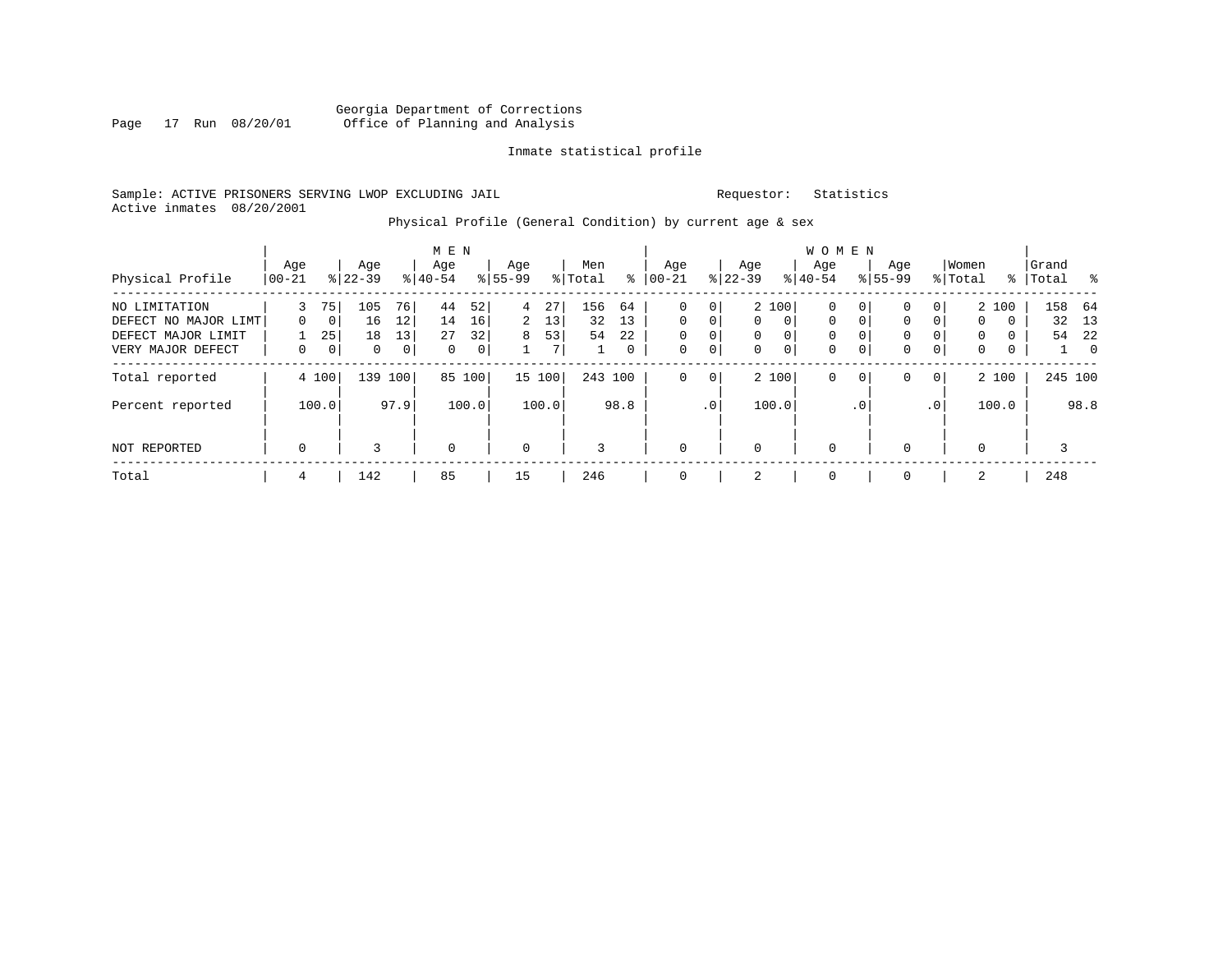### Georgia Department of Corrections Page 18 Run 08/20/01 Office of Planning and Analysis

#### Inmate statistical profile

|  |                           |  | Sample: ACTIVE PRISONERS SERVING LWOP EXCLUDING JAIL |  |
|--|---------------------------|--|------------------------------------------------------|--|
|  | Active inmates 08/20/2001 |  |                                                      |  |

L<br>
Sample: ACTIVE PREQUESTOR: Statistics

Security Status by current age & sex

|                  |                  |       |                  |       | M E N            |       |                  |          |                |       |                  |                |                  |       | W O M E N        |             |                    |                |                  |       |                    |         |
|------------------|------------------|-------|------------------|-------|------------------|-------|------------------|----------|----------------|-------|------------------|----------------|------------------|-------|------------------|-------------|--------------------|----------------|------------------|-------|--------------------|---------|
| Security         | Age<br>$00 - 21$ |       | Age<br>$ 22-39 $ |       | Age<br>$ 40-54 $ |       | Age<br>$8 55-99$ |          | Men<br>% Total | ွေ    | Age<br>$ 00-21 $ |                | Age<br>$ 22-39 $ |       | Age<br>$ 40-54 $ |             | Age<br>$8155 - 99$ |                | Women<br>% Total |       | Grand<br>%   Total | ႜ       |
| DIAG INCOM       | 0                | 0     | 0                | 0     | $\Omega$         | 0     | 0                | 0        |                | 0     | 0                | 0              | $\mathbf 0$      | 0     | $\mathbf 0$      | 0           | 0                  | 0              | O                | 0     | 0                  |         |
| WRK RELEAS       | 0                | 0     | 0                | 0     | $\Omega$         | 0     | 0                | 0        |                | 0     | 0                | 0              | $\mathbf 0$      | 0     | $\mathbf 0$      | $\mathbf 0$ | 0                  | 0              | 0                | 0     | 0                  |         |
| TRUSTY           | 0                | 0     |                  | 0     |                  |       | 0                | 0        |                |       |                  |                |                  | 0     | 0                |             | 0                  |                |                  | 0     |                    |         |
| MINIMUM          | 0                | 0     |                  |       | $\Omega$         |       |                  | $\Omega$ |                |       |                  |                |                  | 0     | $\Omega$         |             | 0                  |                | $\Omega$         | 0     |                    | 0       |
| MEDIUM           | 0                | 0     | 26               | 18    | 30               | 35    |                  | 47       | 63             | 26    | $\Omega$         |                |                  | 50    | 0                |             | 0                  |                |                  | 50    | 64                 | 26      |
| CLOSE            | 3                | 75    | 96               | 68    | 53               | 62    | 8                | 53       | 160            | 65    | $\Omega$         |                | $\Omega$         | 0     | 0                | 0           | 0                  |                | $\mathbf 0$      | 0     | 160                | 65      |
| MAXIMUM          | 0                | 0     | 15               | 11    |                  |       | 0                | 0        | 16             |       | $\Omega$         |                |                  | 50    | $\Omega$         |             | 0                  |                |                  | 50    | 17                 | 7       |
| DIAGNOSTIC       |                  | 25    | 4                | 3     |                  |       | 0                | 0        | 6              | 2     | 0                | 0              | 0                | 0     | 0                | 0           | 0                  | 0              | $\mathbf 0$      | 0     | 6                  | 2       |
| Total reported   |                  | 4 100 | 142 100          |       | 85               | 100   |                  | 15 100   | 246 100        |       | 0                | $\overline{0}$ |                  | 2 100 | $\mathbf 0$      | 0           | 0                  | $\overline{0}$ |                  | 2 100 |                    | 248 100 |
| Percent reported |                  | 100.0 |                  | 100.0 |                  | 100.0 |                  | 100.0    |                | 100.0 |                  | .0             |                  | 100.0 |                  | . 0         |                    | $\cdot$ 0      |                  | 100.0 |                    | 100.0   |
| NOT RPTD         | $\Omega$         |       | 0                |       | $\Omega$         |       | $\Omega$         |          |                |       |                  |                | $\Omega$         |       | $\Omega$         |             | 0                  |                | $\mathbf 0$      |       | 0                  |         |
| Total            | 4                |       | 142              |       | 85               |       | 15               |          | 246            |       | $\Omega$         |                | 2                |       | $\mathbf 0$      |             | 0                  |                | 2                |       | 248                |         |

\* NOTE: BEGINNING IN JULY 1987, THE FACILITIES DIVISION NO LONGER CODED INMATES AS BEING WORK RELEASE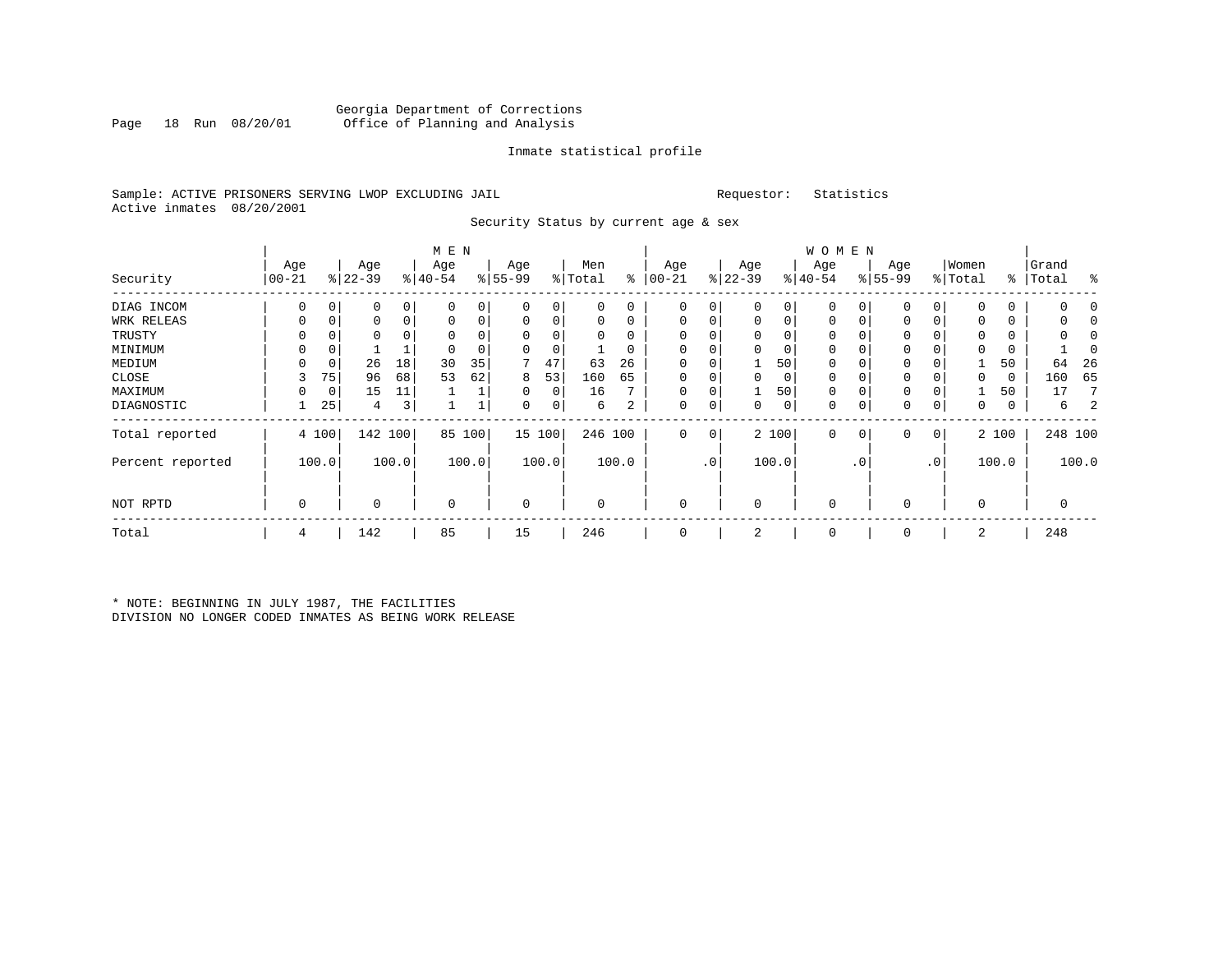#### Georgia Department of Corrections Page 19 Run 08/20/01 Office of Planning and Analysis

#### Inmate statistical profile

#### Sample: ACTIVE PRISONERS SERVING LWOP EXCLUDING JAIL Requestor: Statistics Active inmates 08/20/2001

### Number Of Sentences by current age & sex

|                     |          |              |           |                 | M E N     |                |           |                |             |       |               |             |              |             | W O M E N   |           |              |                 |                |       |           |       |
|---------------------|----------|--------------|-----------|-----------------|-----------|----------------|-----------|----------------|-------------|-------|---------------|-------------|--------------|-------------|-------------|-----------|--------------|-----------------|----------------|-------|-----------|-------|
|                     | Age      |              | Age       |                 | Age       |                | Age       |                | Men         |       | Age           |             | Age          |             | Age         |           | Age          |                 | Women          |       | Grand     |       |
| Number Of Sentences | $ 00-21$ |              | $ 22-39 $ |                 | $ 40-54 $ |                | $8 55-99$ |                | % Total     |       | $8   00 - 21$ |             | $ 22-39 $    |             | $ 40-54 $   |           | $ 55-99 $    |                 | % Total        |       | % Total % |       |
| $_{\rm ONE}$        | 0        | 0            | 17        | 12              | 13        | 15             | 2         | 13             | 32          | 13    | 0             | 0           | $\Omega$     | 0           | 0           |           | U            |                 |                | 0     | 32        | 13    |
| TWO                 | 2        | 50           | 28        | 20 <sup>1</sup> | 15        | 18             | 5         | 33             | 50          | 20    | $\mathbf 0$   | 0           |              | 50          | 0           | 0         | $\mathbf 0$  | 0 <sup>1</sup>  |                | 50    | 51        | 21    |
| THREE               | 0        | 0            | 27        | 19              | 18        | 21             |           | 7 <sup>1</sup> | 46          | 19    | 0             | 0           | $\mathbf 0$  | 0           | 0           |           | $\mathbf 0$  |                 | 0              | 0     | 46        | 19    |
| <b>FOUR</b>         | $\Omega$ | $\mathbf{0}$ | 20        | 14              | 11        | 13             |           | 7              | 32          | 13    | $\mathbf 0$   | $\mathbf 0$ | $\Omega$     | $\mathbf 0$ | $\mathbf 0$ |           | $\mathbf{0}$ |                 | $\mathbf 0$    | 0     | 32        | 13    |
| FIVE                | 0        | 0            | 12        | 8               | 6         | 7 <sup>1</sup> | 2         | 13             | 20          | 8     | 0             | 0           |              | 50          | $\mathbf 0$ |           | $\mathbf 0$  |                 |                | 50    | 21        | 8     |
| MORE THAN FIVE      | 2        | 50           | 38        | 27              | 22        | 26             | 4         | 27             | 66          | 27    | $\mathbf 0$   | 0           | $\mathbf{0}$ | $\mathbf 0$ | $\mathbf 0$ |           | $\mathbf 0$  | 0 <sup>1</sup>  | 0              | 0     | 66        | 27    |
| Total reported      |          | 4 100        | 142       | 100             |           | 85 100         |           | 15 100         | 246 100     |       | $\Omega$      | 0           |              | 2 100       | $\Omega$    |           | 0            | 0 <sup>1</sup>  |                | 2 100 | 248 100   |       |
| Percent reported    |          | 100.0        |           | 100.0           |           | 100.0          |           | 100.0          |             | 100.0 |               | $\cdot$ 0   |              | 100.0       |             | $\cdot$ 0 |              | .0 <sup>1</sup> |                | 100.0 |           | 100.0 |
| NOT REPORTED        | 0        |              | $\Omega$  |                 | $\Omega$  |                | $\Omega$  |                | $\mathbf 0$ |       | $\Omega$      |             | $\Omega$     |             | $\Omega$    |           | $\cap$       |                 | $\Omega$       |       | 0         |       |
| Total               | 4        |              | 142       |                 | 85        |                | 15        |                | 246         |       | $\Omega$      |             | 2            |             | $\mathbf 0$ |           | $\Omega$     |                 | $\overline{a}$ |       | 248       |       |
|                     |          |              |           |                 |           |                |           |                |             |       |               |             |              |             |             |           |              |                 |                |       |           |       |
| AVG NUM SENTENCES   | 4.75     |              | 4.37      |                 | 4.40      |                | 4.40      |                | 4.39        |       | .00           |             | 3.50         |             | .00         |           |              | .00             | 3.50           |       | 4.38      |       |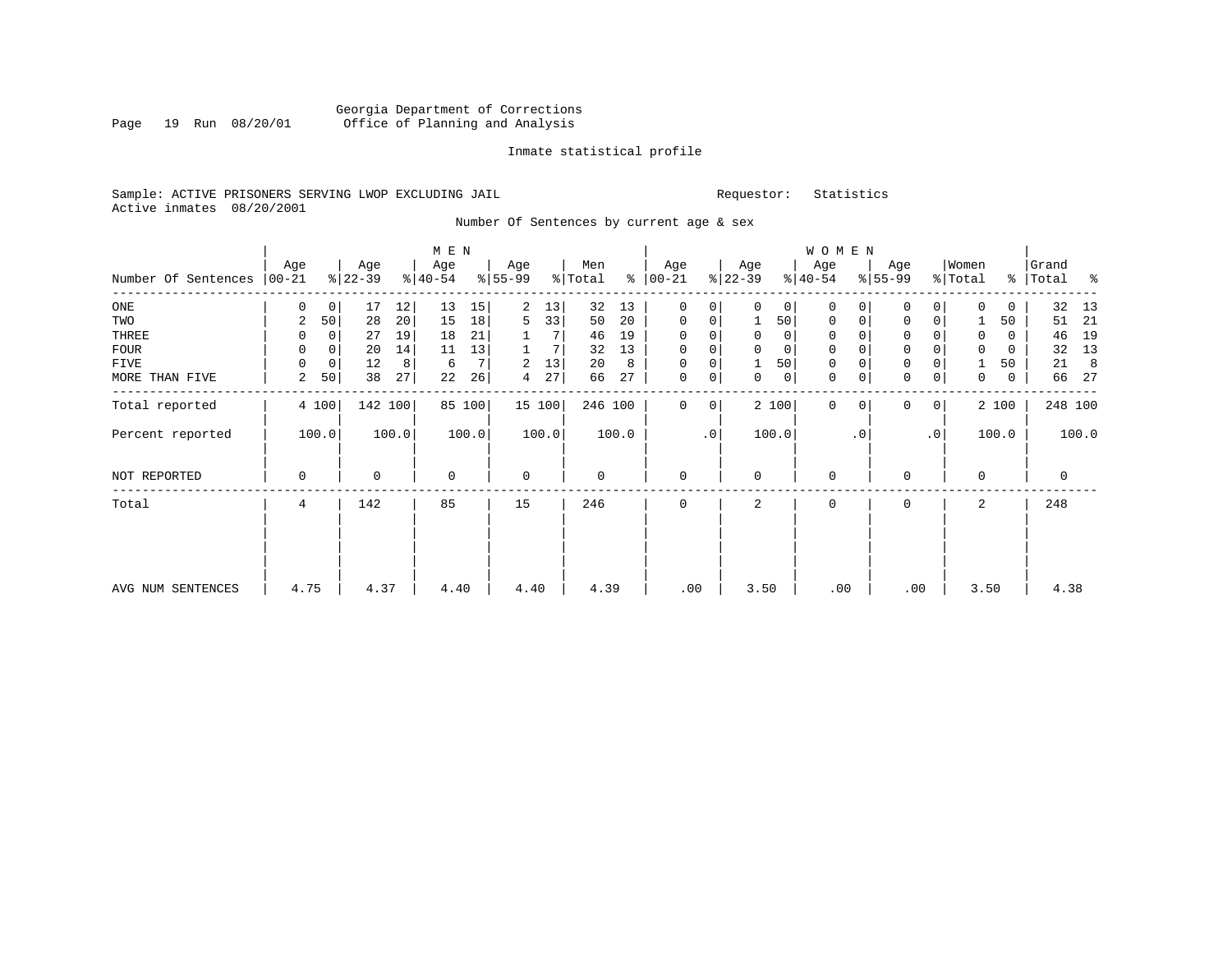#### Georgia Department of Corrections<br>Page 20 Run 08/20/01 Office of Planning and Analysis Page 20 Run 08/20/01 Office of Planning and Analysis

#### Inmate statistical profile

#### Sample: ACTIVE PRISONERS SERVING LWOP EXCLUDING JAIL Requestor: Statistics Active inmates 08/20/2001

# Number Of Disciplinaries by current age & sex

|                  |             |             |           |                | M E N          |        |             |             |             |       |              |              |          |             | <b>WOMEN</b> |           |             |                 |             |       |             |       |
|------------------|-------------|-------------|-----------|----------------|----------------|--------|-------------|-------------|-------------|-------|--------------|--------------|----------|-------------|--------------|-----------|-------------|-----------------|-------------|-------|-------------|-------|
|                  | Age         |             | Age       |                | Age            |        | Age         |             | Men         |       | Age          |              | Age      |             | Age          |           | Age         |                 | Women       |       | Grand       |       |
| Disciplinaries   | $00 - 21$   |             | $ 22-39 $ |                | $ 40-54 $      |        | $8 55-99$   |             | % Total     | နွ    | $ 00-21$     |              | $ 22-39$ |             | $ 40-54$     |           | $8 55-99$   |                 | % Total     |       | %   Total   | နွ    |
| ZERO             | 2           | 50          | 30        | 21             | 30             | 35     | 7           | 47          | 69          | 28    | $\mathbf{0}$ | 0            | $\Omega$ | 0           | $\mathbf 0$  | $\Omega$  | $\Omega$    | 0               | $\mathbf 0$ | 0     | 69          | 28    |
| $_{\rm ONE}$     |             | 25          | 13        | 9 <sup>1</sup> | 14             | 16     | 3           | 20          | 31          | 13    | $\mathbf 0$  | 0            | $\Omega$ | $\mathbf 0$ | $\mathbf 0$  | 0         | 0           | 0               | $\Omega$    | 0     | 31          | 13    |
| TWO              | 0           | 0           | 12        | 8              | 11             | 13     | 2           | 13          | 25          | 10    | $\Omega$     | 0            | $\Omega$ | $\mathbf 0$ | 0            | $\Omega$  | 0           |                 | 0           | 0     | 25          | 10    |
| THREE            | 0           | 0           | 16        | 11             | 8              | 9      | $\Omega$    | $\mathbf 0$ | 24          | 10    | $\mathbf 0$  | 0            | $\Omega$ | $\Omega$    | $\mathbf 0$  | $\Omega$  | $\mathbf 0$ |                 | $\Omega$    | 0     | 24          | 10    |
| <b>FOUR</b>      | $\mathbf 0$ | $\mathbf 0$ | 10        | 7              | 4              | 5      | 0           | $\mathbf 0$ | 14          | 6     | $\mathbf{0}$ | 0            |          | 50          | $\mathbf 0$  | $\Omega$  | $\mathbf 0$ |                 |             | 50    | 15          | 6     |
| <b>FIVE</b>      | $\mathbf 0$ | $\mathbf 0$ | 10        | 7              | $\overline{2}$ | 2      |             | 7           | 13          | 5     | $\mathbf 0$  | 0            | 0        | $\mathbf 0$ | $\mathbf 0$  | 0         | $\mathbf 0$ | 0               | 0           | 0     | 13          | -5    |
| MORE THAN FIVE   |             | 25          | 51        | 36             | 16             | 19     | 2           | 13          | 70          | 28    | $\mathbf 0$  | $\mathsf{O}$ |          | 50          | 0            | 0         | 0           | $\mathbf 0$     |             | 50    | 71          | 29    |
| Total reported   |             | 4 100       |           | 142 100        |                | 85 100 |             | 15 100      | 246 100     |       | $\mathbf{0}$ | $\mathbf 0$  |          | 2 100       | $\Omega$     | $\Omega$  | $\Omega$    | $\overline{0}$  |             | 2 100 | 248 100     |       |
| Percent reported |             | 100.0       |           | 100.0          |                | 100.0  |             | 100.0       |             | 100.0 |              | $\cdot$ 0    |          | 100.0       |              | $\cdot$ 0 |             | .0 <sup>1</sup> |             | 100.0 |             | 100.0 |
| NOT REPORTED     | $\mathbf 0$ |             | 0         |                | $\mathbf 0$    |        | $\mathbf 0$ |             | $\mathbf 0$ |       | $\mathbf 0$  |              | $\Omega$ |             | $\mathbf 0$  |           | $\Omega$    |                 | $\Omega$    |       | $\mathbf 0$ |       |
| Total            | 4           |             | 142       |                | 85             |        | 15          |             | 246         |       | $\mathbf 0$  |              | 2        |             | $\mathbf 0$  |           | $\Omega$    |                 | 2           |       | 248         |       |
|                  |             |             |           |                |                |        |             |             |             |       |              |              |          |             |              |           |             |                 |             |       |             |       |
| AVG NUM DISCIP   | 3.25        |             | 6.81      |                | 2.95           |        | 1.87        |             | 5.12        |       | .00          |              | 10.50    |             | .00          |           | .00         |                 | 10.50       |       | 5.16        |       |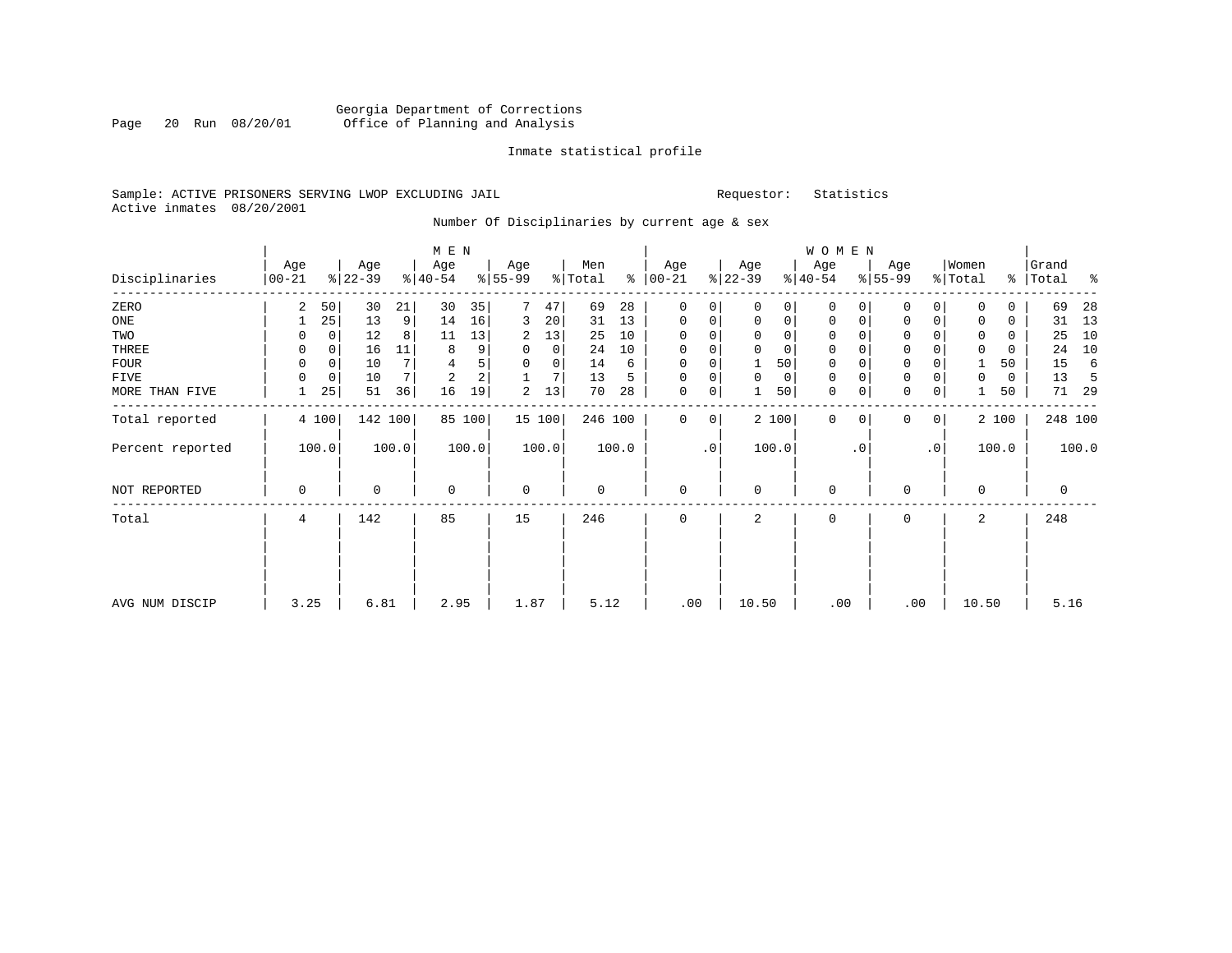#### Georgia Department of Corrections Page 21 Run 08/20/01 Office of Planning and Analysis

# Inmate statistical profile

|  |                           |  | Sample: ACTIVE PRISONERS SERVING LWOP EXCLUDING JAIL |  |
|--|---------------------------|--|------------------------------------------------------|--|
|  | Active inmates 08/20/2001 |  |                                                      |  |

Requestor: Statistics

Number Of Escapes by current age & sex

|                  |                  |   |                  |       | M E N            |        |                 |        |                |             |                      |             |                  |             | <b>WOMEN</b>     |           |                  |                 |                  |       |                 |             |
|------------------|------------------|---|------------------|-------|------------------|--------|-----------------|--------|----------------|-------------|----------------------|-------------|------------------|-------------|------------------|-----------|------------------|-----------------|------------------|-------|-----------------|-------------|
| Escapes          | Age<br>$00 - 21$ |   | Age<br>$ 22-39 $ |       | Age<br>$ 40-54 $ |        | Age<br>$ 55-99$ |        | Men<br>% Total |             | Age<br>$8   00 - 21$ |             | Age<br>$ 22-39 $ |             | Age<br>$ 40-54 $ |           | Age<br>$8 55-99$ |                 | Women<br>% Total | န္    | Grand<br> Total | ႜ           |
| ZERO             | 4 100            |   | 141              | 99    | 85               | 100    |                 | 15 100 | 245 100        |             | $\mathbf 0$          | 0           |                  | 2 100       | 0                | $\Omega$  | $\Omega$         | 0               |                  | 2 100 |                 | 247 100     |
| ONE              | 0                | 0 |                  | 1     | $\mathbf 0$      | 0      | 0               | 0      |                | $\mathbf 0$ | 0                    | 0           | 0                | 0           | 0                | 0         | $\mathbf 0$      | 0               | 0                | 0     |                 | $\mathbf 0$ |
| TWO              | 0                |   |                  |       | 0                | 0      | 0               | 0      | 0              | $\Omega$    | 0                    |             | $\Omega$         | 0           | 0                |           | 0                |                 | $\Omega$         | 0     |                 |             |
| THREE            | 0                | 0 |                  |       | $\mathbf 0$      | 0      | 0               | 0      | 0              | 0           | 0                    | 0           | $\mathbf 0$      | 0           | 0                |           | 0                |                 | 0                | 0     |                 |             |
| <b>FOUR</b>      | $\Omega$         |   |                  |       | 0                | 0      | $\Omega$        | 0      | 0              | $\Omega$    | $\Omega$             |             | 0                | $\mathsf 0$ | 0                |           | $\Omega$         |                 | 0                | 0     |                 |             |
| FIVE             | $\Omega$         |   | 0                |       | $\mathbf 0$      | 0      | $\Omega$        | 0      | 0              | 0           | 0                    | 0           | $\mathbf 0$      | $\mathbf 0$ | 0                |           | $\mathbf 0$      |                 | 0                | 0     |                 |             |
| MORE THAN FIVE   | $\Omega$         | 0 | 0                | 0     | $\mathbf 0$      | 0      | $\Omega$        | 0      | 0              | 0           | 0                    | 0           | $\Omega$         | $\mathsf 0$ | $\mathbf 0$      | 0         | $\Omega$         | 0               | 0                | 0     | U               |             |
| Total reported   | 4 100            |   | 142 100          |       |                  | 85 100 |                 | 15 100 | 246 100        |             | $\mathbf 0$          | $\mathbf 0$ |                  | 2 100       | $\Omega$         | $\Omega$  | $\Omega$         | $\overline{0}$  |                  | 2 100 |                 | 248 100     |
| Percent reported | 100.0            |   |                  | 100.0 |                  | 100.0  |                 | 100.0  |                | 100.0       |                      | $\cdot$ 0   |                  | 100.0       |                  | $\cdot$ 0 |                  | .0 <sup>1</sup> |                  | 100.0 |                 | 100.0       |
| NOT REPORTED     | 0                |   | $\Omega$         |       | $\mathbf 0$      |        | $\mathbf 0$     |        | $\Omega$       |             | 0                    |             | $\Omega$         |             | 0                |           | $\Omega$         |                 | $\Omega$         |       | 0               |             |
| Total            | 4                |   | 142              |       | 85               |        | 15              |        | 246            |             | $\Omega$             |             | 2                |             | $\Omega$         |           | $\Omega$         |                 | 2                |       | 248             |             |
|                  |                  |   |                  |       |                  |        |                 |        |                |             |                      |             |                  |             |                  |           |                  |                 |                  |       |                 |             |
| AVG NUM ESCAPES  | .00              |   | .01              |       |                  | .00    | .00             |        | .00            |             | .00                  |             | .00              |             | .00              |           | .00              |                 |                  | .00   |                 | .00         |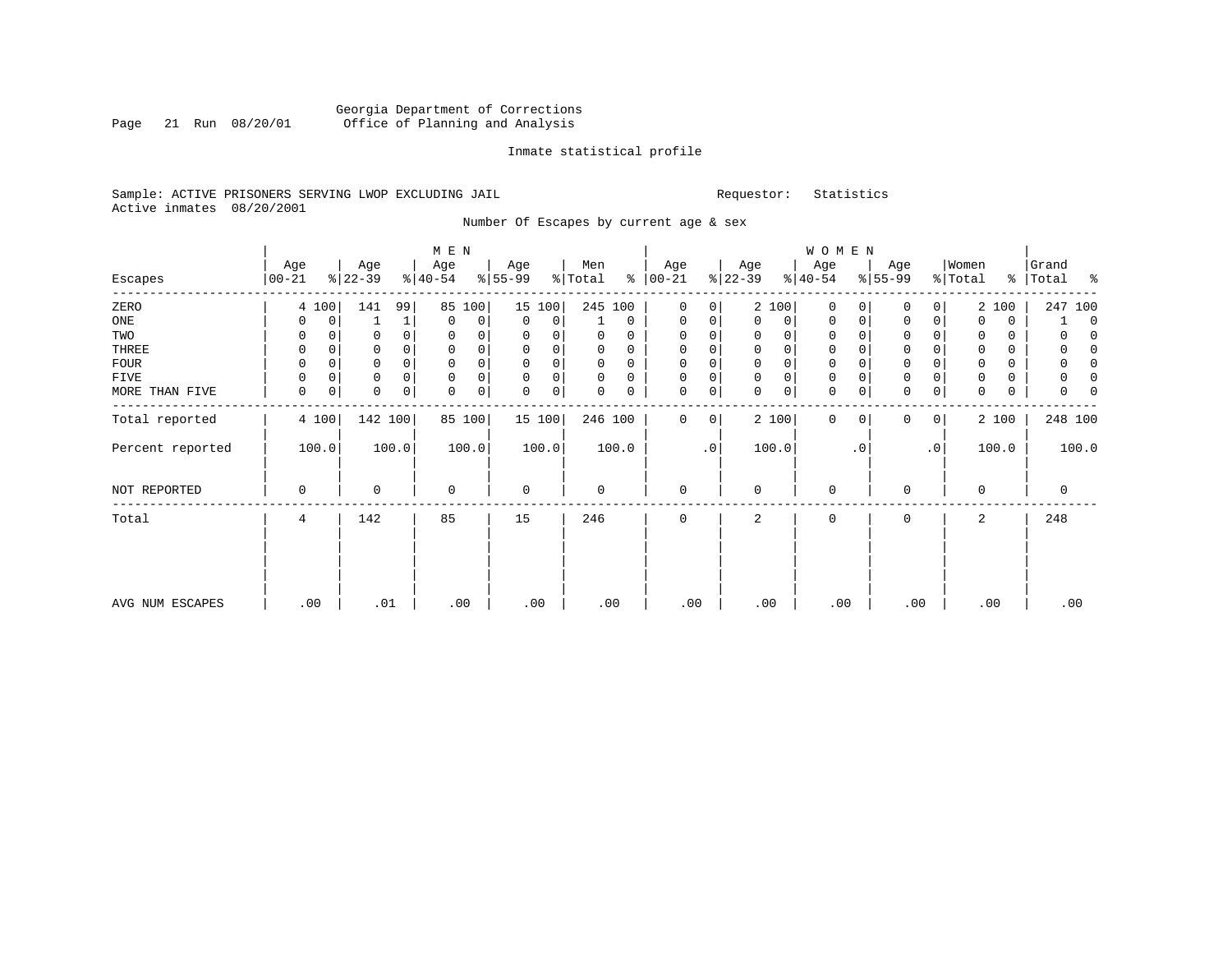Requestor: Statistics

|  |                           |  | Sample: ACTIVE PRISONERS SERVING LWOP EXCLUDING JAIL |  |
|--|---------------------------|--|------------------------------------------------------|--|
|  | Active inmates 08/20/2001 |  |                                                      |  |

#### Number Of Prior Georgia Incarcerations \* by current age & sex

|                              |     |       |                |             | M E N          |        |             |                |             |       |               |           |              |             | W O M E N   |           |             |           |          |          |         |       |
|------------------------------|-----|-------|----------------|-------------|----------------|--------|-------------|----------------|-------------|-------|---------------|-----------|--------------|-------------|-------------|-----------|-------------|-----------|----------|----------|---------|-------|
|                              | Age |       | Age            |             | Age            |        | Age         |                | Men         |       | Age           |           | Age          |             | Age         |           | Age         |           | Women    |          | Grand   |       |
| Prior Incarcerations   00-21 |     |       | $ 22-39 $      |             | $ 40-54 $      |        | $ 55-99 $   |                | % Total     |       | $8   00 - 21$ |           | $ 22-39 $    |             | $8 40-54$   |           | $ 55-99 $   |           | % Total  | ႜၟ       | Total   | ႜ     |
| ZERO                         | 3   | 75    | 81             | 57          | 32             | 38     | 8           | 53             | 124         | 50    | $\Omega$      | 0         |              | 2 100       | $\Omega$    |           | $\Omega$    | 0         |          | 2 100    | 126     | -51   |
| ONE                          |     | 25    | 25             | 18          | 15             | 18     | 4           | 27             | 45          | 18    | $\mathbf 0$   | 0         | $\mathbf{0}$ | 0           | $\mathbf 0$ | 0         | 0           | 0         | $\Omega$ | 0        | 45      | 18    |
| TWO                          |     | 0     | 15             | 11          | 13             | 15     |             |                | 29          | 12    | 0             | 0         | 0            | 0           | $\mathbf 0$ |           | 0           |           | 0        | $\Omega$ | 29      | 12    |
| THREE                        | 0   | 0     | 16             | 11          | 9              | 11     |             | 7              | 26          | 11    | $\mathbf 0$   | 0         | $\mathbf 0$  | $\mathsf 0$ | $\mathbf 0$ |           | $\mathbf 0$ | 0         |          | $\Omega$ | 26      | 10    |
| FOUR                         |     |       | 3              | 2           | 9              | 11     | $\mathbf 0$ | $\mathbf 0$    | 12          | 5     | $\mathbf 0$   | 0         | 0            | $\mathsf 0$ | $\mathbf 0$ |           | $\mathbf 0$ |           | 0        | 0        | 12      |       |
| FIVE                         | 0   |       | $\overline{2}$ |             | 5              | 6      | $\Omega$    | $\mathbf 0$    | 7           | 3     | $\mathbf 0$   | 0         | 0            | $\mathsf 0$ | $\mathbf 0$ |           | $\mathbf 0$ | 0         |          | 0        | 7       |       |
| MORE THAN FIVE               | 0   | 0     | $\mathbf 0$    | $\mathbf 0$ | $\overline{a}$ | 2      |             | $\overline{7}$ | 3           |       | 0             | 0         | $\Omega$     | $\mathsf 0$ | $\mathsf 0$ | 0         | $\mathbf 0$ | 0         | $\Omega$ | 0        | 3       |       |
| Total reported               |     | 4 100 | 142 100        |             |                | 85 100 |             | 15 100         | 246 100     |       | $\Omega$      | 0         |              | 2 100       | $\Omega$    | $\Omega$  | 0           | 0         |          | 2 100    | 248 100 |       |
| Percent reported             |     | 100.0 |                | 100.0       |                | 100.0  |             | 100.0          |             | 100.0 |               | $\cdot$ 0 |              | 100.0       |             | $\cdot$ 0 |             | $\cdot$ 0 |          | 100.0    |         | 100.0 |
| NOT REPORTED                 | 0   |       | $\mathbf 0$    |             | $\mathbf 0$    |        | $\mathbf 0$ |                | $\mathbf 0$ |       | $\mathbf 0$   |           | 0            |             | $\mathbf 0$ |           | $\mathbf 0$ |           | $\Omega$ |          | 0       |       |
| Total                        | 4   |       | 142            |             | 85             |        | 15          |                | 246         |       | 0             |           | 2            |             | 0           |           | $\mathbf 0$ |           | 2        |          | 248     |       |
|                              |     |       |                |             |                |        |             |                |             |       |               |           |              |             |             |           |             |           |          |          |         |       |
|                              |     |       |                |             |                |        |             |                |             |       |               |           |              |             |             |           |             |           |          |          |         |       |
| AVG # INCARCERATIONS         | .25 |       | .88            |             | 1.71           |        | 1.00        |                | 1.16        |       | .00           |           | .00          |             | .00         |           | .00         |           | .00      |          | 1.15    |       |

\* This data counts a parole revocation on an existing sentenCE AS A prior incarceration. Also, this data counts, for any cohort of inmates, the total number of Georgia incarcerations the inmate has had during his entire criminal career. For example, if an inmate was admitted to prison first in FY72, and then re-admitted in FY79 and FY85, he had two prior incarcerations before the FY85 admission. This inmate's records show two prior incarcerations in all three of his records since he has had two prior incarcerations in his criminal career. If the cohort of FY72 admissions is selected for analysis, two prior incarcerations will be listed for this inmate even though in FY72, he had no prior incarcerations.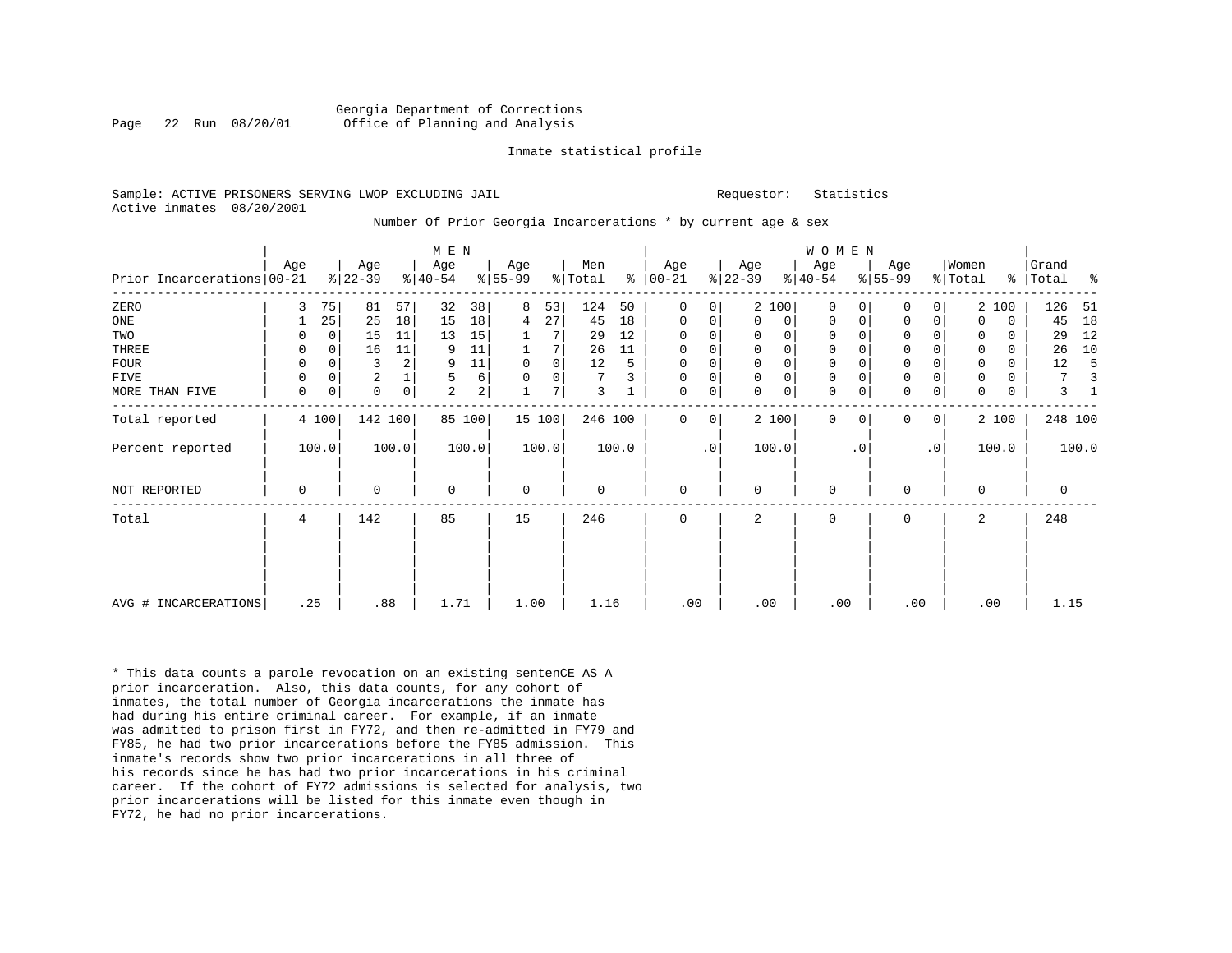#### Georgia Department of Corrections Page 23 Run 08/20/01 Office of Planning and Analysis

# Inmate statistical profile

|  |                           |  | Sample: ACTIVE PRISONERS SERVING LWOP EXCLUDING JAIL |  |
|--|---------------------------|--|------------------------------------------------------|--|
|  | Active inmates 08/20/2001 |  |                                                      |  |

L<br>
Sample: ACTIVE PREQUESTOR: Statistics

Number Of Transfers by current age & sex

|                   |           |    |           |                | M E N       |        |             |        |         |       |             |    |             |       | W O M E N    |             |           |              |             |       |             |                |
|-------------------|-----------|----|-----------|----------------|-------------|--------|-------------|--------|---------|-------|-------------|----|-------------|-------|--------------|-------------|-----------|--------------|-------------|-------|-------------|----------------|
|                   | Age       |    | Age       |                | Age         |        | Age         |        | Men     |       | Age         |    | Age         |       | Age          |             | Age       |              | Women       |       | Grand       |                |
| Transfers         | $00 - 21$ |    | $ 22-39 $ |                | $ 40-54 $   |        | $ 55-99$    |        | % Total | ွေ    | $ 00-21$    |    | $ 22-39 $   |       | $ 40-54 $    |             | $8 55-99$ |              | % Total     |       | %   Total   | နွ             |
| ZERO              | 2         | 50 | 9         | $6 \mid$       | 3           | 4      |             |        | 15      | 6     | $\mathbf 0$ | 0  |             | 50    | $\mathbf{0}$ | $\Omega$    | $\Omega$  | $\Omega$     |             | 50    | 16          | -6             |
| ONE               | $\Omega$  | 0  | 65        | 46             | 43          | 51     | 6           | 40     | 114     | 46    | 0           | 0  | 1           | 50    | $\mathbf{0}$ | 0           | 0         | 0            |             | 50    | 115         | 46             |
| TWO               |           | 25 | 35        | 25             | 22          | 26     | 4           | 27     | 62      | 25    | $\Omega$    |    | 0           | 0     | 0            | 0           | 0         |              | $\Omega$    | 0     | 62          | 25             |
| THREE             |           | 25 | 14        | 10             | 11          | 13     | 2           | 13     | 28      | 11    | 0           | 0  | 0           | 0     | 0            | $\mathbf 0$ | 0         |              | 0           | 0     | 28          | 11             |
| <b>FOUR</b>       | 0         | 0  | 5         | 4              | 4           | 5      |             | 7      | 10      | 4     | $\Omega$    |    | 0           | 0     | 0            | $\Omega$    | 0         |              | $\mathbf 0$ | 0     | 10          | $\overline{4}$ |
| FIVE              | $\Omega$  | 0  |           | 5              |             | 1      | $\Omega$    | 0      | 8       | 3     | $\Omega$    |    | $\mathbf 0$ | 0     | 0            | $\Omega$    | 0         |              | 0           | 0     | 8           | 3              |
| MORE THAN FIVE    | 0         | 0  | 7         | 5 <sup>1</sup> |             |        |             | 7      | 9       | 4     | $\Omega$    | 0  | $\Omega$    | 0     | $\mathbf 0$  | $\mathbf 0$ | $\Omega$  | 0            | $\Omega$    | 0     | 9           |                |
| Total reported    | 4 100     |    | 142 100   |                |             | 85 100 |             | 15 100 | 246 100 |       | $\Omega$    | 0  |             | 2 100 | $\Omega$     | $\Omega$    | $\Omega$  | $\mathbf{0}$ |             | 2 100 | 248 100     |                |
| Percent reported  | 100.0     |    |           | 100.0          |             | 100.0  |             | 100.0  |         | 100.0 |             | .0 |             | 100.0 |              | $\cdot$ 0   |           | $\cdot$ 0    |             | 100.0 |             | 100.0          |
| NOT REPORTED      | 0         |    | $\Omega$  |                | $\mathbf 0$ |        | $\mathbf 0$ |        | 0       |       | $\mathbf 0$ |    | 0           |       | $\mathbf 0$  |             | 0         |              | $\Omega$    |       | $\mathbf 0$ |                |
| Total             | 4         |    | 142       |                | 85          |        | 15          |        | 246     |       | $\Omega$    |    | 2           |       | $\Omega$     |             | $\Omega$  |              | 2           |       | 248         |                |
|                   |           |    |           |                |             |        |             |        |         |       |             |    |             |       |              |             |           |              |             |       |             |                |
| AVG NUM TRANSFERS | 1.25      |    | 1.99      |                | 1.73        |        | 2.00        |        | 1.89    |       | .00         |    | .50         |       | .00          |             | .00       |              | .50         |       | 1.88        |                |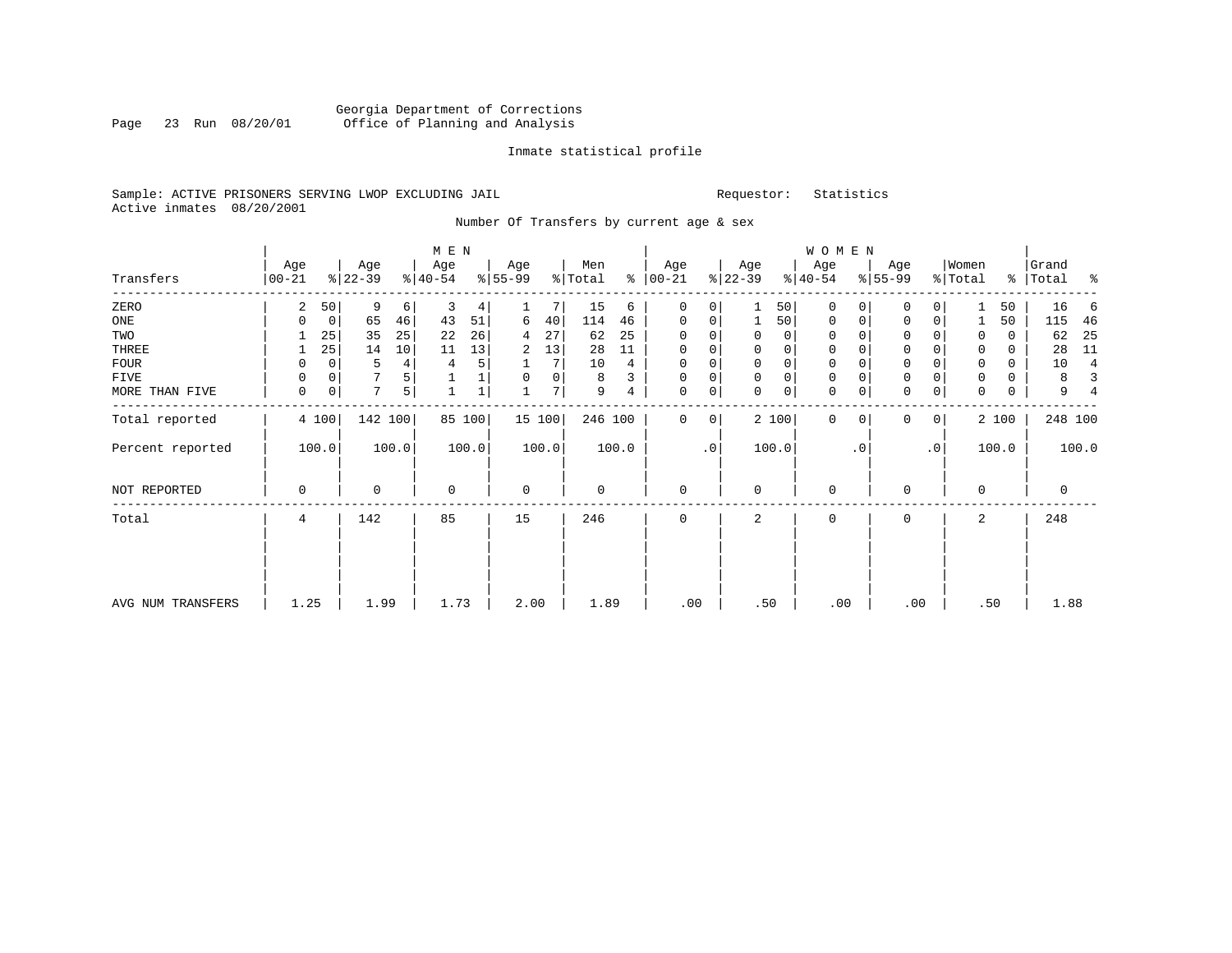#### Georgia Department of Corrections Page 24 Run 08/20/01 Office of Planning and Analysis

#### Inmate statistical profile

#### Sample: ACTIVE PRISONERS SERVING LWOP EXCLUDING JAIL Requestor: Statistics Active inmates 08/20/2001

### County Of Conviction by current age & sex

|                                  |          |             |                |              | M E N                   |                |           |             |              |              |              |                |          |   | WOMEN        |             |             |             |             |             |                |                |
|----------------------------------|----------|-------------|----------------|--------------|-------------------------|----------------|-----------|-------------|--------------|--------------|--------------|----------------|----------|---|--------------|-------------|-------------|-------------|-------------|-------------|----------------|----------------|
|                                  | Age      |             | Age            |              | Age                     |                | Age       |             | Men          |              | Age          |                | Age      |   | Age          |             | Age         |             | Women       |             | Grand          |                |
| County Of Conviction 00-21       |          |             | $ 22-39$       |              | $8 40-54$               |                | $8 55-99$ |             | %   Total    | ႜ            | $ 00-21$     |                | $ 22-39$ |   | $ 40-54$     |             | $8155 - 99$ |             | % Total     |             | %   Total      | နွ             |
| Appling                          | 0        | 0           | 1              | 1            | 1                       | $\mathbf{1}$   | 0         | 0           | 2            | 1            | $\mathbf 0$  | $\overline{0}$ | 0        | 0 | $\mathbf 0$  | 0           | 0           | 0           | $\mathbf 0$ | 0           | 2              | 1              |
| Atkinson                         | 0        | 0           | $\mathbf 0$    | $\mathbf 0$  | $\mathbf 0$             | 0              | 1         | 7           | $\mathbf{1}$ | 0            | $\mathbf 0$  | 0 <sup>1</sup> | 0        | 0 | $\mathbf 0$  | $\mathbf 0$ | 0           | $\mathbf 0$ | $\mathbf 0$ | 0           | 1              | $\mathbf 0$    |
| Bacon                            | 0        | $\mathbf 0$ | $\mathbf 0$    | $\mathbf 0$  | $\mathbf{1}$            | 1              | $\Omega$  | $\mathsf 0$ | 1            | 0            | $\Omega$     | $\mathbf 0$    | 0        | 0 | $\Omega$     | $\mathbf 0$ | $\Omega$    | 0           | $\mathbf 0$ | $\mathbf 0$ | $\mathbf{1}$   | $\mathsf 0$    |
| Baldwin                          | U        | 0           | 1              | 1            | $\overline{\mathbf{c}}$ | 2              | $\Omega$  | $\mathbf 0$ | 3            | $\mathbf{1}$ | $\Omega$     | $\Omega$       | 0        | 0 | $\Omega$     | $\mathbf 0$ | 0           | $\Omega$    | $\Omega$    | $\Omega$    | 3              | $1\,$          |
| Banks                            | U        | 0           | $\Omega$       | 0            | $\mathbf{1}$            | $\mathbf 1$    | $\Omega$  | $\mathbf 0$ | 1            | 0            | $\Omega$     | $\Omega$       | 0        | 0 | $\Omega$     | 0           | $\Omega$    | $\Omega$    | $\Omega$    | 0           |                | 0              |
| Barrow                           | U        | $\Omega$    | 1              |              | $\mathbf{1}$            | $\mathbf 1$    | $\Omega$  | $\mathbf 0$ | 2            | 1            | $\mathbf 0$  | $\Omega$       | $\Omega$ | 0 | $\Omega$     | 0           | $\Omega$    | $\Omega$    | $\Omega$    | $\Omega$    |                | $\mathbf{1}$   |
| Bartow                           | U        | $\Omega$    | $\Omega$       | $\Omega$     | 1                       | $\mathbf 1$    | $\Omega$  | $\mathbf 0$ | 1            | 0            | $\mathbf 0$  | $\Omega$       | $\Omega$ | 0 | $\Omega$     | $\Omega$    | 0           | $\Omega$    | $\Omega$    | $\Omega$    | 1              | $\mathbf 0$    |
| Ben Hill                         | 0        | 0           |                |              | 0                       | $\mathbf 0$    | $\Omega$  | $\mathbf 0$ | 1            | 0            | $\mathbf 0$  | 0              | 0        | 0 | $\Omega$     | 0           | 0           | 0           | $\Omega$    | 0           | 1              | 0              |
| Berrien                          | 0        | $\Omega$    | 1              | 1            | $\mathbf 0$             | 0              | $\Omega$  | $\mathbf 0$ | 1            | 0            | 0            | 0              | 0        | 0 | $\Omega$     | 0           | 0           | 0           | $\mathbf 0$ | 0           | $\mathbf{1}$   | $\mathbf 0$    |
| <b>Bibb</b>                      | U        | $\Omega$    | 6              | 4            | 2                       | 2              | $\Omega$  | $\mathbf 0$ | 8            | 3            | $\Omega$     | $\Omega$       | $\Omega$ | 0 | $\Omega$     | $\Omega$    | 0           | $\Omega$    | $\Omega$    | $\Omega$    | 8              | 3              |
| Bleckley                         | U        | 0           | 1              | 1            | $\mathbf 0$             | 0              | $\Omega$  | $\mathbf 0$ | 1            | 0            | $\Omega$     | $\Omega$       | 0        | 0 | $\Omega$     | 0           | 0           | $\Omega$    | $\Omega$    | $\Omega$    |                | 0              |
| Brantley                         | U        | $\Omega$    | $\Omega$       | $\Omega$     | $\mathbf{1}$            | 1              | $\Omega$  | $\mathbf 0$ | 1            | 0            | $\mathbf 0$  | $\Omega$       | $\Omega$ | 0 | $\Omega$     | $\mathbf 0$ | $\Omega$    | $\Omega$    | $\Omega$    | $\Omega$    | 1              | $\mathbf 0$    |
| <b>Brooks</b>                    | U        | $\Omega$    | $\mathbf 0$    | $\Omega$     | $\mathbf{1}$            | $\mathbf 1$    | $\Omega$  | $\mathbf 0$ | 1            | 0            | $\mathbf 0$  | $\Omega$       | 0        | 0 | $\Omega$     | $\Omega$    | 0           | $\Omega$    | $\Omega$    | $\Omega$    | $\mathbf{1}$   | $\mathbf 0$    |
| <b>Burke</b>                     | U        | 0           | $\overline{4}$ | 3            | $\mathbf{1}$            | $1\,$          | $\Omega$  | $\mathsf 0$ | 5            | 2            | $\mathbf 0$  | $\Omega$       | $\Omega$ | 0 | 0            | $\mathbf 0$ | 0           | $\Omega$    | $\mathbf 0$ | 0           | 5              | $\sqrt{2}$     |
| <b>Butts</b>                     | U        | 0           | 1              | 1            | $\mathbf{1}$            | 1              |           | 7           | 3            | $\mathbf{1}$ | $\mathbf 0$  | 0              | 0        | 0 | $\Omega$     | 0           | 0           | 0           | $\Omega$    | 0           | 3              | $1\,$          |
| Camden                           | O        | $\Omega$    | $\Omega$       | 0            | 1                       | 1              | $\Omega$  | $\mathbf 0$ | 1            | 0            | $\Omega$     | 0              | 0        | 0 | $\Omega$     | 0           | 0           | 0           | $\Omega$    | 0           | 1              | $\mathbf 0$    |
| Carroll                          | O        | 0           | 2              |              | 0                       | $\mathbf 0$    | $\Omega$  | 0           | 2            | 1            | $\mathbf 0$  | 0              | 0        | 0 | $\mathbf 0$  | 0           | 0           | 0           | $\Omega$    | 0           | 2              | 1              |
| Chatham                          | O        | $\Omega$    | 6              | 4            | $\mathbf{1}$            | 1              |           | 7           | 8            | 3            | $\mathbf{0}$ | 0              | 0        | 0 | $\mathbf 0$  | $\mathbf 0$ | 0           | 0           | $\Omega$    | $\Omega$    | 8              | 3              |
| Chatooga                         | 0        | $\Omega$    | 1              | $\mathbf{1}$ | $\Omega$                | $\mathbf 0$    | $\Omega$  | $\mathbf 0$ | $\mathbf{1}$ | $\Omega$     | $\Omega$     | $\Omega$       | $\Omega$ | 0 | $\Omega$     | $\Omega$    | 0           | $\Omega$    | $\Omega$    | $\Omega$    | 1              | $\mathbf 0$    |
| Cherokee                         | 0        | 0           |                |              | $\mathbf{1}$            | $\mathbf 1$    | $\Omega$  | $\mathbf 0$ | 2            | $\mathbf{1}$ | $\Omega$     | $\Omega$       | $\Omega$ | 0 | 0            | $\Omega$    | $\Omega$    | $\Omega$    | $\Omega$    | 0           | $\overline{2}$ | $\mathbf{1}$   |
| Clarke                           | U        | 0           | 5              | 4            | 6                       | 7              | $\Omega$  | $\mathbf 0$ | 11           | 4            | $\Omega$     | $\Omega$       | 0        | 0 | $\Omega$     | $\mathbf 0$ | 0           | $\Omega$    | $\Omega$    | $\Omega$    | 11             | $\overline{4}$ |
| Clayton                          | U        | $\mathbf 0$ | $\overline{4}$ | 3            | $\overline{\mathbf{c}}$ | $\overline{a}$ | 1         | 7           | 7            | 3            | $\Omega$     | 0              | $\Omega$ | 0 | $\Omega$     | 0           | $\Omega$    | 0           | $\Omega$    | 0           | 7              | 3              |
| Cobb                             |          | 25          | $\overline{2}$ |              |                         | $\mathbf 1$    | $\Omega$  | $\mathbf 0$ | 4            | 2            | $\mathbf 0$  | 0              | 0        | 0 | 0            | 0           | 0           | 0           | $\Omega$    | 0           | 4              | $\overline{2}$ |
| Coffee                           | U        | $\mathbf 0$ | 1              | $\mathbf{1}$ | $\mathbf 0$             | 0              | $\Omega$  | $\mathbf 0$ | 1            | 0            | $\mathbf 0$  | $\Omega$       | 0        | 0 | $\mathbf 0$  | 0           | 0           | $\Omega$    | $\Omega$    | $\Omega$    |                | 0              |
| Colquit                          |          | 25          | $\mathbf 0$    | $\mathbf 0$  | $\overline{2}$          | 2              | $\Omega$  | $\mathbf 0$ | 3            | 1            | $\mathbf 0$  | 0              | 0        | 0 | $\mathbf 0$  | 0           | 0           | $\Omega$    | $\mathbf 0$ | 0           | 3              | 1              |
| Columbia                         | 0        | $\mathbf 0$ | 1              | 1            | 1                       | $\mathbf 1$    | $\Omega$  | $\mathbf 0$ | 2            | 1            | $\Omega$     | 0              | 0        | 0 | $\Omega$     | 0           | 0           | 0           | $\mathbf 0$ | 0           | 2              | 1              |
| Coweta                           | 0        | 0           | $\mathbf{1}$   | $\mathbf{1}$ | $\Omega$                | $\mathbf 0$    | $\Omega$  | $\mathbf 0$ | $\mathbf 1$  | 0            | $\Omega$     | $\Omega$       | $\Omega$ | 0 | $\Omega$     | $\mathbf 0$ | 0           | $\Omega$    | $\Omega$    | $\Omega$    | $\mathbf{1}$   | $\mathbf 0$    |
| Crisp                            | U        | 0           | 1              | 1            | $\Omega$                | $\mathbf 0$    | $\Omega$  | $\mathbf 0$ | 1            | 0            | $\Omega$     | 0              | $\Omega$ | 0 | $\Omega$     | 0           | $\Omega$    | $\Omega$    | $\Omega$    | 0           | 1              | $\mathsf 0$    |
| Dade                             | U        | 0           | 1              |              | $\Omega$                | 0              | $\Omega$  | $\mathbf 0$ | 1            | 0            | $\Omega$     | $\Omega$       | $\Omega$ | 0 | 0            | 0           | 0           | $\Omega$    | $\Omega$    | 0           |                | $\mathsf 0$    |
| Decatur                          | U        | $\Omega$    | $\Omega$       | 0            | $\mathbf{1}$            | 1              | $\Omega$  | $\mathbf 0$ | $\mathbf{1}$ | $\Omega$     | $\Omega$     | $\Omega$       | 0        | 0 | $\Omega$     | $\Omega$    | 0           | $\Omega$    | $\Omega$    | $\Omega$    | 1              | $\mathbf 0$    |
| DeKalb                           | U        | $\mathbf 0$ | 11             | 8            | 5                       | 6              | 3         | 20          | 19           | 8            | $\mathbf 0$  | $\Omega$       | 0        | 0 | 0            | $\Omega$    | 0           | $\Omega$    | $\mathbf 0$ | $\Omega$    | 19             | 8              |
| Dodge                            | 0        | $\mathbf 0$ | 1              |              | $\mathbf 0$             | 0              | $\Omega$  | $\mathbf 0$ | 1            | 0            | $\mathbf 0$  | 0              | 0        | 0 | 0            | 0           | 0           | 0           | $\mathbf 0$ | 0           | 1              | $\mathsf 0$    |
| Dougherty                        | 1        | 25          | $\overline{c}$ | $\mathbf{1}$ | $\overline{a}$          | 2              |           | 7           | 6            | 2            | $\mathbf 0$  | 0              | 0        | 0 | $\Omega$     | $\mathbf 0$ | 0           | 0           | $\mathbf 0$ | $\mathbf 0$ | 6              | $\sqrt{2}$     |
| Douglas                          | $\Omega$ | $\mathbf 0$ | 6              | 4            | 2                       | 2              | $\Omega$  | $\mathbf 0$ | 8            | 3            | $\Omega$     | $\mathbf 0$    | 0        | 0 | $\Omega$     | $\mathbf 0$ | 0           | $\Omega$    | $\Omega$    | 0           | 8              | 3              |
| Elbert                           | 0        | 0           | $\Omega$       | 0            | 0                       | 0              |           | 7           | 1            | 0            | $\Omega$     | 0              | 0        | 0 | 0            | 0           | 0           | 0           | $\Omega$    | 0           |                | 0              |
| Emanuel<br>- - - - - - - - - - - | 0        | 0           | 1              | 1            | $\Omega$                | 0              | $\Omega$  | $\mathbf 0$ | $\mathbf{1}$ | 0            | $\mathbf{0}$ | 0              | $\Omega$ | 0 | $\mathbf{0}$ | 0           | 0           | 0           | $\Omega$    | 0           | 1              | $\Omega$       |

(continued)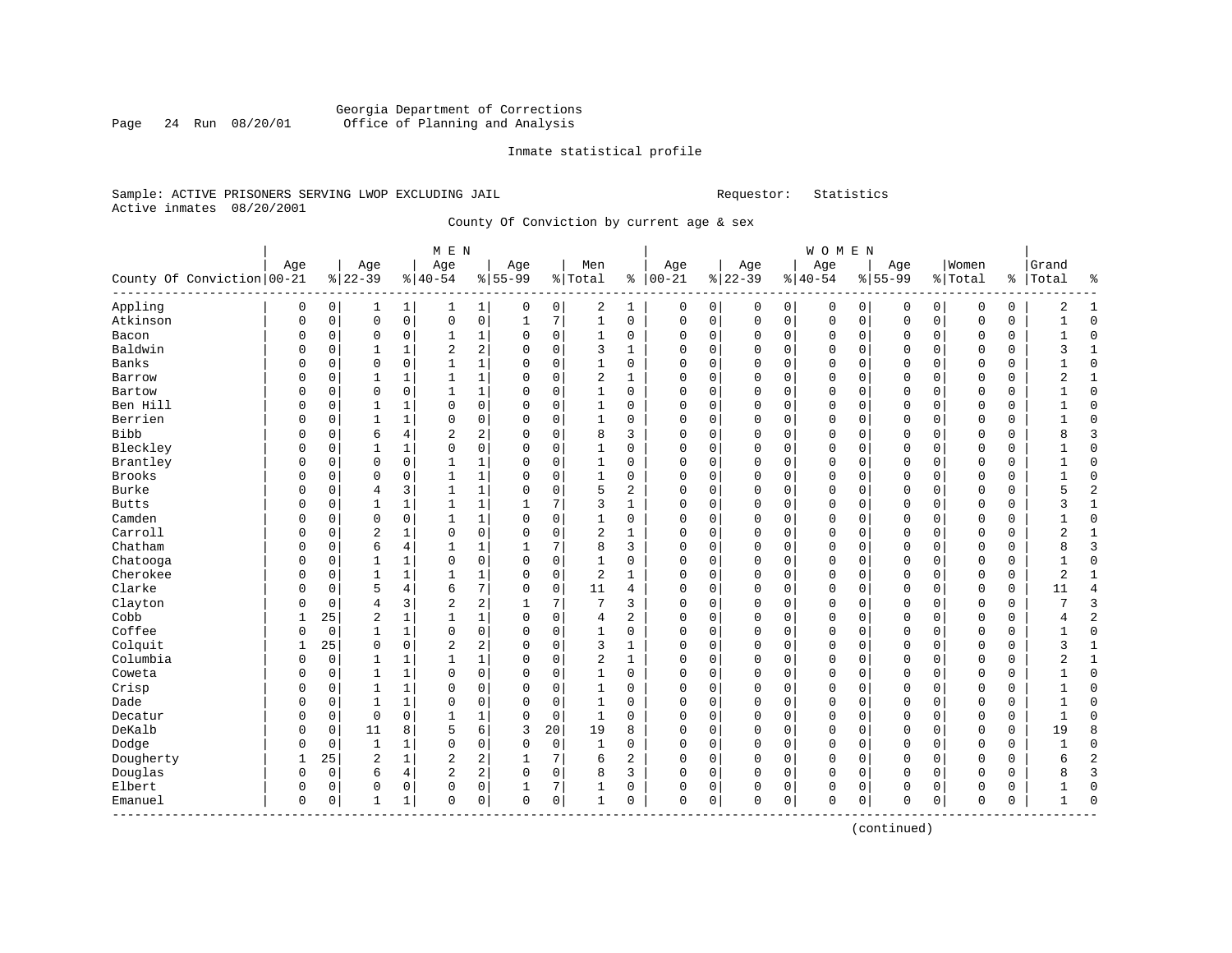#### Georgia Department of Corrections Page 25 Run 08/20/01 Office of Planning and Analysis

#### Inmate statistical profile

#### Sample: ACTIVE PRISONERS SERVING LWOP EXCLUDING JAIL Requestor: Statistics Active inmates 08/20/2001

# County Of Conviction by current age & sex (continued)

|                              |          |          |                |              | M E N        |                |           |             |                |             |             |             |          |             | WOMEN        |             |             |             |          |             |                |                |
|------------------------------|----------|----------|----------------|--------------|--------------|----------------|-----------|-------------|----------------|-------------|-------------|-------------|----------|-------------|--------------|-------------|-------------|-------------|----------|-------------|----------------|----------------|
|                              | Age      |          | Age            |              | Age          |                | Age       |             | Men            |             | Age         |             | Age      |             | Age          |             | Age         |             | Women    |             | Grand          |                |
| County Of Conviction   00-21 |          |          | $8 22-39$      |              | $8 40-54$    |                | $8 55-99$ |             | % Total        |             | $% 100-21$  |             | $ 22-39$ |             | $8 40-54$    |             | $8 55-99$   |             | % Total  | နွ          | Total          | ៖              |
| Fayette                      | 0        | 0        | 0              | 0            |              | 1              | 1         | 7           | $\overline{c}$ | 1           | 0           | $\mathsf 0$ | 0        | 0           | $\mathbf 0$  | 0           | 0           | 0           | $\Omega$ | 0           | 2              | $\overline{1}$ |
| Floyd                        | $\Omega$ | $\Omega$ | 4              | 3            | $\Omega$     | $\mathbf 0$    | 0         | 0           | $\overline{4}$ | 2           | $\Omega$    | $\mathbf 0$ | 0        | 0           | $\mathbf 0$  | 0           | O           | 0           | $\Omega$ | $\Omega$    | 4              | $\overline{2}$ |
| Forsyth                      | $\Omega$ | 0        | $\Omega$       | $\mathbf 0$  | 1            | 1              | 0         | $\mathbf 0$ | 1              | 0           | $\Omega$    | $\mathbf 0$ | 0        | 0           | 0            | 0           | $\Omega$    | $\mathbf 0$ | $\Omega$ | $\Omega$    | 1              | $\Omega$       |
| Franklin                     | 0        | 0        | $\mathbf{1}$   | 1            | $\Omega$     | $\mathbf 0$    | 0         | 0           | 1              | 0           | $\mathbf 0$ | $\mathbf 0$ | 0        | 0           | 0            | 0           | 0           | 0           | $\Omega$ | 0           | 1              | $\Omega$       |
| Fulton                       | $\Omega$ | 0        | 9              | 6            | 9            | 11             | $\Omega$  | $\mathbf 0$ | 18             | 7           | $\Omega$    | $\mathbf 0$ | 0        | $\mathbf 0$ | $\Omega$     | 0           | $\Omega$    | $\mathbf 0$ | $\Omega$ | $\Omega$    | 18             |                |
| Gilmer                       | $\Omega$ | $\Omega$ | $\mathbf{1}$   | $\mathbf{1}$ | $\Omega$     | $\mathbf 0$    | $\Omega$  | $\Omega$    | 1              | $\mathbf 0$ | $\Omega$    | $\mathbf 0$ | $\Omega$ | $\mathbf 0$ | $\Omega$     | $\Omega$    | $\Omega$    | $\mathbf 0$ | $\Omega$ | $\Omega$    | $\mathbf{1}$   | $\Omega$       |
| Glynn                        | $\Omega$ | $\Omega$ | 5              | 4            | 2            | $\overline{2}$ | 1         | 7           | 8              | 3           | $\Omega$    | $\mathbf 0$ | 0        | $\mathbf 0$ | $\Omega$     | $\Omega$    | $\Omega$    | $\mathbf 0$ | $\Omega$ | $\Omega$    | 8              |                |
| Gordon                       | $\Omega$ | $\Omega$ | 0              | 0            | $\Omega$     | $\mathbf 0$    | 1         | 7           | 1              | 0           | $\Omega$    | $\mathbf 0$ | 0        | 0           | $\Omega$     | $\Omega$    | 0           | 0           | $\Omega$ | 0           | 1              | $\Omega$       |
| Greene                       | $\Omega$ | 0        | 1              | 1            | 0            | $\mathbf 0$    | 0         | $\mathbf 0$ | 1              | $\mathbf 0$ | 0           | $\mathbf 0$ | 0        | $\mathbf 0$ | $\mathbf 0$  | 0           | $\mathbf 0$ | $\mathbf 0$ | $\Omega$ | $\mathbf 0$ | $\mathbf{1}$   | $\Omega$       |
| Gwinnett                     | $\Omega$ | 0        | $\overline{2}$ | $\mathbf 1$  | 1            | 1              | 0         | 0           | 3              | 1           | $\Omega$    | $\mathsf 0$ | 0        | 0           | $\mathbf 0$  | 0           | O           | 0           | $\Omega$ | $\Omega$    | 3              | $\mathbf{1}$   |
| Habersham                    | $\Omega$ | $\Omega$ | $\mathbf{1}$   | 1            | $\Omega$     | $\mathbf 0$    | $\Omega$  | $\mathbf 0$ | 1              | 0           | $\Omega$    | $\mathbf 0$ | 0        | 0           | $\mathbf 0$  | 0           | $\Omega$    | $\mathbf 0$ | $\Omega$ | 0           | 1              | $\Omega$       |
| Hall                         | $\Omega$ | $\Omega$ | 2              | 1            | $\Omega$     | $\mathbf 0$    | $\Omega$  | 0           | $\overline{2}$ | 1           | $\Omega$    | $\mathbf 0$ | 0        | 0           | $\Omega$     | $\Omega$    | $\Omega$    | 0           | $\Omega$ | $\Omega$    | $\overline{2}$ | $\mathbf{1}$   |
| Harris                       | $\Omega$ | $\Omega$ | $\mathbf{1}$   | $\mathbf{1}$ | $\Omega$     | $\mathbf 0$    | $\Omega$  | $\Omega$    | $\mathbf{1}$   | 0           | $\Omega$    | $\mathbf 0$ | 0        | $\mathbf 0$ | $\Omega$     | $\Omega$    | $\Omega$    | 0           | $\Omega$ | 0           | $\mathbf{1}$   | $\Omega$       |
| Hart                         | $\Omega$ | $\Omega$ | $\overline{2}$ | $\mathbf{1}$ | $\Omega$     | $\mathbf 0$    | 0         | $\mathbf 0$ | $\overline{2}$ | 1           | $\mathbf 0$ | $\mathbf 0$ | $\Omega$ | $\mathbf 0$ | $\mathbf 0$  | $\Omega$    | $\Omega$    | 0           | $\Omega$ | $\Omega$    | $\overline{2}$ | $\mathbf{1}$   |
| Henry                        | $\Omega$ | $\Omega$ | 3              | 2            | $\Omega$     | $\mathbf 0$    | $\Omega$  | $\mathbf 0$ | 3              | 1           | $\Omega$    | $\mathbf 0$ | $\Omega$ | $\mathbf 0$ | $\Omega$     | $\mathbf 0$ | $\Omega$    | $\mathbf 0$ | $\Omega$ | $\mathbf 0$ | 3              | $\mathbf{1}$   |
| Houston                      | 0        | 0        | 2              | $\mathbf 1$  | 3            | $\overline{4}$ | $\Omega$  | 0           | 5              | 2           | $\Omega$    | $\mathbf 0$ | 0        | 0           | $\mathbf 0$  | 0           | O           | 0           | $\Omega$ | 0           | 5              | $\overline{2}$ |
| Jackson                      | $\Omega$ | 0        | $\Omega$       | $\mathbf 0$  |              | 1              | $\Omega$  | 0           | 1              | 0           | $\Omega$    | $\mathbf 0$ | 0        | 0           | $\Omega$     | 0           | $\Omega$    | $\mathbf 0$ | $\Omega$ | $\Omega$    | $\mathbf{1}$   | $\Omega$       |
| Jasper                       | $\Omega$ | 0        | $\mathbf{1}$   | 1            | $\Omega$     | $\mathbf 0$    | $\Omega$  | 0           | $\mathbf{1}$   | 0           | $\Omega$    | $\mathbf 0$ | 0        | 0           | $\mathbf 0$  | 0           | O           | $\mathbf 0$ | $\Omega$ | 0           | $\mathbf{1}$   | $\Omega$       |
| Jeff Davis                   | $\Omega$ | 0        | $\overline{2}$ | 1            | $\Omega$     | $\mathbf 0$    | 0         | 0           | 2              | 1           | $\mathbf 0$ | $\mathbf 0$ | 0        | 0           | $\mathbf 0$  | 0           | $\Omega$    | 0           | $\Omega$ | 0           | $\overline{2}$ | $\mathbf{1}$   |
| Jones                        | $\Omega$ | $\Omega$ | $\mathbf{1}$   | 1            | $\Omega$     | $\mathbf 0$    | $\Omega$  | $\mathbf 0$ | 1              | $\mathbf 0$ | $\Omega$    | $\mathbf 0$ | 0        | $\mathbf 0$ | $\Omega$     | 0           | $\Omega$    | 0           | $\Omega$ | $\Omega$    | $\mathbf{1}$   | $\Omega$       |
| Lee                          | $\Omega$ | $\Omega$ | $\mathbf{1}$   | $\mathbf{1}$ | $\Omega$     | $\mathbf 0$    | $\Omega$  | $\Omega$    | 1              | $\Omega$    | $\Omega$    | $\mathbf 0$ | $\Omega$ | $\mathbf 0$ | $\Omega$     | $\Omega$    | $\Omega$    | 0           | $\Omega$ | $\Omega$    | 1              | $\Omega$       |
| Liberty                      | $\Omega$ | $\Omega$ | $\mathbf{1}$   | 1            | $\mathbf{1}$ | 1              | $\Omega$  | $\Omega$    | 2              | 1           | $\mathbf 0$ | 0           | $\Omega$ | 0           | $\Omega$     | $\Omega$    | $\Omega$    | 0           | $\Omega$ | $\Omega$    | $\overline{2}$ | $\mathbf{1}$   |
| Long                         | 0        | 0        | 3              | 2            | $\Omega$     | $\mathbf 0$    | 0         | 0           | 3              | 1           | $\Omega$    | $\mathbf 0$ | 0        | $\mathbf 0$ | $\Omega$     | 0           | 0           | 0           | $\Omega$ | 0           | 3              | 1              |
| Lowndes                      | $\Omega$ | 0        | 1              | $\mathbf 1$  | 0            | $\mathsf 0$    | 0         | 0           | 1              | $\mathbf 0$ | $\Omega$    | $\mathsf 0$ | 0        | $\mathbf 0$ | $\mathbf 0$  | 0           | O           | $\mathsf 0$ | $\Omega$ | $\mathbf 0$ | $\mathbf{1}$   | $\Omega$       |
| Marion                       | $\Omega$ | 0        | $\mathbf{1}$   | $\mathbf 1$  | $\Omega$     | $\mathbf 0$    | $\Omega$  | $\mathsf 0$ | $\mathbf{1}$   | $\mathbf 0$ | $\Omega$    | $\mathbf 0$ | 0        | 0           | $\Omega$     | 0           | O           | 0           | $\Omega$ | $\Omega$    | $\mathbf{1}$   | $\Omega$       |
| McIntosh                     | $\Omega$ | $\Omega$ | $\mathbf{1}$   | $\mathbf 1$  | $\Omega$     | $\mathbf 0$    | 0         | 0           | 1              | $\Omega$    | $\Omega$    | $\mathbf 0$ | $\Omega$ | 0           | $\Omega$     | $\Omega$    | $\Omega$    | $\mathbf 0$ | $\Omega$ | $\Omega$    | 1              | $\Omega$       |
| Monroe                       | 0        | 0        | 0              | 0            |              | 1              | 0         | 0           | 1              | 0           | $\mathbf 0$ | $\mathbf 0$ | 0        | 0           | 0            | 0           | 0           | 0           | $\Omega$ | 0           | 1              | $\Omega$       |
| Muscogee                     | 0        | $\Omega$ | 4              | 3            | 4            | 5              | 0         | 0           | 8              | 3           | $\Omega$    | $\mathbf 0$ | 0        | 0           | $\Omega$     | $\Omega$    | C           | 0           | $\Omega$ | $\Omega$    | 8              | 3              |
| Newton                       | $\Omega$ | $\Omega$ | $\mathbf{1}$   | 1            | $\Omega$     | $\mathbf 0$    | $\Omega$  | $\Omega$    | $\mathbf{1}$   | 0           | $\Omega$    | $\mathbf 0$ | 0        | $\mathbf 0$ | $\Omega$     | $\Omega$    | $\Omega$    | 0           | $\Omega$ | $\Omega$    | $\mathbf{1}$   | $\Omega$       |
| Oglethrope                   | $\Omega$ | $\Omega$ | $\mathbf{1}$   | 1            | $\Omega$     | $\mathbf 0$    | 0         | $\mathbf 0$ | 1              | 0           | $\mathbf 0$ | $\mathbf 0$ | $\Omega$ | $\mathbf 0$ | $\mathbf{0}$ | $\Omega$    | $\Omega$    | 0           | $\Omega$ | $\Omega$    | $\mathbf{1}$   | $\Omega$       |
| Paulding                     | $\Omega$ | $\Omega$ | $\Omega$       | 0            |              | 1              | 0         | 0           | 1              | 0           | $\Omega$    | $\mathbf 0$ | 0        | 0           | 0            | $\Omega$    | 0           | $\mathbf 0$ | $\Omega$ | 0           | 1              | $\Omega$       |
| Pike                         | $\Omega$ | 0        | 0              | $\mathbf 0$  |              | 1              | 0         | $\mathbf 0$ | 1              | $\mathbf 0$ | 0           | $\mathbf 0$ | 0        | $\mathbf 0$ | $\mathbf 0$  | 0           | 0           | $\mathbf 0$ | $\Omega$ | $\mathbf 0$ | $\mathbf{1}$   | $\Omega$       |
| Pulaski                      | $\Omega$ | $\Omega$ | $\mathbf{1}$   | 1            | $\Omega$     | $\mathbf 0$    | 0         | 0           | 1              | 0           | $\Omega$    | $\mathbf 0$ | 0        | 0           | $\Omega$     | $\Omega$    | O           | $\mathbf 0$ | $\Omega$ | 0           | $\mathbf{1}$   | $\Omega$       |
| Putnam                       | $\Omega$ | 0        | 3              | 2            | 1            | 1              | $\Omega$  | 0           | 4              | 2           | $\Omega$    | $\mathbf 0$ | 0        | 0           | $\Omega$     | 0           | $\Omega$    | 0           | $\Omega$ | 0           | 4              | $\mathcal{D}$  |
| Rabun                        | $\Omega$ | 0        | $\mathbf{1}$   | 1            | $\Omega$     | $\mathbf 0$    | 0         | 0           | 1              | $\Omega$    | $\Omega$    | $\mathbf 0$ | 0        | 0           | $\Omega$     | 0           | $\Omega$    | 0           | $\Omega$ | $\mathsf 0$ | 1              | $\cap$         |

(continued)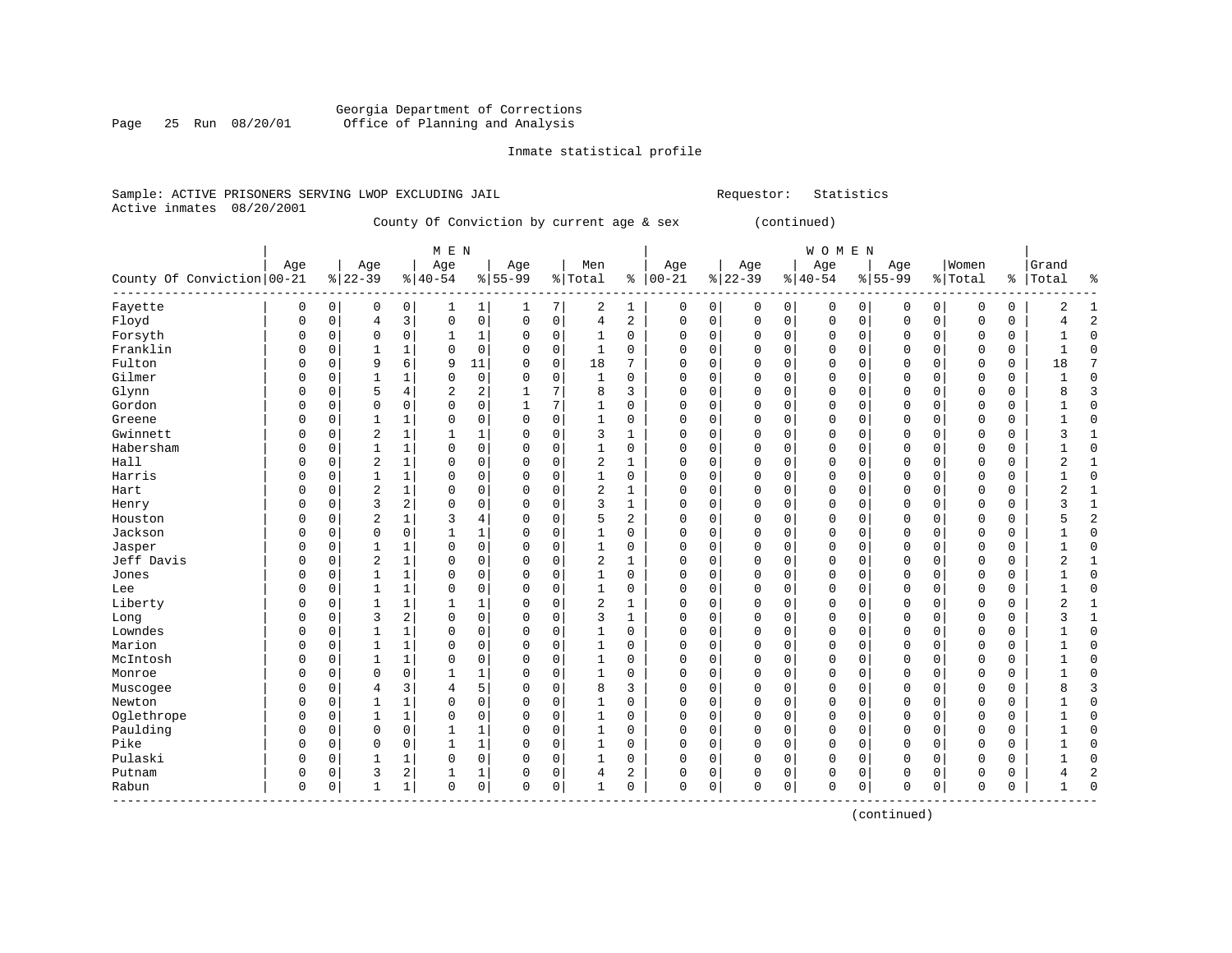### Georgia Department of Corrections p<br>Page 26 Run 08/20/01 Office of Planning and Analysis Page 26 Run 08/20/01 Office of Planning and Analysis

# Inmate statistical profile

|  | Sample: ACTIVE PRISONERS SERVING LWOP EXCLUDING JAIL |  |  |  |                                           |  | Requestor:  | Sta |
|--|------------------------------------------------------|--|--|--|-------------------------------------------|--|-------------|-----|
|  | Active inmates 08/20/2001                            |  |  |  |                                           |  |             |     |
|  |                                                      |  |  |  | County Of Conviction by current age & sex |  | (continued) |     |

|                            |             |          |                |              | M E N          |                |             |             |                |          |               |           |          |                | WOMEN       |          |              |              |          |             |          |                |
|----------------------------|-------------|----------|----------------|--------------|----------------|----------------|-------------|-------------|----------------|----------|---------------|-----------|----------|----------------|-------------|----------|--------------|--------------|----------|-------------|----------|----------------|
|                            | Age         |          | Age            |              | Age            |                | Age         |             | Men            |          | Age           |           | Age      |                | Age         |          | Age          |              | Women    |             | Grand    |                |
| County Of Conviction 00-21 |             |          | $ 22-39 $      |              | $ 40-54$       |                | $8 55-99$   |             | % Total        |          | $8   00 - 21$ |           | $ 22-39$ |                | $ 40-54$    |          | $8 55-99$    |              | % Total  | ွေ          | Total    | ႜ              |
| Randolph                   | 1           | 25       | 0              | 0            | O              | 0              | 0           | 0           | 1              | 0        | 0             | 0         | $\Omega$ | 0 <sup>1</sup> | 0           | 0        | $\mathbf 0$  | $\mathbf{0}$ | $\Omega$ | 0           |          |                |
| Richmond                   | O           | 0        | 5              | 4            | 5              | 6              | $\Omega$    | $\mathbf 0$ | 10             | 4        | 0             | 0         |          | 50             | 0           | 0        | $\mathbf 0$  | $\mathbf 0$  |          | 50          | 11       |                |
| Rockdale                   | U           | $\Omega$ | $\overline{a}$ | $\mathbf 1$  |                | 1              | 0           | $\Omega$    | 3              | 1        | $\Omega$      | 0         | $\Omega$ | $\Omega$       | $\Omega$    | $\Omega$ | $\Omega$     | $\Omega$     | $\Omega$ | $\mathbf 0$ | 2        |                |
| Spalding                   |             | O        |                | 3            |                | 0              |             | $\Omega$    | 4              | 2        |               | 0         |          | $\Omega$       | O           | O        |              | 0            |          | 0           |          |                |
| Sumter                     | U           | O        | $\mathbf 0$    | $\Omega$     |                | 1              | O           | $\Omega$    |                | $\Omega$ | $\Omega$      | 0         | $\Omega$ | $\Omega$       | $\Omega$    | $\Omega$ | $\Omega$     | $\Omega$     | $\Omega$ | $\mathbf 0$ |          | <sup>0</sup>   |
| Terrell                    | O           | $\Omega$ | $\Omega$       | O            |                | $\mathbf{1}$   | U           | $\Omega$    |                | $\Omega$ | $\Omega$      | 0         | $\Omega$ | $\Omega$       | O           | U        | $\Omega$     | $\Omega$     | $\Omega$ | 0           |          | ſ              |
| Thomas                     | O           | $\Omega$ |                | 1            |                | $\mathbf{1}$   | U           | $\Omega$    | $\overline{2}$ | 1        | U             | 0         |          | $\Omega$       | U           | O        | <sup>0</sup> | $\mathbf 0$  | O        | 0           |          |                |
| Tift                       | O           | 0        |                |              | O              | 0              |             |             | 2              |          | $\Omega$      | 0         |          | $\Omega$       | 0           | 0        | $\Omega$     | $\Omega$     | $\Omega$ | 0           | 2        |                |
| Toombs                     |             | O        |                | 1            |                | 1              | $\Omega$    | $\Omega$    | 2              | 1        |               | O         |          | $\Omega$       | 0           | 0        | <sup>0</sup> | $\Omega$     | 0        | 0           |          |                |
| Towns                      | O           | $\cap$   |                |              | $\Omega$       | $\mathbf 0$    | U           | $\Omega$    |                | $\Omega$ | $\Omega$      | 0         | $\Omega$ | $\Omega$       | U           | U        | $\Omega$     | $\Omega$     | $\Omega$ | 0           |          | C              |
| Troup                      | U           | 0        | $\Omega$       | 0            |                | 1              |             | 7           | $\overline{c}$ | 1        | U             | O         |          | $\Omega$       | O           | U        | $\Omega$     | $\Omega$     | O        | 0           |          |                |
| Union                      | $\Omega$    | $\Omega$ | $\Omega$       | 0            |                | $\mathbf{1}$   | 0           | $\Omega$    |                | 0        | 0             | 0         | Ω        | $\Omega$       | 0           | 0        | $\Omega$     | $\Omega$     | O        | 0           |          | ſ              |
| Upson                      | U           | $\Omega$ | $\Omega$       | 0            |                | $\mathbf{1}$   | U           | $\Omega$    |                | $\Omega$ | $\Omega$      | 0         | $\cap$   | $\Omega$       | U           | $\Omega$ | $\Omega$     | $\mathbf 0$  | $\Omega$ | 0           |          | ſ              |
| Walker                     | U           | 0        |                |              |                | 1              | U           | 0           | $\overline{c}$ |          | $\Omega$      | 0         |          | 50             | O           | 0        | $\Omega$     | 0            |          | 50          |          |                |
| Walton                     | O           | O        |                |              |                | $\mathbf{1}$   | 0           | $\Omega$    | 2              |          | 0             | 0         | $\Omega$ | 0              | 0           | 0        | 0            | $\Omega$     | 0        | 0           |          |                |
| Ware                       | $\Omega$    | 0        | 3              | 2            | $\overline{2}$ | $\overline{c}$ | 0           | $\Omega$    | 5              | 2        | $\Omega$      | 0         | $\Omega$ | $\Omega$       | 0           | $\Omega$ | $\Omega$     | $\Omega$     | $\Omega$ | 0           | 5        | 2              |
| Whitfield                  | 0           | 0        | 0              | 0            | 3              | 4              |             | 7           | 4              | 2        | 0             | 0         | $\Omega$ | 0              | 0           | 0        | $\mathbf 0$  | $\mathbf 0$  | 0        | 0           |          | $\overline{c}$ |
| Wilkes                     | $\mathbf 0$ | $\Omega$ | $\mathbf{1}$   | $\mathbf{1}$ | $\Omega$       | $\mathbf 0$    | $\Omega$    | $\mathbf 0$ |                | $\Omega$ | 0             | 0         | $\Omega$ | $\Omega$       | 0           | 0        | $\mathbf{0}$ | $\mathbf 0$  | $\Omega$ | 0           |          | ſ              |
| Total reported             |             | 4 100    | 142 100        |              | 85 100         |                | 15 100      |             | 246 100        |          | 0             | 0         |          | 2 100          | 0           | 0        | $\mathbf 0$  | $\mathbf{0}$ |          | 2 100       | 248 100  |                |
| Percent reported           |             | 100.0    |                | 100.0        |                | 100.0          | 100.0       |             |                | 100.0    |               | $\cdot$ 0 |          | 100.0          |             | . 0      |              | $\cdot$ 0    |          | 100.0       | 100.0    |                |
| Not reported               | $\mathbf 0$ |          | $\mathbf 0$    |              | $\Omega$       |                | $\mathbf 0$ |             | $\Omega$       |          | $\Omega$      |           | $\Omega$ |                | $\mathbf 0$ |          | $\Omega$     |              | $\Omega$ |             | $\Omega$ |                |
| Total                      | 4           |          | 142            |              | 85             |                | 15          |             | 246            |          | 0             |           | 2        |                | 0           |          | $\mathbf 0$  |              | 2        |             | 248      |                |

Requestor: Statistics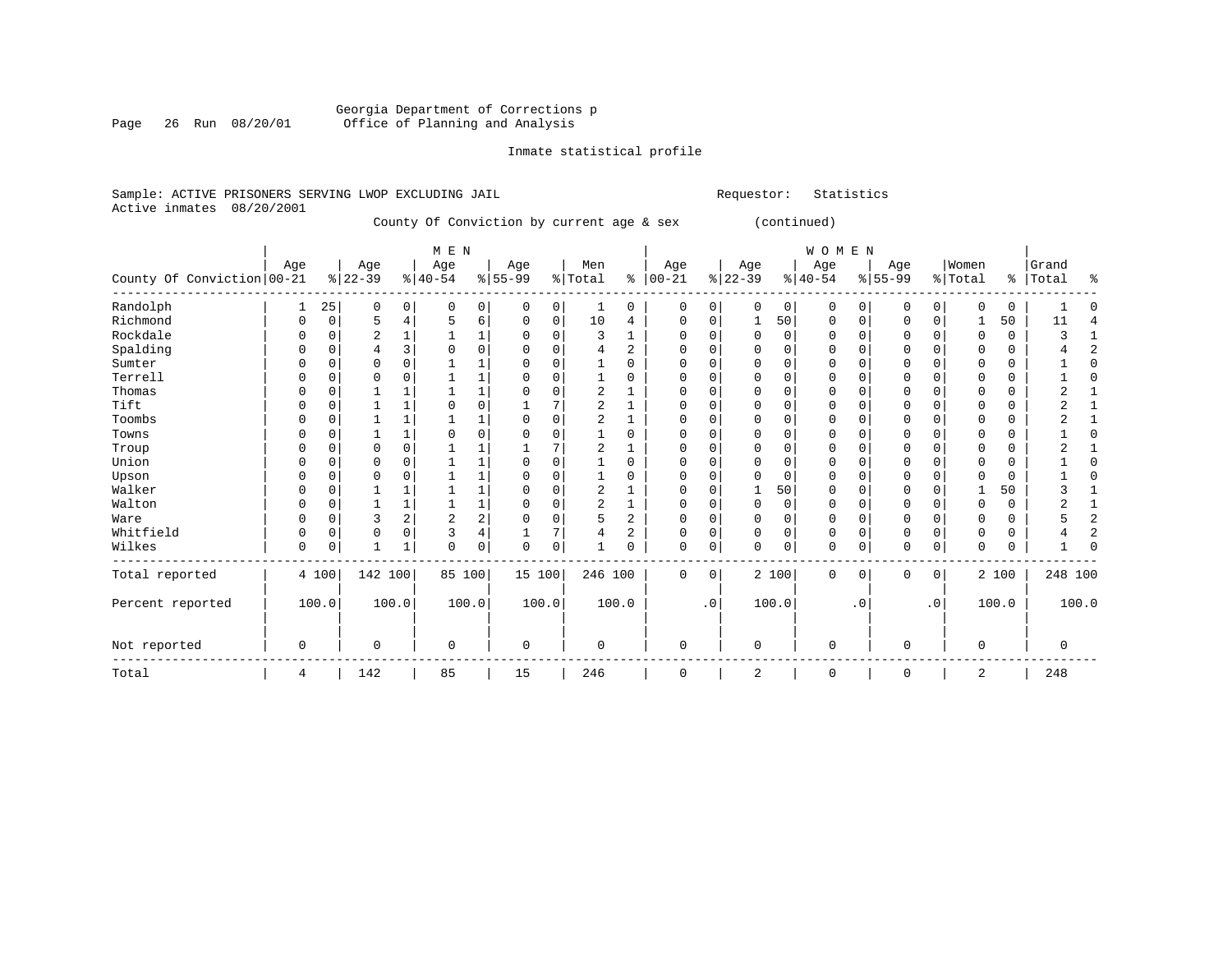#### Georgia Department of Corrections<br>Page 27 Run 08/20/01 Office of Planning and Analysis Page 27 Run 08/20/01 Office of Planning and Analysis

#### Inmate statistical profile

#### Sample: ACTIVE PRISONERS SERVING LWOP EXCLUDING JAIL Requestor: Statistics Active inmates 08/20/2001

Circ Of Conviction by current age & sex

|                         |           |             |                |              | M E N          |              |              |             |                |                |             |   |          |             | <b>WOMEN</b> |             |           |             |              |          |       |                          |
|-------------------------|-----------|-------------|----------------|--------------|----------------|--------------|--------------|-------------|----------------|----------------|-------------|---|----------|-------------|--------------|-------------|-----------|-------------|--------------|----------|-------|--------------------------|
|                         | Age       |             | Age            |              | Age            |              | Age          |             | Men            |                | Age         |   | Age      |             | Age          |             | Age       |             | Women        |          | Grand |                          |
| Circ Of Conviction      | $00 - 21$ |             | $ 22-39$       |              | $8 40-54$      |              | $8 55-99$    |             | %   Total      | နွ             | $ 00-21$    |   | $ 22-39$ |             | $ 40-54$     |             | $8 55-99$ |             | % Total      | နွ       | Total | å                        |
| Alapaha                 | 0         | 0           | 1              | 1            | 0              | 0            | 1            | 7           | 2              | 1              | 0           | 0 | $\Omega$ | 0           | 0            | 0           | 0         | 0           | 0            | 0        | 2     | -1                       |
| Alcovy                  | 0         | $\mathbf 0$ | 2              | $\mathbf 1$  | 1              | 1            | 0            | $\mathsf 0$ | 3              | $\mathbf{1}$   | 0           | 0 | 0        | $\mathbf 0$ | 0            | 0           | 0         | 0           | 0            | 0        | 3     | $\mathbf{1}$             |
| Atlanta                 | 0         | $\mathbf 0$ | 9              | 6            | 9              | 11           | $\Omega$     | $\mathbf 0$ | 18             | 7              | $\Omega$    | 0 | $\Omega$ | $\mathbf 0$ | $\Omega$     | $\mathbf 0$ | $\Omega$  | $\Omega$    | $\Omega$     | 0        | 18    | 7                        |
| Atlantic                | $\Omega$  | $\mathbf 0$ | 5              | 4            | $\mathbf{1}$   | $\mathbf{1}$ | $\Omega$     | $\mathbf 0$ | 6              | $\overline{a}$ | $\Omega$    | 0 | $\Omega$ | $\Omega$    | $\Omega$     | $\Omega$    | $\Omega$  | $\Omega$    | $\Omega$     | $\Omega$ | 6     | $\overline{a}$           |
| Augusta                 | $\Omega$  | $\mathbf 0$ | 10             | 7            | 7              | 8            | $\Omega$     | $\mathbf 0$ | 17             | 7              | $\Omega$    | 0 | 1        | 50          | $\Omega$     | $\Omega$    | $\Omega$  | $\Omega$    | $\mathbf{1}$ | 50       | 18    | 7                        |
| Blue Ridge              | $\Omega$  | $\mathbf 0$ | $\mathbf{1}$   | $\mathbf{1}$ | $\mathbf{1}$   | 1            | $\Omega$     | $\Omega$    | $\overline{c}$ | $\mathbf{1}$   | $\Omega$    | 0 | $\Omega$ | $\Omega$    | $\Omega$     | $\Omega$    | $\Omega$  | $\Omega$    | $\Omega$     | $\Omega$ | 2     | $\mathbf{1}$             |
| Brunswick               | $\Omega$  | $\Omega$    | 8              | 6            | 4              | 5            | 1            | 7           | 13             | 5              | $\Omega$    | 0 | $\Omega$ | $\Omega$    | $\Omega$     | $\Omega$    | $\Omega$  | $\Omega$    | $\Omega$     | 0        | 13    | 5                        |
| Chattahoochee           | 0         | 0           | 6              | 4            | 4              | 5            | $\Omega$     | $\mathbf 0$ | 10             | 4              | $\Omega$    | 0 | $\Omega$ | 0           | 0            | $\Omega$    | 0         | $\Omega$    | $\Omega$     | 0        | 10    | $\overline{4}$           |
| Cherokee                | 0         | 0           | $\Omega$       | 0            | $\mathbf{1}$   | 1            |              | 7           | 2              | $\mathbf{1}$   | $\Omega$    | 0 | $\Omega$ | 0           | $\Omega$     | 0           | $\Omega$  | $\mathbf 0$ | $\Omega$     | 0        | 2     | $\mathbf{1}$             |
| Clayton                 | N         | $\mathbf 0$ | 4              | 3            | $\overline{c}$ | 2            |              | 7           | 7              | 3              | $\Omega$    | 0 | $\Omega$ | 0           | 0            | $\Omega$    | $\Omega$  | $\Omega$    | $\Omega$     | 0        | 7     | 3                        |
| Cobb                    |           | 25          | $\overline{a}$ | 1            | 1              | 1            | $\Omega$     | $\mathbf 0$ | 4              | 2              | $\Omega$    | 0 | $\Omega$ | 0           | 0            | 0           | 0         | $\Omega$    | 0            | 0        | 4     | $\overline{c}$           |
| Conasauga               | $\Omega$  | $\mathbf 0$ | $\Omega$       | 0            | 3              | 4            |              | 7           | 4              | 2              | $\Omega$    | 0 | $\Omega$ | $\Omega$    | $\Omega$     | $\Omega$    | $\Omega$  | $\Omega$    | $\Omega$     | 0        | 4     | 2                        |
| Cordele                 | 0         | $\mathbf 0$ | $\overline{2}$ | 1            | $\Omega$       | 0            | $\Omega$     | $\mathbf 0$ | $\overline{a}$ | 1              | $\Omega$    | 0 | $\Omega$ | 0           | $\Omega$     | $\Omega$    | $\Omega$  | $\Omega$    | $\Omega$     | 0        | 2     | 1                        |
| Coweta                  | 0         | 0           | 3              | 2            | 1              | 1            |              | 7           | 5              | $\overline{2}$ | $\Omega$    | 0 | $\Omega$ | 0           | $\Omega$     | 0           | 0         | 0           | $\Omega$     | 0        | 5     | $\overline{2}$           |
| Dougherty               | 1         | 25          | $\overline{2}$ | $\mathbf{1}$ | 2              | 2            | $\mathbf{1}$ | 7           | 6              | $\overline{a}$ | $\Omega$    | 0 | $\Omega$ | $\mathbf 0$ | 0            | $\Omega$    | $\Omega$  | $\mathbf 0$ | $\Omega$     | 0        | 6     | $\overline{c}$           |
| Eastern                 | $\Omega$  | $\mathbf 0$ | 6              | 4            | $\mathbf{1}$   | 1            |              | 7           | 8              | 3              | $\Omega$    | 0 | $\Omega$ | $\Omega$    | $\Omega$     | $\Omega$    | $\Omega$  | $\Omega$    | $\Omega$     | 0        | 8     | 3                        |
| Flint                   | O         | $\mathbf 0$ | 3              | 2            | $\Omega$       | 0            | $\Omega$     | $\mathbf 0$ | 3              | 1              | $\Omega$    | 0 | $\Omega$ | 0           | 0            | $\Omega$    | $\Omega$  | $\Omega$    | O            | 0        | 3     | $\mathbf{1}$             |
| Griffin                 | O         | $\Omega$    | 4              | 3            | 3              | 4            |              | 7           | 8              | 3              | $\Omega$    | 0 | $\Omega$ | $\Omega$    | $\Omega$     | C           | $\Omega$  | $\Omega$    | $\Omega$     | 0        | 8     | 3                        |
| Gwinnett                | 0         | 0           | $\overline{2}$ | $\mathbf{1}$ | $\mathbf{1}$   | 1            | $\Omega$     | $\mathbf 0$ | 3              | $\mathbf{1}$   | $\Omega$    | 0 | $\Omega$ | 0           | 0            | $\Omega$    | $\Omega$  | $\Omega$    | $\Omega$     | 0        | 3     | $\mathbf{1}$             |
| Houston                 | N         | $\mathbf 0$ | $\overline{2}$ | 1            | 3              | 4            | $\Omega$     | $\mathsf 0$ | 5              | 2              | $\Omega$    | 0 | $\Omega$ | $\mathbf 0$ | 0            | 0           | $\Omega$  | $\Omega$    | $\Omega$     | 0        | 5     | $\overline{c}$           |
| Lookout Mountain        | N         | $\mathbf 0$ | 3              | 2            | $\mathbf{1}$   | 1            | ∩            | $\mathbf 0$ | 4              | $\overline{c}$ | $\Omega$    | 0 | 1        | 50          | $\Omega$     | 0           | $\Omega$  | $\Omega$    | $\mathbf{1}$ | 50       | 5     | $\overline{c}$           |
| Macon                   | O         | $\mathbf 0$ | 6              | 4            | $\overline{2}$ | 2            | $\Omega$     | $\mathbf 0$ | 8              | 3              | $\Omega$    | 0 | $\Omega$ | 0           | $\Omega$     | $\Omega$    | $\Omega$  | 0           | $\Omega$     | 0        | 8     | 3                        |
| Middle                  | O         | $\mathbf 0$ | $\overline{2}$ | 1            | $\mathbf{1}$   | $\mathbf 1$  | $\Omega$     | $\mathbf 0$ | 3              | 1              | $\Omega$    | 0 | $\Omega$ | 0           | $\Omega$     | $\Omega$    | $\Omega$  | 0           | $\Omega$     | 0        | 3     | $\mathbf{1}$             |
| Mountain                | O         | $\mathbf 0$ | $\overline{2}$ | $\mathbf{1}$ | $\mathbf 0$    | 0            | $\Omega$     | 0           | $\overline{2}$ | 1              | $\Omega$    | 0 | $\Omega$ | 0           | $\Omega$     | $\Omega$    | $\Omega$  | $\Omega$    | $\Omega$     | 0        | 2     | $\mathbf{1}$             |
| Northeastern            | $\Omega$  | $\mathbf 0$ | $\overline{2}$ | $\mathbf{1}$ | $\mathbf 0$    | 0            | $\Omega$     | $\mathbf 0$ | $\overline{a}$ | 1              | 0           | 0 | $\Omega$ | $\mathbf 0$ | 0            | $\Omega$    | $\Omega$  | $\Omega$    | $\Omega$     | 0        | 2     | $\mathbf{1}$             |
| Northern                | 0         | $\mathbf 0$ | $\overline{4}$ | 3            | $\Omega$       | 0            |              | 7           | 5              | $\overline{a}$ | $\Omega$    | 0 | $\Omega$ | $\mathbf 0$ | $\Omega$     | 0           | $\Omega$  | $\Omega$    | $\Omega$     | 0        | 5     | $\overline{\mathcal{L}}$ |
| Ocmulgee                | O         | $\mathbf 0$ | 7              | 5            | 3              | 4            | $\Omega$     | $\mathbf 0$ | 10             | 4              | $\Omega$    | 0 | $\Omega$ | $\Omega$    | $\Omega$     | $\Omega$    | $\Omega$  | $\Omega$    | $\Omega$     | 0        | 10    | 4                        |
| Oconee                  | O         | $\mathbf 0$ | 3              | 2            | $\Omega$       | 0            | $\Omega$     | $\mathbf 0$ | 3              | $\mathbf{1}$   | $\Omega$    | 0 | $\Omega$ | 0           | $\Omega$     | $\Omega$    | $\Omega$  | $\Omega$    | $\Omega$     | 0        | 3     | $\mathbf{1}$             |
| Pataula                 |           | 25          | $\Omega$       | 0            | $\mathbf{1}$   | $\mathbf{1}$ | ∩            | $\mathbf 0$ | $\overline{c}$ | $\mathbf{1}$   | $\Omega$    | 0 | $\Omega$ | $\Omega$    | $\Omega$     | $\Omega$    | $\Omega$  | $\Omega$    | $\Omega$     | 0        | 2     | $\mathbf{1}$             |
| Piedmont                | O         | $\Omega$    | 1              | 1            | 3              | 4            | ∩            | $\Omega$    | $\overline{4}$ | 2              | $\Omega$    | 0 | $\Omega$ | $\Omega$    | $\Omega$     | C           | $\Omega$  | $\Omega$    | $\Omega$     | 0        | 4     | $\overline{c}$           |
| Rome                    | O         | $\mathbf 0$ | 4              | 3            | $\Omega$       | 0            | $\Omega$     | $\mathbf 0$ | 4              | 2              | $\Omega$    | 0 | $\Omega$ | 0           | $\Omega$     | $\Omega$    | $\Omega$  | $\Omega$    | $\Omega$     | 0        | 4     | $\overline{c}$           |
| South Georgia           | 0         | $\mathbf 0$ | $\Omega$       | $\mathbf 0$  | $\mathbf{1}$   | 1            | $\Omega$     | $\mathbf 0$ | 1              | 0              | $\Omega$    | 0 | $\Omega$ | 0           | $\Omega$     | $\Omega$    | $\Omega$  | $\mathbf 0$ | $\Omega$     | 0        |       | $\Omega$                 |
| Southern                |           | 25          | 2              | 1            | 4              | 5            | $\Omega$     | 0           | 7              | 3              | 0           | 0 | $\Omega$ | 0           | 0            | $\mathbf 0$ | $\Omega$  | $\Omega$    | $\Omega$     | 0        | 7     | 3                        |
| Southwestern            | $\Omega$  | $\mathbf 0$ | $\mathbf 1$    | $\mathbf{1}$ | $\mathbf{1}$   | 1            | $\Omega$     | $\mathbf 0$ | 2              | 1              | $\mathbf 0$ | 0 | $\Omega$ | $\mathbf 0$ | 0            | 0           | $\Omega$  | 0           | $\Omega$     | 0        | 2     | 1                        |
| Stone Mountain          | 0         | 0           | 11             | 8            | 5              | 6            | 3            | 20          | 19             | 8              | $\Omega$    | 0 | $\Omega$ | 0           | $\Omega$     | 0           | $\Omega$  | 0           | 0            | 0        | 19    | 8                        |
| Tallapoosa<br>--------- | $\Omega$  | $\mathbf 0$ | $\Omega$       | 0            | $\mathbf{1}$   | 1            | $\Omega$     | $\mathbf 0$ | $\mathbf{1}$   | $\Omega$       | $\Omega$    | 0 | $\Omega$ | $\mathbf 0$ | $\Omega$     | $\Omega$    | $\Omega$  | $\mathbf 0$ | $\Omega$     | 0        | 1     | $\sqrt{ }$               |

(continued)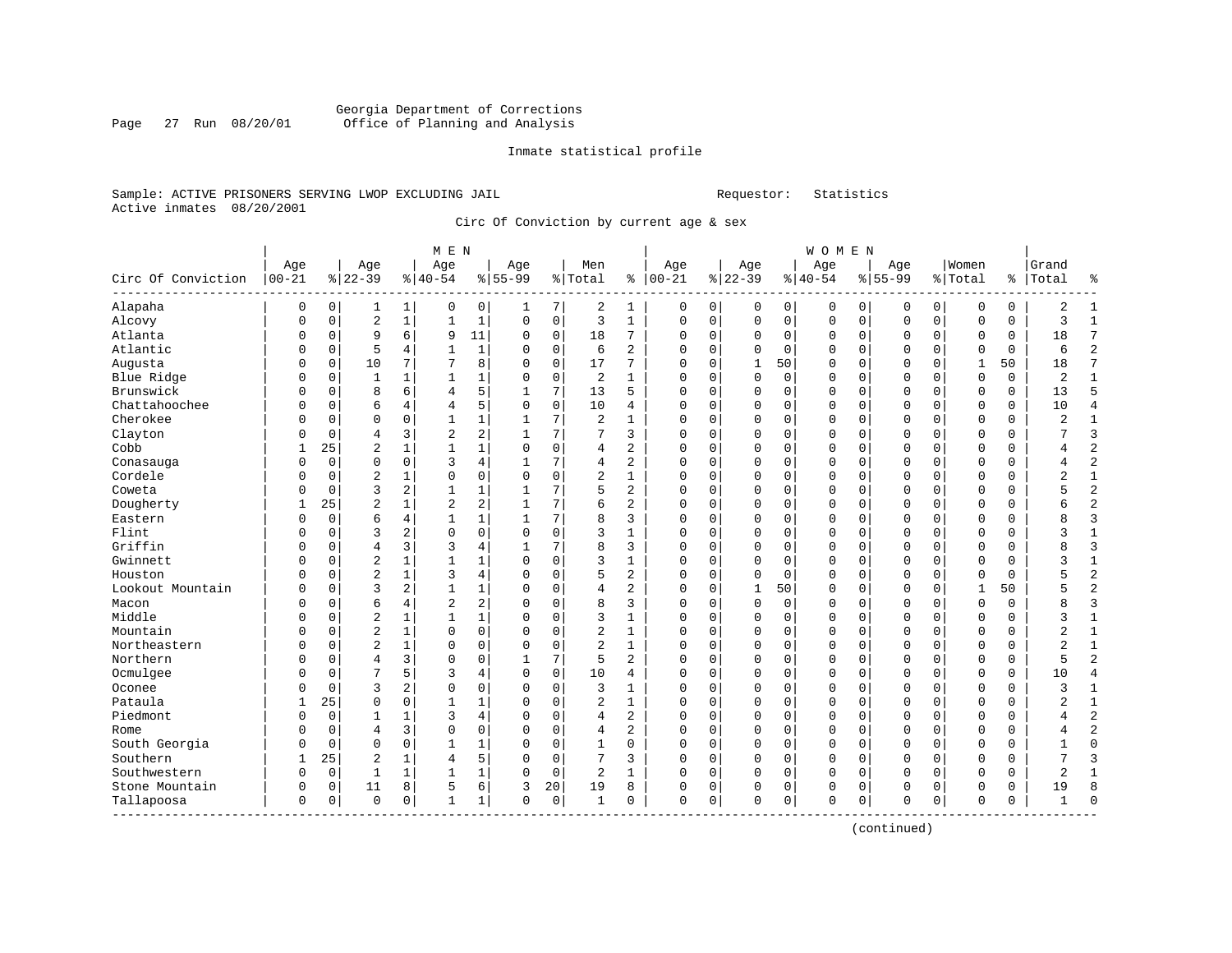#### Georgia Department of Corrections Page 28 Run 08/20/01 Office of Planning and Analysis

# Inmate statistical profile

| Sample: ACTIVE PRISONERS SERVING LWOP EXCLUDING JAIL |  |  |                                         |  | Requestor:  | Statistics |
|------------------------------------------------------|--|--|-----------------------------------------|--|-------------|------------|
| Active inmates 08/20/2001                            |  |  |                                         |  |             |            |
|                                                      |  |  | Circ Of Conviction by current age & sex |  | (continued) |            |

|                    |                 |          |                  |       | M E N            |                |                 |                |                |                |                   |             |                  |          |             | <b>WOMEN</b>     |           |                  |           |                  |          |                |         |
|--------------------|-----------------|----------|------------------|-------|------------------|----------------|-----------------|----------------|----------------|----------------|-------------------|-------------|------------------|----------|-------------|------------------|-----------|------------------|-----------|------------------|----------|----------------|---------|
| Circ Of Conviction | Age<br>$ 00-21$ |          | Age<br>$ 22-39 $ |       | Age<br>$ 40-54 $ |                | Age<br>$ 55-99$ |                | Men<br>% Total | ွေ             | Age<br>$ 00 - 21$ |             | Age<br>$ 22-39 $ |          | ៖।          | Age<br>$40 - 54$ |           | Age<br>$ 55-99 $ |           | Women<br>% Total | ႜ        | Grand<br>Total | ዱ       |
| Tifton             | $\Omega$        | $\Omega$ |                  |       |                  | $\Omega$       |                 |                | 2              |                |                   | $\Omega$    |                  | U        | $\Omega$    | $\Omega$         |           | $\Omega$         | $\Omega$  |                  | O        |                |         |
| Toombs             | U               |          |                  |       |                  | $\mathbf{0}$   |                 |                |                |                | $\Omega$          | 0           |                  | O        | $\Omega$    | $\Omega$         |           | $\Omega$         | $\Omega$  |                  | $\Omega$ |                |         |
| Waycross           | $\Omega$        |          | 4                | 3     | 4                | 5              |                 |                | 8              |                | $\Omega$          | 0           |                  | U        | $\Omega$    | $\Omega$         |           | $\mathbf 0$      |           |                  | 0        | 8              |         |
| Western            |                 |          | 5                | 4     | 6.               |                |                 |                | 11             |                | $\Omega$          | $\Omega$    |                  |          | $\Omega$    | $\Omega$         |           | $\mathbf 0$      |           |                  | $\Omega$ | 11             |         |
| Rockdale           | $\Omega$        |          | $\overline{a}$   |       |                  |                | U               |                | 3              |                | $\Omega$          | $\Omega$    |                  |          | $\Omega$    | $\Omega$         |           | $\mathbf 0$      |           |                  | $\Omega$ |                |         |
| Douglas            |                 |          | 6                |       | 2                | $\overline{2}$ |                 |                |                |                |                   |             |                  |          |             | ∩                |           | $\Omega$         |           |                  | O        |                |         |
| Appalachian        |                 |          |                  |       |                  |                |                 |                |                |                | $\Omega$          |             |                  |          | n           | $\Omega$         |           | $\Omega$         |           |                  |          |                |         |
| Enotah             | $\Omega$        |          |                  |       |                  |                |                 |                | $\overline{a}$ |                | $\Omega$          | 0           |                  | 0        | 0           | 0                |           | $\mathbf 0$      | 0         |                  | 0        |                |         |
| Forsyth-Bell       | $\Omega$        |          | 0                | 0     |                  |                |                 |                |                |                | $\Omega$          | 0           |                  | O        | $\Omega$    | $\Omega$         |           | $\mathbf 0$      | $\Omega$  |                  | $\Omega$ |                |         |
| Towaliga           | 0               | 0        |                  |       | 2                | 2              |                 | $\overline{ }$ | 4              | $\overline{2}$ | $\mathbf 0$       | $\mathsf 0$ |                  | 0        | $\mathbf 0$ | $\mathbf 0$      |           | $\mathbf 0$      | 0         | $\Omega$         | 0        | 4              |         |
| Total reported     |                 | 4 100    | 142 100          |       | 85               | 100            | 15              | 100            | 246            | 100            | $\Omega$          | $\mathbf 0$ |                  | 2 100    |             | $\Omega$         | $\Omega$  | $\Omega$         | 0         |                  | 2 100    |                | 248 100 |
| Percent reported   |                 | 100.0    |                  | 100.0 |                  | 100.0          |                 | 100.0          |                | 100.0          |                   | $\cdot$ 0   |                  | 100.0    |             |                  | $\cdot$ 0 |                  | $\cdot$ 0 |                  | 100.0    |                | 100.0   |
| Not reported       | 0               |          | 0                |       | $\Omega$         |                | 0               |                | $\Omega$       |                | $\Omega$          |             |                  | $\Omega$ |             | $\Omega$         |           | $\mathbf 0$      |           | $\Omega$         |          | $\mathbf 0$    |         |
| Total              | 4               |          | 142              |       | 85               |                | 15              |                | 246            |                | $\Omega$          |             |                  | 2        |             | $\Omega$         |           | $\Omega$         |           | 2                |          | 248            |         |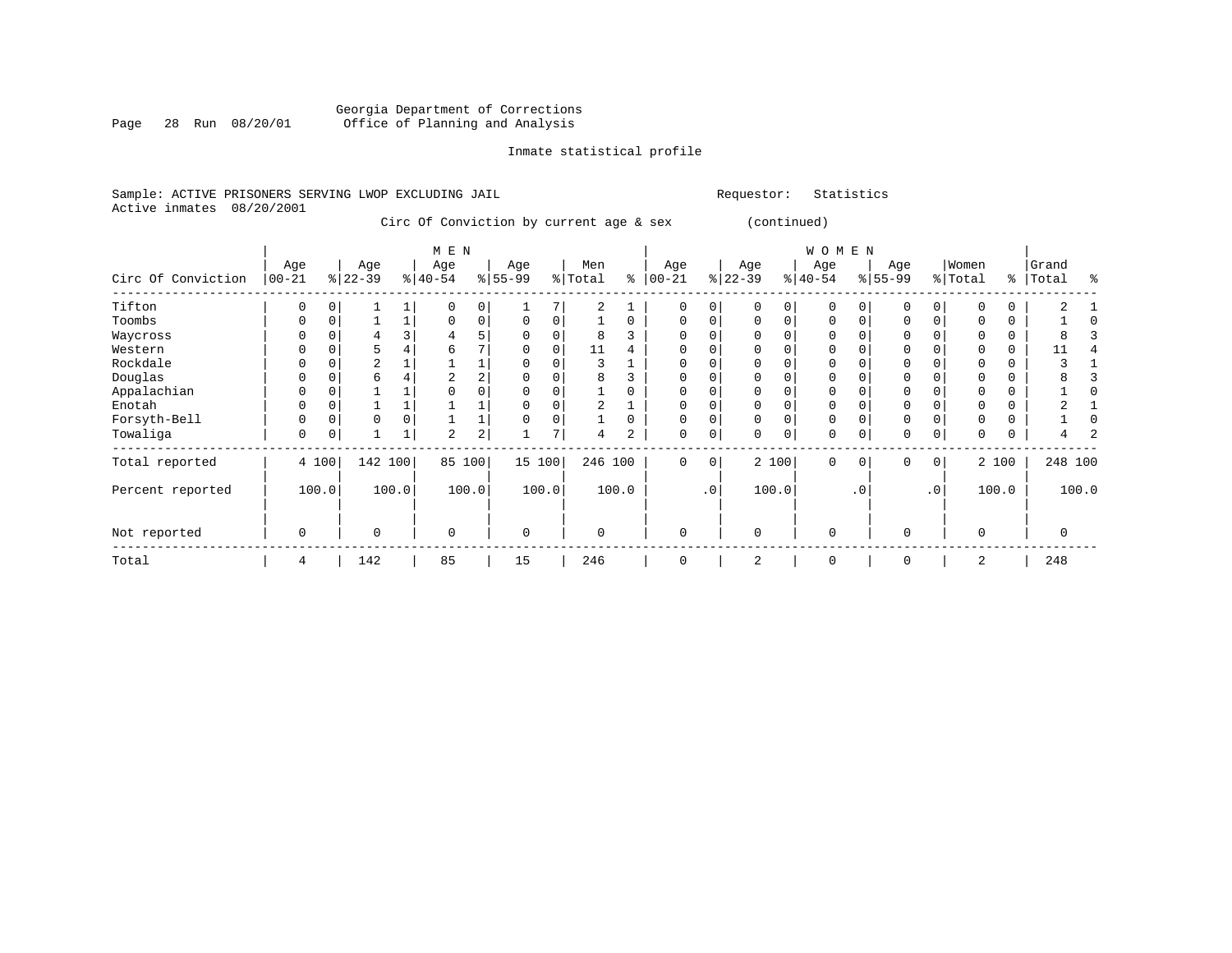#### Georgia Department of Corrections Page 29 Run 08/20/01 Office of Planning and Analysis

#### Inmate statistical profile

#### Sample: ACTIVE PRISONERS SERVING LWOP EXCLUDING JAIL Requestor: Statistics Active inmates 08/20/2001

Home County by current age & sex

|               | M E N<br>Age<br>Age<br>Age<br>Age<br>Men |          |                |                         |                |              |              |             |                | Age          |             | Age         |          | WOMEN<br>Age |             | Age         |           | Women    |             | Grand       |                |          |
|---------------|------------------------------------------|----------|----------------|-------------------------|----------------|--------------|--------------|-------------|----------------|--------------|-------------|-------------|----------|--------------|-------------|-------------|-----------|----------|-------------|-------------|----------------|----------|
| Home County   | $00 - 21$                                |          | $8 22-39$      |                         | $ 40-54$       |              | $8 55-99$    |             | %   Total      |              | $% 100-21$  |             | $ 22-39$ |              | $ 40-54$    |             | $8 55-99$ |          | % Total     | နွ          | Total          |          |
| Appling       | 0                                        | 0        | 1              | 1                       | 1              | 1            | 0            | 0           | 2              | 1            | 0           | 0           | 0        | 0            | 0           | 0           | 0         | 0        | 0           | 0           | 2              |          |
| Atkinson      | $\Omega$                                 | 0        | $\mathbf 0$    | $\mathsf{O}$            | $\mathbf 0$    | $\mathsf 0$  | $\mathbf{1}$ | 9           | $\mathbf{1}$   | 0            | $\mathbf 0$ | $\mathsf 0$ | 0        | $\mathbf 0$  | $\mathbf 0$ | $\mathbf 0$ | 0         | 0        | 0           | $\mathbf 0$ | $\mathbf{1}$   | $\Omega$ |
| Baldwin       | 0                                        | 0        | 1              | $\mathbf{1}$            | $\sqrt{2}$     | 3            | 0            | $\mathbf 0$ | 3              | 1            | $\mathbf 0$ | $\mathbf 0$ | 0        | 0            | 0           | 0           | 0         | 0        | 0           | $\mathbf 0$ | 3              | -1       |
| Barrow        | N                                        | 0        | $\mathbf{1}$   | $\mathbf{1}$            | 1              | $\mathbf 1$  | 0            | 0           | $\overline{c}$ |              | $\mathbf 0$ | $\mathbf 0$ | 0        | 0            | 0           | 0           | 0         | 0        | 0           | 0           | $\overline{2}$ |          |
| Bartow        | 0                                        | 0        | $\mathbf{1}$   | $\mathbf{1}$            | $\overline{2}$ | 3            | $\Omega$     | $\mathbf 0$ | 3              | 1            | $\mathbf 0$ | $\mathbf 0$ | 0        | $\Omega$     | $\Omega$    | $\Omega$    | 0         | 0        | $\Omega$    | 0           | 3              |          |
| Ben Hill      | 0                                        | 0        | 1              | $\mathbf{1}$            | $\mathbf 0$    | $\mathbf 0$  | $\mathbf 0$  | $\mathbf 0$ | 1              | 0            | $\mathbf 0$ | $\mathbf 0$ | 0        | $\mathbf 0$  | $\mathbf 0$ | $\mathbf 0$ | 0         | 0        | $\mathbf 0$ | $\mathbf 0$ | 1              | U        |
| Bibb          | 0                                        | 0        | 3              | $\overline{\mathbf{c}}$ | $\mathbf{1}$   | $\mathbf 1$  | 0            | 0           | 4              | 2            | 0           | $\mathbf 0$ | 0        | 0            | $\mathbf 0$ | $\Omega$    | 0         | 0        | 0           | 0           | $\overline{4}$ |          |
| Bleckley      | O                                        | 0        | $\overline{2}$ | 2                       | 0              | 0            | 0            | 0           | $\overline{2}$ | 1            | $\Omega$    | $\mathbf 0$ | 0        | 0            | $\Omega$    | 0           | $\Omega$  | 0        | 0           | 0           | $\overline{2}$ |          |
| <b>Brooks</b> | N                                        | 0        | 1              | 1                       | 0              | 0            | 0            | 0           | 1              | 0            | $\mathbf 0$ | 0           | 0        | 0            | 0           | 0           | 0         | 0        | 0           | 0           | $\mathbf{1}$   | $\cap$   |
| Burke         | O                                        | $\Omega$ | $\overline{2}$ | $\overline{\mathbf{c}}$ | $\mathbf{1}$   | $\mathbf{1}$ | $\Omega$     | $\mathbf 0$ | 3              | 1            | $\Omega$    | $\mathbf 0$ | 0        | $\Omega$     | $\Omega$    | $\Omega$    | $\Omega$  | 0        | 0           | 0           | 3              |          |
| <b>Butts</b>  | 0                                        | $\Omega$ | $\Omega$       | $\mathbf 0$             | $\Omega$       | $\mathbf 0$  | $\mathbf{1}$ | 9           | 1              | $\Omega$     | $\Omega$    | $\Omega$    | $\Omega$ | $\Omega$     | $\Omega$    | $\Omega$    | $\Omega$  | $\Omega$ | $\mathbf 0$ | $\mathbf 0$ | 1              | U        |
| Camden        | 0                                        | 0        | $\mathbf 0$    | $\mathbf 0$             | $\mathbf{1}$   | $\mathbf 1$  | 0            | $\mathbf 0$ | $\mathbf{1}$   | $\mathbf 0$  | $\mathbf 0$ | $\mathbf 0$ | 0        | $\mathbf 0$  | $\mathbf 0$ | 0           | 0         | 0        | $\mathbf 0$ | $\mathbf 0$ | $\mathbf 1$    |          |
| Carroll       | O                                        | 0        | $\overline{2}$ | 2                       | 0              | 0            | 0            | $\mathbf 0$ | $\overline{2}$ | $\mathbf{1}$ | $\Omega$    | $\mathbf 0$ | 0        | $\Omega$     | $\Omega$    | 0           | $\Omega$  | 0        | 0           | $\mathbf 0$ | $\overline{2}$ |          |
| Chatham       | 0                                        | 0        | 7              | 6                       | $\overline{2}$ | 3            | 1            | 9           | 10             | 5            | $\mathbf 0$ | $\mathbf 0$ | 0        | 0            | 0           | 0           | 0         | 0        | 0           | 0           | 10             |          |
| Chatooga      | O                                        | 0        | 1              | 1                       | 0              | 0            | 0            | $\mathbf 0$ | 1              | 0            | $\mathbf 0$ | $\mathbf 0$ | 0        | $\Omega$     | $\Omega$    | 0           | 0         | 0        | 0           | 0           | $\mathbf{1}$   |          |
| Cherokee      | N                                        | 0        | 1              | 1                       | 1              | $\mathbf 1$  | $\Omega$     | $\mathbf 0$ | 2              | 1            | $\mathbf 0$ | $\mathbf 0$ | 0        | 0            | $\Omega$    | $\Omega$    | 0         | $\Omega$ | $\Omega$    | $\mathbf 0$ | $\overline{2}$ |          |
| Clarke        | 0                                        | $\Omega$ | $\overline{4}$ | 3                       | 5              | 7            | $\Omega$     | $\mathbf 0$ | 9              | 4            | $\Omega$    | $\mathbf 0$ | 0        | 0            | $\mathbf 0$ | $\Omega$    | 0         | 0        | $\mathbf 0$ | $\mathbf 0$ | 9              |          |
| Clayton       | 0                                        | 0        | $\overline{4}$ | 3                       | $\mathbf{1}$   | $\mathbf 1$  | 1            | 9           | 6              | 3            | 0           | $\mathbf 0$ | 0        | $\mathbf 0$  | $\mathbf 0$ | 0           | 0         | 0        | $\mathbf 0$ | $\mathbf 0$ | б              |          |
| Cobb          | 1                                        | 25       | $\mathbf{1}$   | 1                       | 1              | $\mathbf 1$  | 0            | 0           | 3              | 1            | $\mathbf 0$ | 0           | 0        | 0            | $\Omega$    | 0           | 0         | 0        | 0           | 0           | 3              |          |
| Colquit       | O                                        | 0        | $\mathbf 0$    | 0                       | $\sqrt{2}$     | 3            | 0            | 0           | $\overline{2}$ | 1            | $\Omega$    | 0           | 0        | 0            | $\Omega$    | 0           | $\Omega$  | 0        | 0           | 0           | 2              |          |
| Columbia      | N                                        | 0        | $\Omega$       | $\Omega$                | $\mathbf{1}$   | $\mathbf 1$  | $\Omega$     | $\mathbf 0$ | 1              | $\Omega$     | $\Omega$    | $\mathbf 0$ | 0        | $\Omega$     | $\Omega$    | $\Omega$    | $\Omega$  | $\Omega$ | $\Omega$    | 0           | 1              |          |
| Coweta        | 0                                        | 0        | 1              | 1                       | 0              | $\mathbf 0$  | 0            | $\mathbf 0$ | 1              | 0            | $\mathbf 0$ | $\mathbf 0$ | 0        | $\mathbf 0$  | $\mathbf 0$ | $\Omega$    | 0         | 0        | $\mathbf 0$ | $\mathbf 0$ | 1              |          |
| Crisp         | 0                                        | 0        | $\mathbf{1}$   | $\mathbf{1}$            | $\mathbf 0$    | $\mathsf 0$  | $\Omega$     | $\mathbf 0$ | $\mathbf{1}$   | $\mathbf 0$  | $\mathbf 0$ | $\mathbf 0$ | 0        | $\mathbf 0$  | $\Omega$    | $\Omega$    | $\Omega$  | 0        | $\mathbf 0$ | $\mathbf 0$ | $\mathbf{1}$   |          |
| Decatur       | 0                                        | 0        | $\mathbf 0$    | $\mathbf 0$             | $\sqrt{2}$     | 3            | $\Omega$     | $\mathbf 0$ | $\overline{c}$ | $\mathbf{1}$ | $\mathbf 0$ | $\mathbf 0$ | 0        | $\mathbf 0$  | $\Omega$    | 0           | $\Omega$  | 0        | $\mathbf 0$ | $\mathbf 0$ | $\overline{2}$ |          |
| DeKalb        | O                                        | 0        | 11             | 9                       | $\overline{a}$ | 3            | 0            | 0           | 13             | 6            | $\mathbf 0$ | 0           | 0        | 0            | 0           | 0           | 0         | 0        | 0           | 0           | 13             |          |
| Dougherty     | 1                                        | 25       | $\overline{c}$ | 2                       | $\overline{a}$ | 3            |              | 9           | 6              | 3            | $\mathbf 0$ | $\mathbf 0$ | 0        | $\Omega$     | $\Omega$    | 0           | 0         | 0        | 0           | 0           | 6              |          |
| Douglas       | 0                                        | 0        | $\overline{2}$ | 2                       | $\overline{2}$ | 3            | $\Omega$     | $\mathbf 0$ | $\overline{4}$ | 2            | $\mathbf 0$ | $\mathbf 0$ | 0        | $\mathbf 0$  | $\mathbf 0$ | $\Omega$    | 0         | 0        | $\mathbf 0$ | $\mathbf 0$ | $\overline{4}$ |          |
| Elbert        | U                                        | 0        | $\mathbf 0$    | 0                       | $\mathbf 0$    | $\mathsf 0$  | 1            | 9           | 1              | 0            | $\mathbf 0$ | $\mathbf 0$ | 0        | 0            | $\Omega$    | $\Omega$    | $\Omega$  | 0        | 0           | $\mathbf 0$ | 1              |          |
| Fayette       | 0                                        | 0        | $\mathbf 0$    | 0                       | $\mathbf{1}$   | $\mathbf 1$  | $\mathbf{1}$ | 9           | $\overline{2}$ | $\mathbf{1}$ | $\Omega$    | $\mathbf 0$ | 0        | 0            | $\Omega$    | $\Omega$    | $\Omega$  | 0        | $\Omega$    | $\mathbf 0$ | $\overline{2}$ |          |
| Floyd         | 0                                        | 0        | 3              | 2                       | $\mathbf 0$    | $\mathbf 0$  | $\mathbf 0$  | $\mathbf 0$ | 3              | 1            | $\mathbf 0$ | $\mathbf 0$ | 0        | 0            | $\mathbf 0$ | 0           | 0         | 0        | $\mathbf 0$ | $\mathbf 0$ | 3              | -1       |
| Franklin      | O                                        | 0        | $\mathbf{1}$   | $\mathbf{1}$            | 0              | 0            | $\Omega$     | 0           | 1              | 0            | $\mathbf 0$ | $\mathbf 0$ | 0        | 0            | $\Omega$    | $\Omega$    | $\Omega$  | 0        | 0           | 0           | $\mathbf{1}$   | $\Omega$ |
| Fulton        | N                                        | 0        | 16             | 13                      | 12             | 16           | $\Omega$     | $\mathbf 0$ | 28             | 13           | $\mathbf 0$ | $\mathbf 0$ | 0        | 0            | $\Omega$    | 0           | 0         | 0        | $\mathbf 0$ | $\mathbf 0$ | 28             | 13       |
| Gilmer        | 0                                        | 0        | 1              | $\mathbf{1}$            | 0              | 0            | 0            | 0           | 1              | 0            | 0           | $\mathbf 0$ | 0        | 0            | 0           | 0           | 0         | 0        | 0           | 0           | 1              | $\Omega$ |
| Glynn         | 0                                        | 0        | 3              | $\overline{\mathbf{c}}$ | 0              | 0            | 1            | 9           | 4              | 2            | $\Omega$    | $\mathbf 0$ | 0        | $\mathbf 0$  | $\Omega$    | 0           | $\Omega$  | 0        | 0           | 0           | 4              |          |
| Gordon        | 0                                        | 0        | $\mathbf 0$    | 0                       | 0              | 0            | 1            | 9           | 1              | 0            | $\Omega$    | $\mathbf 0$ | 0        | 0            | 0           | 0           | 0         | 0        | 0           | $\mathbf 0$ | 1              | $\cap$   |
| Greene        | 0                                        | 0        | 1              | $\mathbf{1}$            | 0              | 0            | 0            | $\mathbf 0$ | 1              | 0            | $\mathbf 0$ | $\mathbf 0$ | 0        | 0            | $\Omega$    | 0           | 0         | 0        | 0           | $\mathbf 0$ | 1              |          |

(continued)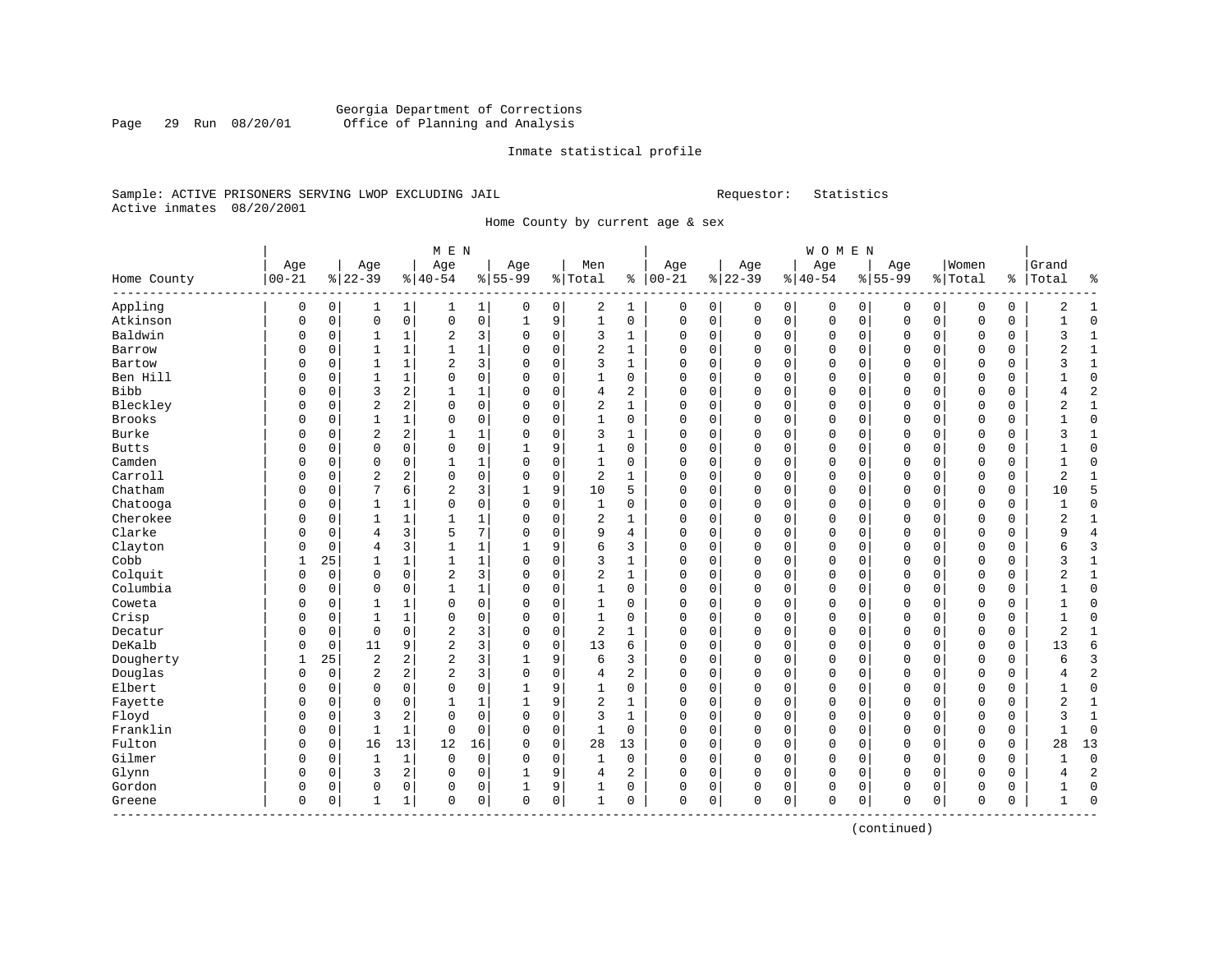#### Georgia Department of Corrections Page 30 Run 08/20/01 Office of Planning and Analysis

#### Inmate statistical profile

#### Sample: ACTIVE PRISONERS SERVING LWOP EXCLUDING JAIL Requestor: Statistics Active inmates 08/20/2001

### Home County by current age & sex (continued)

|                               | M E N      |             |                |                |                |                |             |             |                |                |          |          |           |             | WOMEN    |          |              |             |             |          |                |                |
|-------------------------------|------------|-------------|----------------|----------------|----------------|----------------|-------------|-------------|----------------|----------------|----------|----------|-----------|-------------|----------|----------|--------------|-------------|-------------|----------|----------------|----------------|
|                               | Age        |             | Age            |                | Age            |                | Age         |             | Men            |                | Age      |          | Age       |             | Age      |          | Age          |             | Women       |          | Grand          |                |
| Home County<br>-------------- | $ 00 - 21$ |             | $8 22-39$      |                | $ 40-54$       |                | $8 55-99$   |             | % Total        | ႜ              | $ 00-21$ |          | $8 22-39$ |             | $ 40-54$ |          | $8 55-99$    |             | % Total     | ႜ        | Total          | ٩,             |
| Gwinnett                      | 0          | 0           | 1              | 1              | 2              | 3              | 0           | 0           | 3              | 1              | 0        | 0        | 0         | 0           | 0        | 0        | 0            | 0           | $\Omega$    | 0        | 3              | 1              |
| Habersham                     | 0          | $\mathbf 0$ | 1              | $1\,$          | $\mathbf 0$    | $\mathsf 0$    | $\mathbf 0$ | $\mathbf 0$ | $\mathbf 1$    | 0              | 0        | 0        | $\Omega$  | $\mathbf 0$ | 0        | 0        | $\mathbf{0}$ | $\mathbf 0$ | $\mathbf 0$ | 0        |                | $\Omega$       |
| Hall                          | 0          | 0           | $\mathbf{1}$   | 1              | 2              | 3              | 0           | 0           | 3              | 1              | 0        | 0        | 0         | $\mathbf 0$ | 0        | 0        | $\mathbf 0$  | 0           | $\Omega$    | 0        | 3              | 1              |
| Harris                        | 0          | $\Omega$    | $\mathbf 0$    | $\Omega$       | 1              | $\mathbf 1$    | $\Omega$    | $\mathbf 0$ | $\mathbf{1}$   | $\Omega$       | 0        | $\Omega$ | 0         | $\Omega$    | $\Omega$ | $\Omega$ | $\Omega$     | $\Omega$    | $\Omega$    | $\Omega$ |                | 0              |
| Hart                          | 0          | 0           | 1              | 1              | 0              | $\mathbf 0$    | 0           | $\mathbf 0$ | 1              | 0              | 0        | 0        | 0         | $\mathbf 0$ | 0        | 0        | $\Omega$     | 0           | 0           | 0        |                | <sup>0</sup>   |
| Henry                         | 0          | 0           | $\sqrt{2}$     | $\overline{a}$ | 1              | 1              | 0           | $\mathbf 0$ | 3              | $\mathbf{1}$   | 0        | 0        |           | $\mathbf 0$ | 0        | 0        | 0            | 0           | 0           | 0        | 3              | 1              |
| Houston                       | 0          | 0           | $\overline{2}$ | 2              | $\overline{a}$ | 3              | $\Omega$    | $\mathbf 0$ | 4              | $\overline{c}$ | $\Omega$ | 0        | $\Omega$  | $\mathbf 0$ | 0        | 0        | $\Omega$     | 0           | 0           | 0        | 4              | $\overline{c}$ |
| Jackson                       | 0          | 0           | $\mathbf 0$    | 0              | 1              | $\mathbf 1$    | $\Omega$    | $\mathbf 0$ | $\mathbf{1}$   | 0              | $\Omega$ | 0        |           | $\mathbf 0$ | 0        | 0        | $\Omega$     | 0           | 0           | 0        |                | $\Omega$       |
| Jeff Davis                    | 0          | 0           | $\overline{c}$ | 2              | 0              | $\mathbf 0$    | $\Omega$    | $\mathbf 0$ | $\overline{2}$ | 1              | $\Omega$ | 0        | 0         | 0           | 0        | 0        | $\mathbf 0$  | 0           | $\Omega$    | 0        | $\overline{2}$ | $\mathbf{1}$   |
| Jenkins                       | 0          | 0           | $\overline{2}$ | 2              | 0              | 0              | 0           | $\mathbf 0$ | $\overline{a}$ | 1              | 0        | 0        | 0         | 0           | 0        | 0        | $\Omega$     | 0           | $\Omega$    | 0        | 2              | 1              |
| Laurens                       | 0          | $\Omega$    | $\mathbf{1}$   | $\mathbf{1}$   | 0              | $\mathsf 0$    | $\Omega$    | $\mathbf 0$ | $\mathbf{1}$   | 0              | $\Omega$ | 0        | O         | $\Omega$    | $\Omega$ | $\Omega$ | $\Omega$     | 0           | $\Omega$    | 0        |                | $\Omega$       |
| Liberty                       | U          | $\Omega$    | $\overline{2}$ | 2              | $\mathbf{1}$   | $\mathbf 1$    | $\Omega$    | $\mathbf 0$ | 3              | 1              | O        | $\Omega$ | O         | $\Omega$    | O        | $\Omega$ | $\Omega$     | $\Omega$    | $\Omega$    | 0        | ς              |                |
| Lincoln                       | 0          | $\Omega$    | 1              | 1              | $\Omega$       | 0              | $\Omega$    | 0           | 1              | 0              | O        | $\Omega$ | $\Omega$  | $\Omega$    | O        | $\Omega$ | $\Omega$     | $\Omega$    | $\Omega$    | 0        |                | $\Omega$       |
| Long                          | O          | 0           | 1              | 1              | $\Omega$       | 0              | $\Omega$    | $\mathbf 0$ | 1              | $\Omega$       | 0        | $\Omega$ |           | $\Omega$    | U        | $\Omega$ | $\Omega$     | $\Omega$    | $\Omega$    | 0        |                | $\Omega$       |
| Lowndes                       | 0          | 0           | 1              | 1              | 0              | 0              | $\Omega$    | $\mathbf 0$ | 1              | 0              | 0        | 0        |           | $\mathbf 0$ | 0        | 0        | $\Omega$     | 0           | $\Omega$    | 0        |                | $\mathcal{C}$  |
| Marion                        | O          | 0           | $\mathbf{1}$   | 1              | 0              | 0              | $\Omega$    | 0           | 1              | 0              | $\Omega$ | 0        | $\Omega$  | $\mathbf 0$ | 0        | 0        | $\Omega$     | $\Omega$    | $\Omega$    | 0        |                | $\Omega$       |
| McDuffie                      | O          | 0           | 1              | 1              | 0              | 0              | $\Omega$    | 0           | $\mathbf{1}$   | 0              | $\Omega$ | 0        | $\Omega$  | $\Omega$    | U        | 0        | $\Omega$     | 0           | $\Omega$    | 0        |                | $\Omega$       |
| McIntosh                      | 0          | 0           | 2              | 2              | 0              | 0              | 0           | 0           | 2              | 1              | 0        | 0        | 0         | $\Omega$    | 0        | 0        | $\Omega$     | $\Omega$    | $\Omega$    | 0        | 2              | 1              |
| Mitchell                      |            | 25          | $\mathbf 0$    | 0              | $\Omega$       | $\mathsf 0$    | $\Omega$    | 0           | 1              | $\Omega$       | 0        | 0        | 0         | 0           | $\Omega$ | 0        | $\Omega$     | 0           | $\Omega$    | 0        |                | $\Omega$       |
| Monroe                        | U          | $\Omega$    | $\mathbf 0$    | $\Omega$       | $\mathbf{1}$   | 1              | 0           | $\mathbf 0$ | 1              | $\Omega$       | 0        | $\Omega$ | O         | $\Omega$    | $\Omega$ | 0        | $\Omega$     | $\Omega$    | $\Omega$    | $\Omega$ |                | <sup>0</sup>   |
| Morgan                        | 0          | 0           | 1              | 1              | 0              | $\mathbf 0$    | $\Omega$    | $\mathbf 0$ | $\mathbf 1$    | 0              | 0        | 0        | O         | $\mathbf 0$ | 0        | 0        | $\Omega$     | 0           | 0           | 0        |                | <sup>0</sup>   |
| Muscogee                      | 0          | $\Omega$    | 4              | 3              | 3              | $\overline{4}$ | 0           | $\mathbf 0$ | 7              | 3              | 0        | $\Omega$ | 0         | $\Omega$    | 0        | $\Omega$ | $\Omega$     | $\Omega$    | $\Omega$    | 0        |                | 3              |
| Newton                        | 0          | 0           | 1              | 1              | $\mathbf 0$    | $\mathsf 0$    | 0           | $\mathbf 0$ | 1              | $\mathbf 0$    | 0        | 0        |           | $\mathbf 0$ | 0        | 0        | 0            | 0           | 0           | 0        |                | $\Omega$       |
| Paulding                      | 0          | 0           | $\mathbf 0$    | $\mathbf 0$    | $\mathbf{1}$   | 1              | 0           | $\mathbf 0$ | $\mathbf{1}$   | $\mathbf 0$    | $\Omega$ | 0        |           | $\mathbf 0$ | 0        | 0        | $\Omega$     | 0           | 0           | 0        |                | $\Omega$       |
| Pierce                        | 0          | 0           | $\mathbf 0$    | 0              | $\mathbf{1}$   | 1              | $\Omega$    | $\mathbf 0$ | $\mathbf{1}$   | 0              | $\Omega$ | 0        | O         | 0           | 0        | 0        | $\Omega$     | 0           | $\Omega$    | 0        |                | $\Omega$       |
| Pike                          | 0          | 0           | 0              | 0              | 1              | $\mathbf 1$    | 0           | 0           | 1              | 0              | $\Omega$ | 0        | 0         | 0           | 0        | 0        | $\mathbf 0$  | 0           | $\Omega$    | 0        |                | $\Omega$       |
| Putnam                        | O          | $\Omega$    | 1              | 1              | 1              | 1              | $\Omega$    | $\mathbf 0$ | $\overline{a}$ | 1              | O        | 0        | 0         | $\Omega$    | 0        | 0        | $\Omega$     | 0           | $\Omega$    | 0        | 2              | 1              |
| Rabun                         | 0          | $\Omega$    | 1              | 1              | 0              | 0              | $\Omega$    | $\mathbf 0$ | 1              | 0              | $\Omega$ | 0        | 0         | $\Omega$    | 0        | $\Omega$ | $\Omega$     | 0           | $\Omega$    | 0        |                | $\Omega$       |
| Randolph                      | 1          | 25          | $\mathbf 0$    | 0              | $\mathbf{1}$   | 1              | $\Omega$    | $\mathbf 0$ | $\overline{2}$ | 1              | O        | $\Omega$ | $\Omega$  | $\Omega$    | 0        | $\Omega$ | $\Omega$     | $\Omega$    | $\Omega$    | 0        | $\overline{2}$ |                |
| Richmond                      | 0          | $\mathbf 0$ | 5              | 4              | 3              | $\overline{4}$ | $\Omega$    | $\mathbf 0$ | 8              | 4              | 0        | 0        | 1         | 50          | 0        | 0        | $\Omega$     | $\mathbf 0$ | 1           | 50       | 9              | 4              |
| Rockdale                      | 0          | 0           | $\mathbf 0$    | 0              | 1              | 1              | 0           | $\mathsf 0$ | $\mathbf{1}$   | $\mathbf 0$    | 0        | 0        | $\Omega$  | $\mathbf 0$ | 0        | 0        | $\Omega$     | $\Omega$    | $\Omega$    | 0        |                | $\Omega$       |
| Spalding                      | 0          | $\Omega$    | $\overline{3}$ | 2              | 0              | 0              | $\Omega$    | $\mathbf 0$ | 3              | $\mathbf 1$    | $\Omega$ | 0        | $\Omega$  | $\mathbf 0$ | 0        | 0        | $\Omega$     | 0           | $\Omega$    | 0        | 3              | $\mathbf{1}$   |
| Sumter                        | 0          | $\Omega$    | $\mathbf 0$    | $\mathbf 0$    | $\mathbf{1}$   | $\mathbf 1$    | $\Omega$    | $\mathbf 0$ | $\mathbf 1$    | $\mathbf 0$    | $\Omega$ | 0        | $\Omega$  | $\mathbf 0$ | 0        | 0        | $\Omega$     | $\Omega$    | $\Omega$    | 0        |                | $\Omega$       |
| Tattnall                      | 0          | $\Omega$    | 1              | 1              | 0              | 0              | $\Omega$    | 0           | 1              | 0              | $\Omega$ | 0        | O         | 0           | 0        | 0        | $\mathbf 0$  | 0           | $\Omega$    | 0        |                | $\sqrt{ }$     |
| Thomas                        | 0          | 0           | $\mathbf{1}$   | 1              | 1              | 1              | $\Omega$    | 0           | 2              | 1              | $\Omega$ | 0        | O         | 0           | 0        | 0        | $\Omega$     | 0           | $\Omega$    | 0        | 2              |                |

(continued)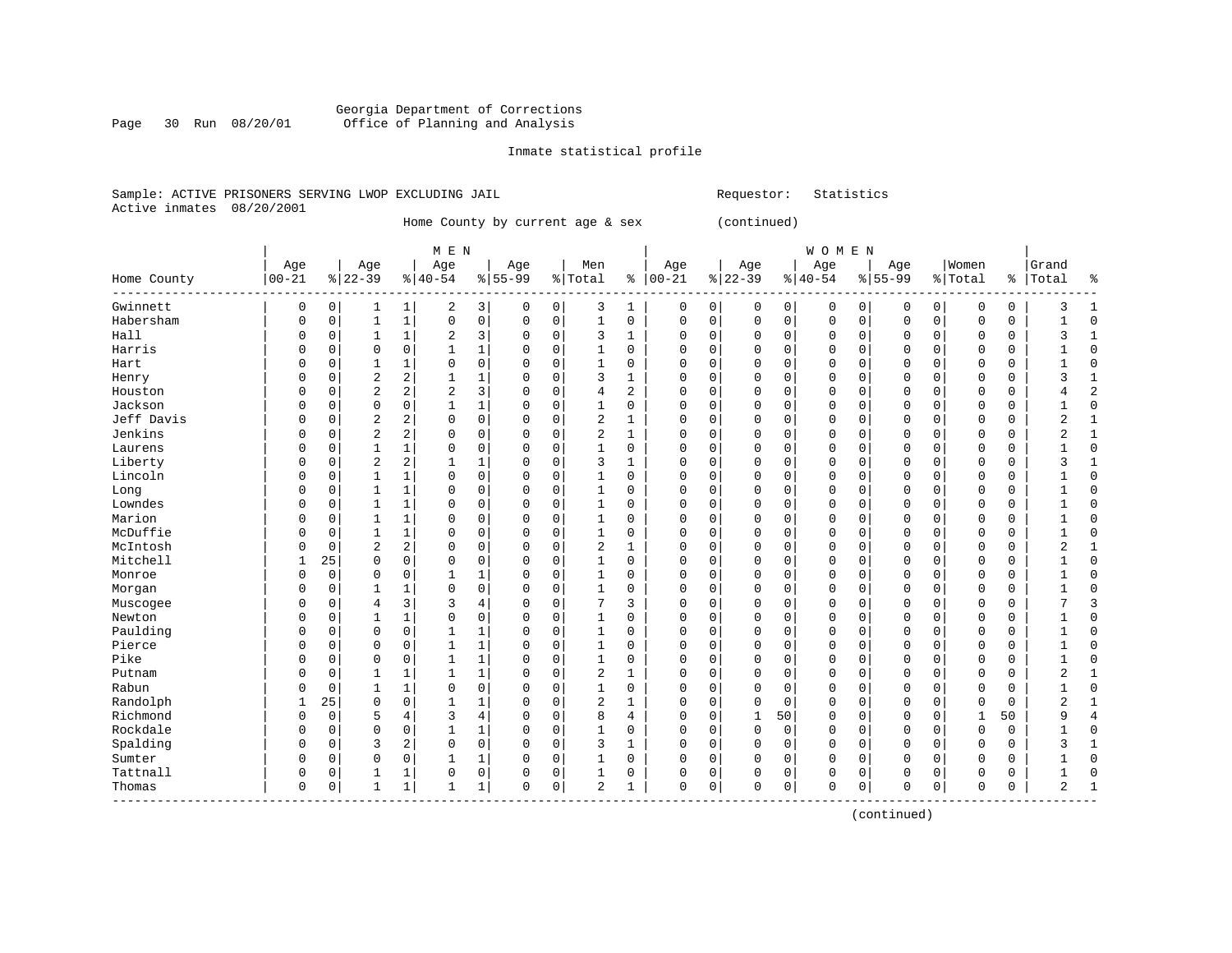#### Georgia Department of Corrections Page 31 Run 08/20/01 Office of Planning and Analysis

#### Inmate statistical profile

|  |                           |  | Sample: ACTIVE PRISONERS SERVING LWOP EXCLUDING JAIL |  |
|--|---------------------------|--|------------------------------------------------------|--|
|  | Active inmates 08/20/2001 |  |                                                      |  |

Requestor: Statistics

 Home County by current age & sex (continued) | M E N | W O M E N | Age | Age | Age | Age | Men | Age | Age | Age | Age |Women |Grand Home County |00-21 %|22-39 %|40-54 %|55-99 %|Total % |00-21 %|22-39 %|40-54 %|55-99 %|Total % |Total % ------------------------------------------------------------------------------------------------------------------------------------Tift | 0 0| 1 1| 0 0| 1 9| 2 1 | 0 0| 0 0| 0 0| 0 0| 0 0 | 2 1 Toombs | 0 0| 1 1| 1 1| 0 0| 2 1 | 0 0| 0 0| 0 0| 0 0| 0 0 | 2 1 Troup | 0 0| 0 0| 0 0| 1 9| 1 0 | 0 0| 0 0| 0 0| 0 0| 0 0 | 1 0 Union | 0 0| 0 0| 1 1| 0 0| 1 0 | 0 0| 0 0| 0 0| 0 0| 0 0 | 1 0 Upson | 0 0| 0 0| 1 1| 0 0| 1 0 | 0 0| 0 0| 0 0| 0 0| 0 0 | 1 0 Walker | 0 0| 2 2| 0 0| 0 0| 2 1 | 0 0| 1 50| 0 0| 0 0| 1 50 | 3 1 Walton | 0 0| 1 1| 1 1| 0 0| 2 1 | 0 0| 0 0| 0 0| 0 0| 0 0 | 2 1 Ware | 0 0| 3 2| 1 1| 0 0| 4 2 | 0 0| 0 0| 0 0| 0 0| 0 0 | 4 2 Wayne | 0 0| 1 1| 0 0| 0 0| 1 0 | 0 0| 0 0| 0 0| 0 0| 0 0 | 1 0 Whitfield | 0 0| 0 0| 1 1| 0 0| 1 0 | 0 0| 0 0| 0 0| 0 0| 0 0 | 1 0 Wilkinson | 0 0| 1 1| 0 0| 0 0| 1 0 | 0 0| 0 0| 0 0| 0 0| 0 0 | 1 0 ------------------------------------------------------------------------------------------------------------------------------------Total reported | 4 100| 125 100| 74 100| 11 100| 214 100 | 0 0| 2 100| 0 0| 0 0| 2 100 | 216 100 | | | | | | | | | | | Percent reported | 100.0| 88.0| 87.1| 73.3| 87.0 | .0| 100.0| .0| .0| 100.0 | 87.1 | | | | | | | | | | | | | | | | | | | | | | Not reported | 0 | 17 | 11 | 4 | 32 | 0 | 0 | 0 | 0 | 0 | 32 ------------------------------------------------------------------------------------------------------------------------------------

Total | 4 | 142 | 85 | 15 | 246 | 0 | 2 | 0 | 0 | 2 | 248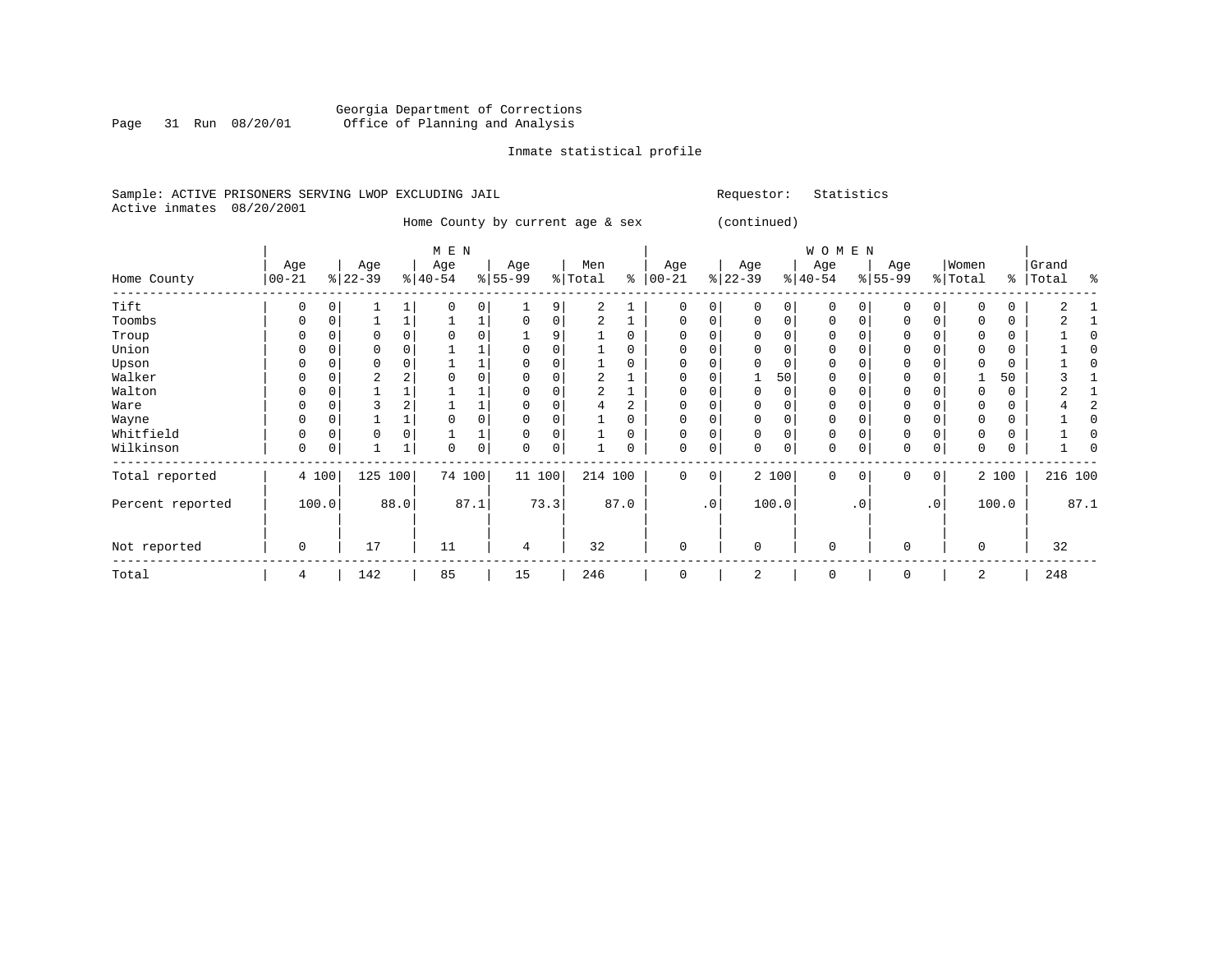Georgia Department of Corrections Office of Planning and Analysis

Inmate statistical profile

Sample: ACTIVE PRISONERS SERVING LWOP EXCLUDING JAIL Requestor: Statistics

Active inmates 08/20/2001

Prison Sentence In Years by current age & sex

|                                    |                   |                                           | M E N                        |                  |                            |                      |                                                   | WOMEN                   |                            |                         |                               |
|------------------------------------|-------------------|-------------------------------------------|------------------------------|------------------|----------------------------|----------------------|---------------------------------------------------|-------------------------|----------------------------|-------------------------|-------------------------------|
| Sentence In Years<br>------        | Age<br>$ 00 - 21$ | Age<br>$ 22-39 $                          | Age<br>$\frac{1}{6}$   40-54 | Age<br>$8 55-99$ | Men<br>% Total             | Age<br>$8   00 - 21$ | Age<br>$ 22-39 $                                  | Age<br>$8 40-54$        | Age<br>$8 55-99$           | Women<br>% Total        | Grand<br>%   Total<br>နွ      |
| $0 - 1$                            | 0                 | 0<br>0<br>0                               | 0<br>0                       | 0<br>0           | 0<br>0                     | 0                    | 0<br>$\mathbf 0$<br>0                             | 0<br>0                  | 0<br>0                     | 0<br>$\mathbf 0$        | 0<br>0                        |
| $1.1 - 2$                          | $\mathsf 0$       | $\mathbf 0$<br>$\mathbf 0$<br>0           | $\mathsf 0$<br>$\mathbf 0$   | 0<br>$\mathbf 0$ | $\mathsf 0$<br>$\mathbf 0$ | $\mathsf 0$          | $\mathsf{O}\xspace$<br>$\mathsf 0$<br>$\mathbf 0$ | $\mathsf 0$<br>0        | $\mathsf 0$<br>0           | $\mathbf 0$<br>0        | 0<br>$\Omega$                 |
| $2.1 - 3$                          | 0                 | 0<br>0<br>0                               | $\mathbf 0$<br>0             | 0<br>0           | $\Omega$<br>0              | 0                    | 0<br>0<br>0                                       | $\mathbf 0$<br>0        | 0<br>0                     | 0<br>$\Omega$           | $\mathbf 0$<br>$\Omega$       |
| $3.1 - 4$                          | 0                 | $\mathbf 0$<br>$\mathbf 0$<br>0           | $\mathbf 0$<br>$\mathbf 0$   | 0<br>$\mathbf 0$ | $\Omega$<br>0              | $\mathsf 0$          | $\mathbf 0$<br>$\mathbf 0$<br>$\mathbf 0$         | $\mathbf 0$<br>0        | $\mathbf 0$<br>0           | $\Omega$<br>0           | $\mathbf 0$<br>$\Omega$       |
| $4.1 - 5$                          | $\Omega$          | $\mathbf 0$<br>0<br>0                     | 0<br>$\mathbf 0$             | 0<br>$\mathbf 0$ | $\Omega$<br>$\Omega$       | 0                    | $\mathbf 0$<br>$\mathbf{0}$<br>$\mathbf 0$        | $\mathbf 0$<br>0        | $\mathbf 0$<br>$\mathbf 0$ | $\Omega$<br>0           | $\Omega$<br>0                 |
| $5.1 - 6$                          | $\mathbf 0$       | $\mathbf 0$<br>$\mathbf 0$<br>0           | $\mathbf 0$<br>$\mathbf 0$   | 0<br>$\mathbf 0$ | $\Omega$<br>$\Omega$       | $\mathbf 0$          | 0<br>$\mathbf 0$<br>$\Omega$                      | $\mathbf 0$<br>$\Omega$ | $\mathbf 0$<br>$\mathbf 0$ | $\Omega$<br>$\Omega$    | 0<br>$\Omega$                 |
| $6.1 - 7$                          | 0                 | 0<br>0<br>0                               | $\mathbf 0$<br>0             | $\mathbf 0$<br>0 | 0<br>0                     | 0                    | 0<br>$\mathbf{0}$<br>$\mathbf 0$                  | $\mathbf 0$<br>0        | 0<br>0                     | 0<br>$\Omega$           | $\Omega$<br>0                 |
| $7.1 - 8$                          | $\Omega$          | $\Omega$<br>0<br>0                        | 0<br>$\mathbf 0$             | 0<br>$\Omega$    | $\Omega$<br>$\Omega$       | $\mathbf 0$          | $\mathbf 0$<br>$\mathbf 0$<br>$\mathbf 0$         | $\mathbf 0$<br>0        | $\mathbf 0$<br>0           | $\Omega$<br>0           | $\Omega$<br>$\Omega$          |
| $8.1 - 9$                          | $\mathbf 0$       | $\mathbf 0$<br>0<br>0                     | $\mathbf 0$<br>$\mathbf 0$   | 0<br>0           | 0<br>0                     | $\mathbf 0$          | 0<br>$\mathbf 0$<br>$\mathbf 0$                   | $\mathbf 0$<br>0        | $\mathbf 0$<br>$\mathbf 0$ | 0<br>0                  | $\mathbf 0$<br>$\Omega$       |
| $9.1 - 10$                         | 0                 | $\Omega$<br>0<br>0                        | $\mathbf 0$<br>$\Omega$      | 0<br>0           | $\Omega$<br>$\Omega$       | 0                    | $\mathbf 0$<br>$\mathbf{0}$<br>$\Omega$           | $\mathbf 0$<br>0        | $\mathbf 0$<br>0           | $\Omega$<br>$\Omega$    | 0<br>$\Omega$                 |
| $10.1 - 12$                        | $\mathbf 0$       | $\mathbf 0$<br>$\mathbf 0$<br>$\mathbf 0$ | $\mathbf 0$<br>0             | 0<br>0           | $\Omega$<br>$\Omega$       | $\mathbf 0$          | $\mathbf 0$<br>$\mathbf 0$<br>$\mathbf 0$         | $\mathbf 0$<br>0        | $\mathbf 0$<br>$\mathbf 0$ | $\mathbf 0$<br>$\Omega$ | $\mathbf 0$<br>$\Omega$       |
| $12.1 - 15$                        | $\Omega$          | 0<br>0<br>0                               | $\mathbf 0$<br>$\mathbf 0$   | 0<br>0           | $\Omega$<br>0              | 0                    | 0<br>$\mathbf 0$<br>$\mathbf 0$                   | $\mathbf 0$<br>0        | 0<br>0                     | 0<br>0                  | 0<br>0                        |
| $15.1 - 20$                        | 0                 | 0<br>0<br>0                               | $\mathbf 0$<br>$\Omega$      | 0<br>0           | 0<br>$\Omega$              | 0                    | $\mathbf 0$<br>$\mathbf{0}$<br>$\mathbf 0$        | $\mathbf 0$<br>$\Omega$ | $\mathbf 0$<br>0           | 0<br>$\Omega$           | 0<br>$\Omega$                 |
| 20.1-OVER                          | $\Omega$          | $\mathbf 0$<br>$\mathbf 0$<br>$\mathbf 0$ | 0<br>$\mathbf 0$             | 0<br>0           | $\mathbf 0$<br>$\Omega$    | $\mathbf 0$          | $\mathsf 0$<br>$\mathbf 0$<br>$\mathbf 0$         | $\mathsf 0$<br>0        | $\mathbf 0$<br>$\mathbf 0$ | $\mathbf 0$<br>$\Omega$ | $\mathbf 0$<br>$\Omega$       |
| LIFE                               | $\Omega$          | $\Omega$<br>$\Omega$<br>0                 | $\Omega$<br>$\Omega$         | O<br>$\Omega$    | $\Omega$<br>$\Omega$       | $\Omega$             | $\mathbf 0$<br>$\mathbf 0$<br>$\Omega$            | 0<br>$\Omega$           | 0<br>0                     | $\Omega$<br>$\Omega$    | 0<br>$\Omega$                 |
| DEATH                              | $\Omega$          | $\mathbf 0$<br>$\mathbf 0$<br>$\Omega$    | $\Omega$<br>$\Omega$         | 0<br>$\mathbf 0$ | $\mathbf 0$<br>$\Omega$    | $\mathbf 0$          | $\mathbf 0$<br>$\mathbf 0$<br>$\Omega$            | $\mathbf 0$<br>$\Omega$ | $\mathbf 0$<br>$\mathbf 0$ | $\mathbf 0$<br>$\Omega$ | 0<br>$\Omega$                 |
| LIFE W/O PAROLE                    | 4<br>100          | 142 100                                   | 100<br>85                    | 15<br>100        | 246 100                    | 0                    | $\mathbf 0$<br>2 100                              | $\mathbf 0$<br>0        | $\mathbf 0$<br>0           | 2 100                   | 248 100                       |
| YOUTHFUL OFFENDERS                 | 0                 | $\mathbf 0$<br>0<br>0                     | 0<br>0                       | 0<br>0           | 0<br>$\mathbf 0$           | 0                    | 0<br>0<br> 0                                      | $\mathbf 0$<br>0        | 0<br>0                     | 0<br>0                  | 0<br>$\overline{\phantom{0}}$ |
| Total reported                     | 4 100             | 142 100                                   | 85 100                       | 15 100           | 246 100                    | $\mathbf{0}$         | $\mathbf 0$<br>2 100                              | $\mathbf 0$<br>$\Omega$ | 0<br>$\mathbf 0$           | 2 100                   | 248 100                       |
| Percent reported                   | 100.0             | 100.0                                     | 100.0                        | 100.0            | 100.0                      | $\cdot$ 0            | 100.0                                             | $\cdot$ 0               | $\cdot$ 0                  | 100.0                   | 100.0                         |
| NOT REPORTED                       | 0                 | 0                                         | 0                            | 0                | 0                          | 0                    | 0                                                 | 0                       | 0                          | $\mathbf 0$             | 0                             |
| Total                              | 4                 | 142                                       | 85                           | 15               | 246                        | $\Omega$             | 2                                                 | $\mathbf 0$             | $\mathbf 0$                | 2                       | 248                           |
| AVG EXCLUDING<br>LIFE, DEATH, YO   | .00               | .00                                       | .00                          | .00              | .00                        | .00                  | .00                                               | .00                     | .00                        | .00                     | .00                           |
| AVG INCLUDING<br>LIFE=21, YO=3 YRS | 3.00              | 3.00                                      | 3.00                         | 3.00             | 3.00                       | .00                  | 3.00                                              | .00                     | .00                        | 3.00                    | 3.00                          |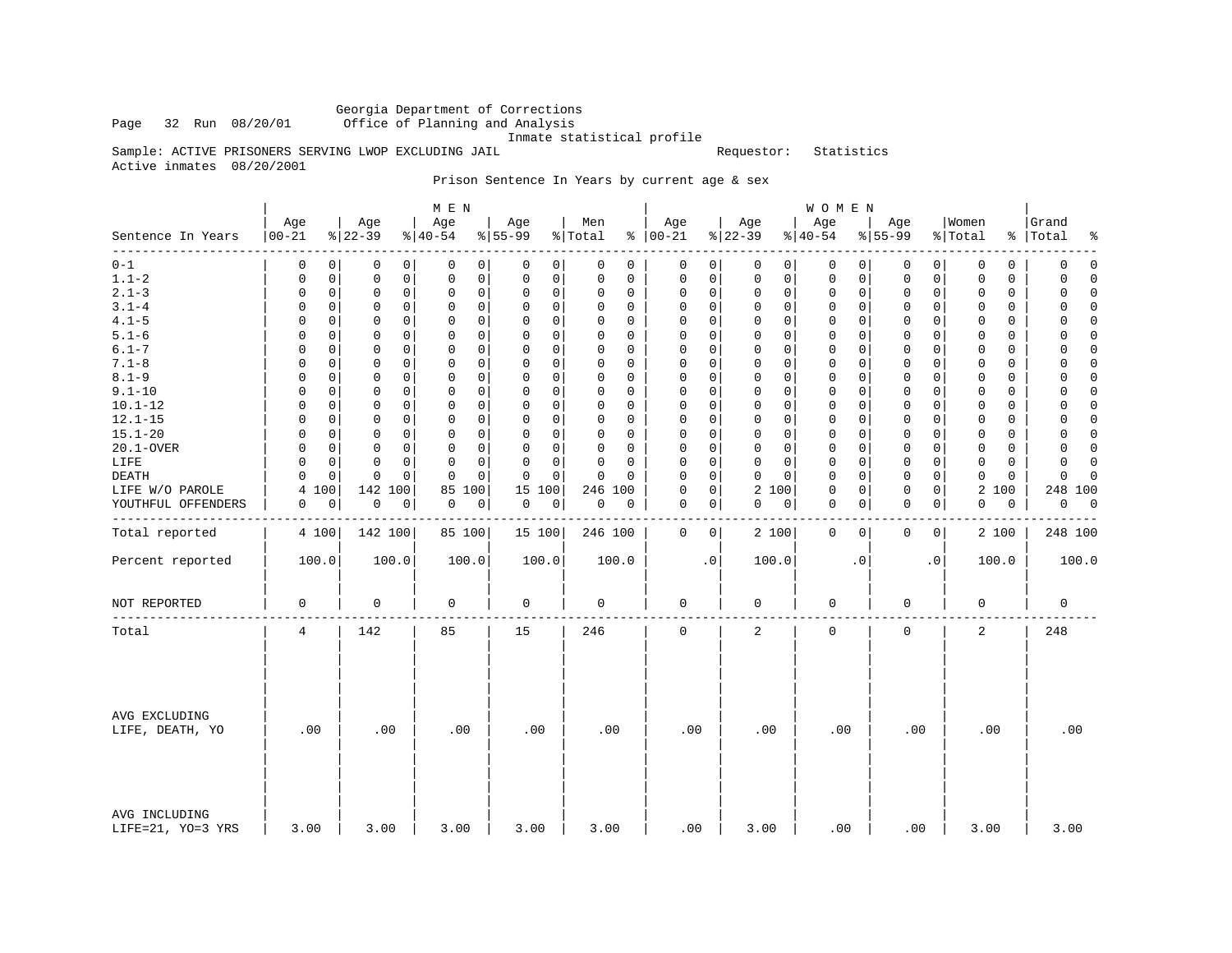#### Georgia Department of Corrections Page 33 Run 08/20/01 Office of Planning and Analysis

#### Inmate statistical profile

#### Sample: ACTIVE PRISONERS SERVING LWOP EXCLUDING JAIL Requestor: Statistics Active inmates 08/20/2001

### Probation To Follow Prison by current age & sex

| Prob After Prison                   | Age<br>$ 00-21$                     | Age<br>$ 22-39 $ | M E N<br>Age<br>$8 40-54$ | Age<br>$8 55-99$   | Men<br>ွေ<br>% Total | Age<br>$00 - 21$ | Age<br>$ 22-39 $                                    | <b>WOMEN</b><br>Aqe<br>$8 40-54$ | Age<br>$8155 - 99$                      | Women<br>% Total                                      | Grand<br>%   Total % |
|-------------------------------------|-------------------------------------|------------------|---------------------------|--------------------|----------------------|------------------|-----------------------------------------------------|----------------------------------|-----------------------------------------|-------------------------------------------------------|----------------------|
| PROBATION TO FOLLOW<br>NO PROBATION | $\Omega$<br>0 <sup>1</sup><br>4 100 | 2<br>139<br>98   | ∸.<br>84<br>99            | 0<br> 0 <br>15 100 | 2<br>4<br>242<br>98  | 0<br>$\mathbf 0$ | 0<br>$\mathbf{0}$<br> 0 <br>0 <sup>1</sup><br>2 100 | 0<br>$\mathbf 0$                 | 0<br>0<br>0 <sup>1</sup><br>$\mathbf 0$ | 0 <sup>1</sup><br>$\overline{0}$<br>0<br> 0 <br>2 100 | 2<br>244 98          |
| Total reported                      | 4 100                               | 142 100          | 85<br>100                 | 15 100             | 246 100              | $\mathbf 0$      | 2 100<br>$\mathbf 0$                                | 0                                | 0<br>0                                  | 2 100<br>0 <sup>1</sup>                               | 248 100              |
| Percent reported                    | 100.0                               | 100.0            | 100.0                     | 100.0              | 100.0                |                  | 100.0<br>.0 <sup>′</sup>                            |                                  | .0 <sup>°</sup>                         | 100.0<br>.0 <sup>1</sup>                              | 100.0                |
| NOT REPORTED                        | $\mathbf 0$                         | 0                | $\mathbf 0$               | $\mathbf 0$        | $\mathbf 0$          | $\mathbf 0$      | $\mathbf 0$                                         | $\mathbf 0$                      | $\Omega$                                | $\Omega$                                              | $\mathbf 0$          |
| Total                               | 4                                   | 142              | 85                        | 15                 | 246                  | $\mathbf 0$      |                                                     | 0                                | 0                                       | 2                                                     | 248                  |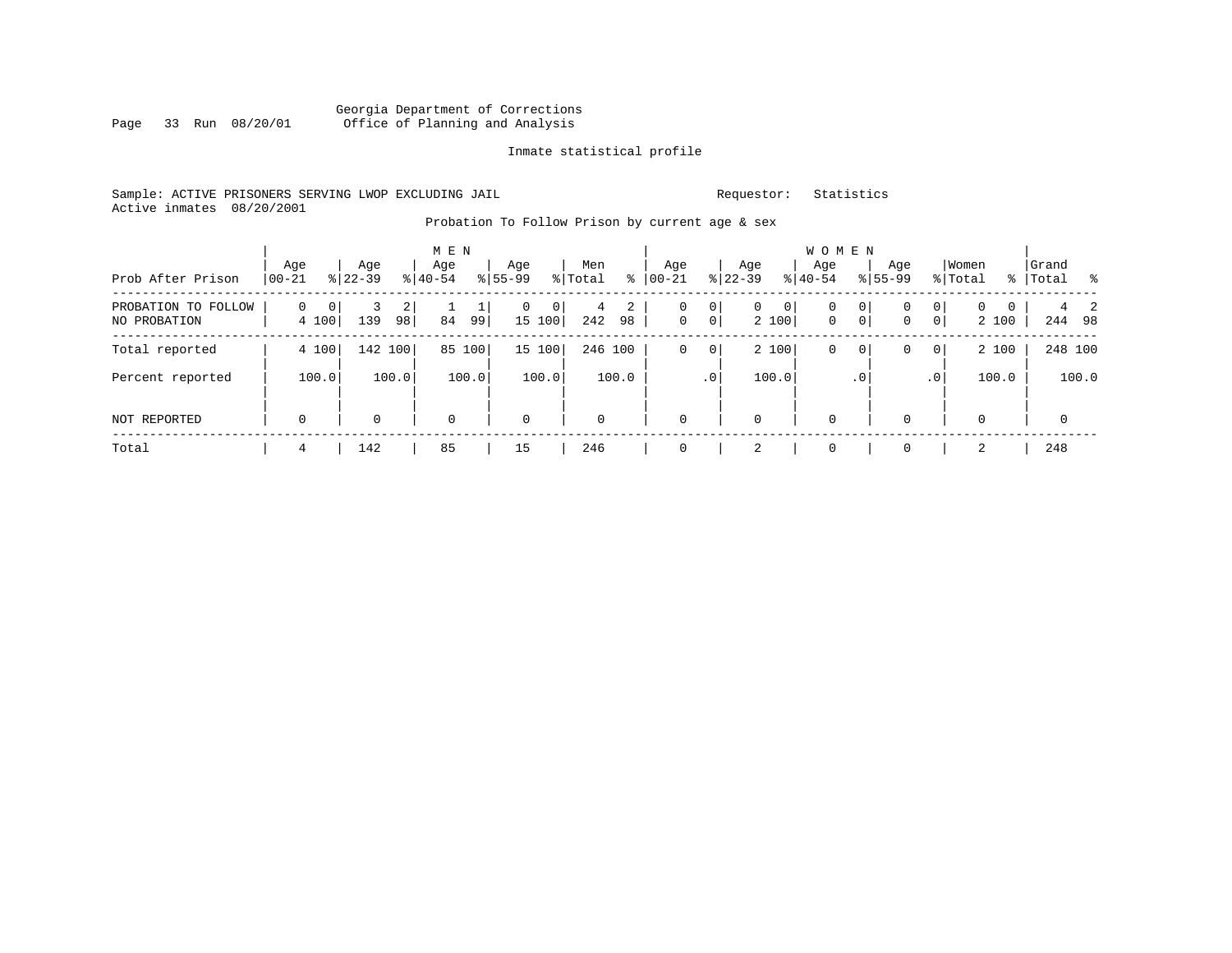### Georgia Department of Corrections<br>Page 34 Run 08/20/01 Office of Planning and Analysis Page 34 Run 08/20/01 Office of Planning and Analysis

#### Inmate statistical profile

#### Sample: ACTIVE PRISONERS SERVING LWOP EXCLUDING JAIL Requestor: Statistics Active inmates 08/20/2001

Admission Type by current age & sex

|                      |           |             |          |          | M E N       |          |           |          |          |          |               |           |          |          | WOMEN    |          |           |           |         |          |           |                         |
|----------------------|-----------|-------------|----------|----------|-------------|----------|-----------|----------|----------|----------|---------------|-----------|----------|----------|----------|----------|-----------|-----------|---------|----------|-----------|-------------------------|
|                      | Age       |             | Age      |          | Age         |          | Age       |          | Men      |          | Age           |           | Age      |          | Age      |          | Age       |           | Women   |          | Grand     |                         |
| Admission Type       | $00 - 21$ |             | $ 22-39$ |          | $ 40-54 $   |          | $8 55-99$ |          | % Total  |          | $8   00 - 21$ |           | $ 22-39$ |          | $ 40-54$ |          | $8 55-99$ |           | % Total |          | %   Total | ٩,                      |
| COMMITTED FROM COURT | 1         | 25          | 44       | 31       | 30          | 35       | 2         | 13       | 77       | 31       | 0             | 0         |          | 2 100    | 0        | $\left($ | 0         | 0         |         | 2 100    | 79        | 32                      |
| RETURN APPEAL/BOND   | O         | $\mathbf 0$ | 0        | 0        | $\mathbf 0$ | 0        | 0         | 0        | $\Omega$ | 0        | 0             | 0         | 0        | 0        | 0        | 0        | $\Omega$  | 0         | 0       | 0        | ი         | $\Omega$                |
| PAROLE REV/NEW SENT  | O         | 0           | 12       | 8        | 12          | 14       |           | 7        | 25       | 10       | $\Omega$      | 0         | $\Omega$ | 0        | $\Omega$ | $\Omega$ | 0         | $\Omega$  | 0       | 0        | 25        | 10                      |
| PAR REV/NO NEW SENT  |           | $\Omega$    | 3        | 2        | -1          | 1        | U         | $\Omega$ | 4        | 2        | <sup>0</sup>  | $\Omega$  | $\Omega$ | $\Omega$ | 0        | $\Omega$ | $\Omega$  | $\Omega$  | O       | 0        | 4         | $\overline{\mathbf{c}}$ |
| PROB VIOL/TOTAL REV  |           | $\Omega$    | $\Omega$ | $\Omega$ | $\Omega$    | $\Omega$ | U         | $\Omega$ | 0        | $\Omega$ | <sup>0</sup>  | $\Omega$  | $\Omega$ | $\Omega$ | U        | $\Omega$ | $\Omega$  | $\Omega$  | O       | 0        | U         | $\Omega$                |
| PROB VIOL/PARTIAL    |           | 25          | U        | $\Omega$ | -1          | 1        | U         | $\Omega$ | 2        | 1        | $\Omega$      | $\Omega$  | U        | $\Omega$ | U        | $\Omega$ | $\Omega$  | $\Omega$  | O       | 0        | 2         | $\mathbf{1}$            |
| ADMIT FM OTHER CUST  |           | $\Omega$    | O        | 0        | $\Omega$    | $\Omega$ | $\Omega$  | $\Omega$ | 0        | $\Omega$ | $\Omega$      | $\Omega$  | $\Omega$ | $\Omega$ | O        | $\Omega$ | $\Omega$  | $\Omega$  | O       | $\Omega$ | Λ         | $\Omega$                |
| SHOCK INCARCERATION  |           | $\Omega$    | U        | 0        | $\Omega$    | 0        |           | $\Omega$ | 0        | U        | 0             | $\Omega$  |          | 0        | Ω        | $\Omega$ | $\Omega$  | $\Omega$  |         | U        |           | <sup>0</sup>            |
| PROB REV/REMAINDER   |           | $\Omega$    | 5        |          | 2           | 2        |           | $\Omega$ |          | 3        | 0             | $\Omega$  | U        | $\Omega$ | U        | $\Omega$ | O         | $\Omega$  | O       | U        |           | κ                       |
| NEW SENT/PAR REV PND |           | $\Omega$    | $\Omega$ | $\Omega$ | -1          | 1        | O         | $\Omega$ |          | 0        | O             | $\Omega$  | U        | $\Omega$ | U        | $\Omega$ | O         | 0         | O       | 0        |           | C                       |
| LIFE W/O PAROLE      |           | 50          | 78       | 55       | 38          | 45       | 11        | 73       | 129      | 52       | O             | $\Omega$  | O        | $\Omega$ | U        | O        | O         | 0         | O       | 0        | 129       | 52                      |
| PAROLE REV BOOT CAMP |           | $\Omega$    | U        | $\Omega$ | $\Omega$    | $\Omega$ | O         | $\Omega$ | U        | $\Omega$ | O             | 0         | U        | $\Omega$ | U        | n        | O         | U         | U       | 0        | Λ         | $\Omega$                |
| PAR REV/RSN UNKNOWN  |           | $\Omega$    | U        | 0        | $\Omega$    | $\Omega$ |           | 7        |          | U        | <sup>0</sup>  | $\Omega$  | ∩        | $\Omega$ | U        | n        | ∩         | 0         | U       | 0        |           | <sup>0</sup>            |
| PROBATION/PAROLE REV |           | 0           | U        | U        | $\Omega$    | $\Omega$ | U         | 0        | U        | U        | <sup>0</sup>  | 0         | U        | $\Omega$ | U        | n        | ∩         | 0         | U       | $\Omega$ |           | <sup>0</sup>            |
| PB PAROLE RESCINDED  | O         | 0           | O        | 0        | $\Omega$    | $\Omega$ | O         | 0        | 0        | 0        | <sup>0</sup>  | $\Omega$  | U        | $\Omega$ | U        | n        | $\Omega$  | $\Omega$  |         | O        |           | <sup>0</sup>            |
| PROB REVOC/SPEC COND | O         | 0           | U        | 0        | $\Omega$    | 0        | U         | 0        | 0        | 0        | 0             | 0         | O        | U        | U        | $\Omega$ | ∩         | 0         |         | 0        |           | ∩                       |
| PAR REV/REVOC CENTER | O         | 0           | U        | $\Omega$ | $\Omega$    | 0        | U         | 0        | 0        | 0        | <sup>0</sup>  | 0         | U        | U        | U        | $\Omega$ | ∩         | $\Omega$  | n       | 0        |           | ∩                       |
| INFORMATION ONLY     |           | 0           | U        | $\Omega$ | $\Omega$    | 0        | U         | $\Omega$ | 0        | U        | <sup>0</sup>  | $\Omega$  | U        | O        | U        | $\Omega$ | ∩         | $\Omega$  | n       | 0        |           | ∩                       |
| INCOMPLETE SENT PKG  |           | $\Omega$    | U        | $\Omega$ | $\Omega$    | 0        | U         | 0        | 0        | $\Omega$ | <sup>0</sup>  | 0         | U        | O        | U        | $\Omega$ | ∩         | $\Omega$  |         | 0        |           | ∩                       |
| HANCOCK REVOC CENTER | 0         | 0           | U        | 0        | $\Omega$    | 0        | U         | 0        | 0        | $\Omega$ | 0             | $\Omega$  | 0        | 0        | 0        | $\Omega$ | $\Omega$  | $\Omega$  |         | 0        |           | ∩                       |
| WHITWORTH DETENTION  | O         | 0           | 0        | 0        | $\Omega$    | 0        | O         | 0        | 0        | 0        | 0             | 0         | 0        | 0        | 0        | $\Omega$ | $\Omega$  | $\Omega$  | O       | 0        |           | <sup>0</sup>            |
| DCYS AT RISK         |           | $\Omega$    | 0        | 0        | $\Omega$    | 0        | O         | $\Omega$ | 0        | 0        | 0             | $\Omega$  | U        | $\Omega$ | 0        | $\Omega$ | $\Omega$  | $\Omega$  |         | 0        |           | ſ                       |
| OTHER                | $\Omega$  | $\Omega$    | O        | $\Omega$ | $\Omega$    | 0        | U         | $\Omega$ | 0        | 0        | $\Omega$      | 0         | U        | $\Omega$ | 0        | $\Omega$ | $\Omega$  | $\Omega$  | O       | 0        |           |                         |
| Total reported       |           | 4 100       | 142 100  |          |             | 85 100   | 15 100    |          | 246 100  |          | $\Omega$      | $\Omega$  |          | 2 100    | $\Omega$ | $\Omega$ | $\Omega$  | $\Omega$  |         | 2 100    | 248 100   |                         |
| Percent reported     |           | 100.0       |          | 100.0    |             | 100.0    |           | 100.0    |          | 100.0    |               | $\cdot$ 0 |          | 100.0    |          | . 0      |           | $\cdot$ 0 |         | 100.0    |           | 100.0                   |
| UNKNOWN              | 0         |             | 0        |          | 0           |          | 0         |          | 0        |          | 0             |           | 0        |          | 0        |          | $\Omega$  |           | 0       |          | 0         |                         |
| Total                | 4         |             | 142      |          | 85          |          | 15        |          | 246      |          | 0             |           | 2        |          | 0        |          | $\Omega$  |           | 2       |          | 248       |                         |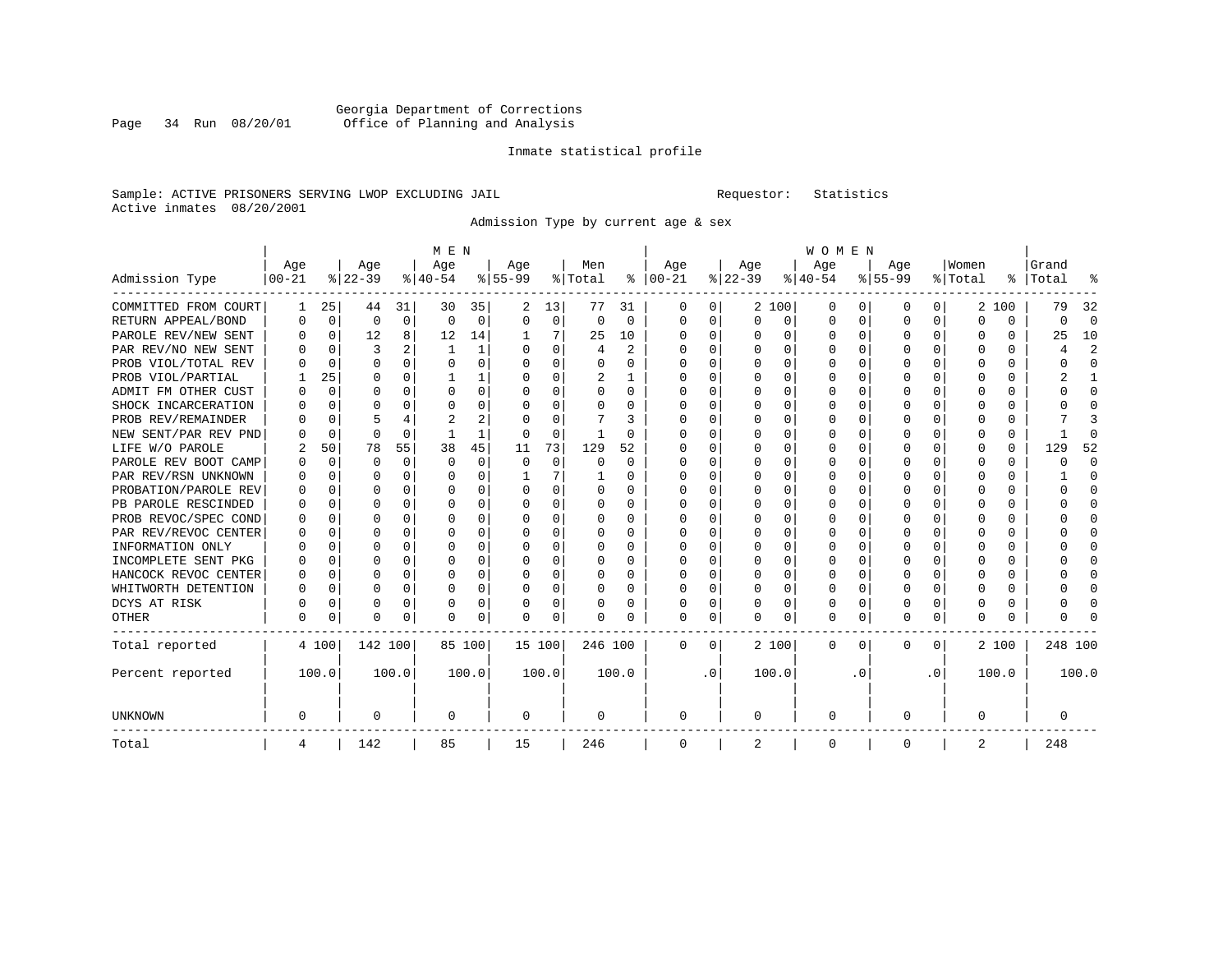#### Georgia Department of Corrections Page 35 Run 08/20/01 Office of Planning and Analysis

# Inmate statistical profile

| Sample: ACTIVE PRISONERS SERVING LWOP EXCLUDING JAIL<br>Active inmates | 08/20/2001     |                    |                  |                                   |                  |                  | Requestor:       |                  | Statistics                     |                         |                    |
|------------------------------------------------------------------------|----------------|--------------------|------------------|-----------------------------------|------------------|------------------|------------------|------------------|--------------------------------|-------------------------|--------------------|
|                                                                        |                |                    |                  | Release Type by current age & sex |                  |                  |                  |                  |                                |                         |                    |
|                                                                        |                |                    | M E N            |                                   |                  |                  |                  | W O M E N        |                                |                         |                    |
| Release Type                                                           | Aqe<br>  00-21 | Aqe<br>$8122 - 39$ | Age<br>$ 40-54 $ | Age<br>$8155 - 99$                | Men<br>% Total % | Age<br>$ 00-21 $ | Age<br>$8 22-39$ | Aqe<br>$8 40-54$ | Aqe<br>$8155 - 99$             | Women<br>% Total        | Grand<br>% Total % |
| Active                                                                 |                | 142 100<br>4 100   | 85 100           | 15 100                            | 246 100          |                  | $0 \qquad 0$     | 2 100            | $0 \qquad 0$<br>$\overline{0}$ | 0 <sup>1</sup><br>2 100 | 248 100            |
| Total                                                                  | 4              | 142                | 85               | 15                                | 246              | 0                | 2                | $\circ$          | $\circ$                        |                         | 248                |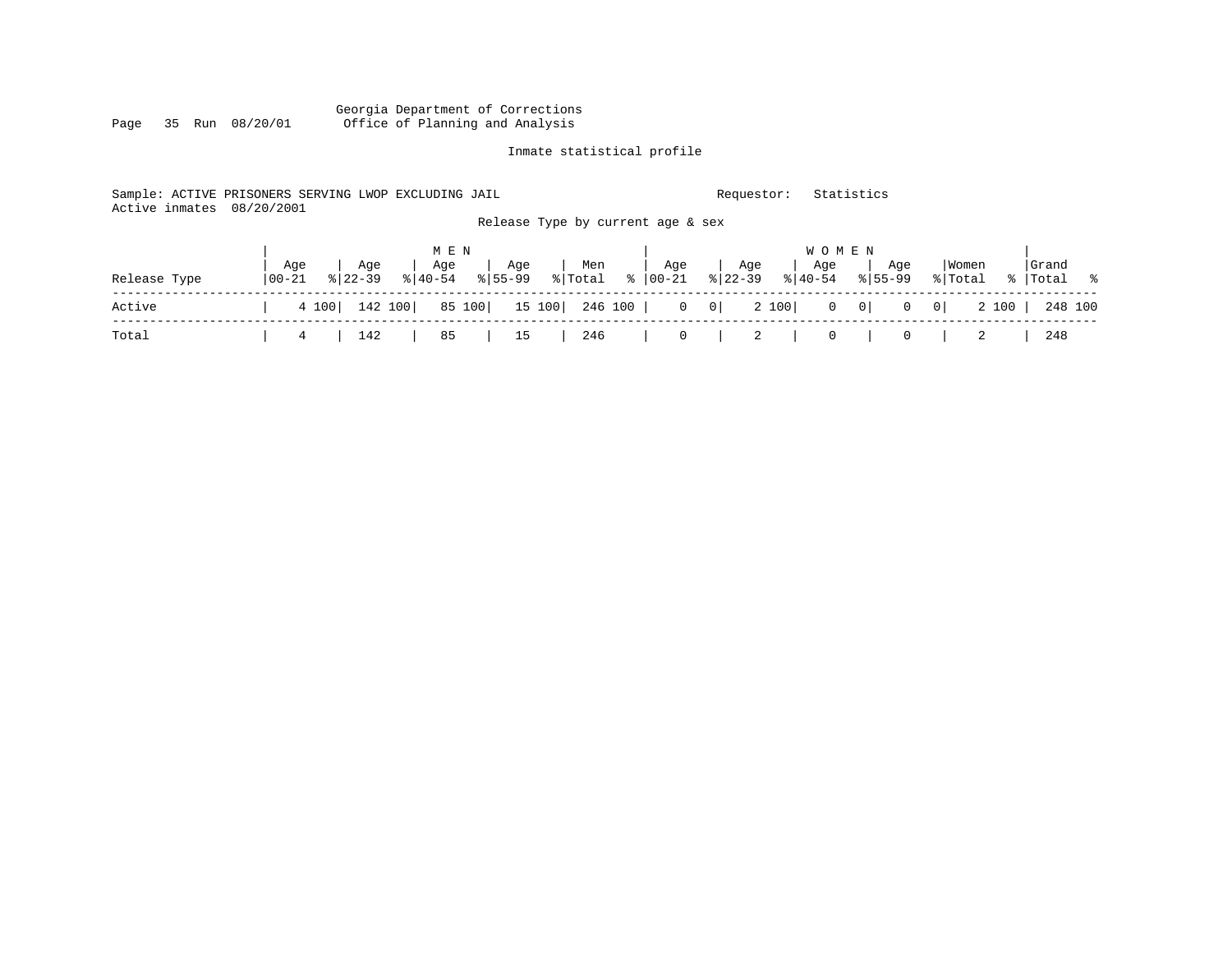#### Georgia Department of Corrections Page 36 Run 08/20/01 Office of Planning and Analysis

# Inmate statistical profile

|  |                           |  | Sample: ACTIVE PRISONERS SERVING LWOP EXCLUDING JAII |  |
|--|---------------------------|--|------------------------------------------------------|--|
|  | Active inmates 08/20/2001 |  |                                                      |  |

L<br>
Sample: ACTIVE PREQUESTOR: Statistics

Inst By Group by current age & sex

|                      |             |       |           |         | M E N       |       |           |             |          |          |              |             |             |          | <b>WOMEN</b> |           |             |                 |          |       |           |          |
|----------------------|-------------|-------|-----------|---------|-------------|-------|-----------|-------------|----------|----------|--------------|-------------|-------------|----------|--------------|-----------|-------------|-----------------|----------|-------|-----------|----------|
|                      | Age         |       | Age       |         | Age         |       | Age       |             | Men      |          | Age          |             | Age         |          | Age          |           | Age         |                 | Women    |       | Grand     |          |
| Inst By Group        | $ 00-21$    |       | $8 22-39$ |         | $8 40-54$   |       | $8 55-99$ |             | % Total  | ⊱        | $00 - 21$    |             | $ 22-39 $   |          | $8 40-54$    |           | $8155 - 99$ |                 | % Total  |       | %   Total | ႜ        |
| County jails         |             |       | 0         |         |             |       |           | 0           |          |          | 0            |             |             |          | 0            |           |             |                 |          |       |           |          |
| Transitional centers | 0           |       | 0         |         | $\mathbf 0$ |       | 0         | 0           | 0        | $\Omega$ | 0            |             | $\mathbf 0$ | $\Omega$ | 0            | $\Omega$  | 0           |                 | $\Omega$ |       |           |          |
| County camps         | 0           |       | 0         |         | 0           |       | 0         | 0           | 0        | $\Omega$ | 0            |             | 0           |          | 0            |           | $\Omega$    |                 | $\Omega$ |       |           |          |
| Inmate boot camps    | $\Omega$    |       | 0         |         | $\Omega$    |       | $\Omega$  | $\mathbf 0$ | U        | $\Omega$ | $\Omega$     |             | $\Omega$    | 0        | $\Omega$     |           | $\Omega$    |                 | $\Omega$ |       |           |          |
| State prisons        |             | 4 100 | 142       | 100     | 85          | 100   |           | 15 100      |          | 246 100  | $\Omega$     |             |             | 2 100    | $\Omega$     |           | $\Omega$    |                 |          | 2 100 | 248 100   |          |
| Private prisons      | 0           |       | 0         | 0       | $\mathbf 0$ | 0     | 0         | 0           | 0        | $\Omega$ | $\mathbf 0$  |             | 0           | 0        | $\mathbf 0$  |           | 0           |                 | 0        | 0     | 0         | $\Omega$ |
| Other                | 0           | 0     | 0         | 0       | $\mathbf 0$ | 0     | $\Omega$  | 0           | 0        | 0        | $\mathbf 0$  | 0           | 0           | 0        | $\Omega$     | $\Omega$  | $\Omega$    | $\Omega$        | $\Omega$ | 0     | 0         | 0        |
| Total reported       |             | 4 100 |           | 142 100 | 85          | 100   |           | 15 100      |          | 246 100  | 0            | $\mathbf 0$ |             | 2 100    | $\mathbf 0$  | $\Omega$  | $\Omega$    | $\overline{0}$  |          | 2 100 | 248 100   |          |
| Percent reported     |             | 100.0 |           | 100.0   |             | 100.0 |           | 100.0       |          | 100.0    |              | $\cdot$ 0   |             | 100.0    |              | $\cdot$ 0 |             | .0 <sup>1</sup> |          | 100.0 |           | 100.0    |
| Not reported         | $\mathbf 0$ |       | 0         |         | $\Omega$    |       | $\Omega$  |             | $\Omega$ |          | $\mathbf{0}$ |             | $\Omega$    |          | $\Omega$     |           |             |                 | $\Omega$ |       | $\Omega$  |          |
| Total                | 4           |       | 142       |         | 85          |       | 15        |             | 246      |          | $\Omega$     |             | 2           |          | $\mathbf 0$  |           | $\Omega$    |                 | 2        |       | 248       |          |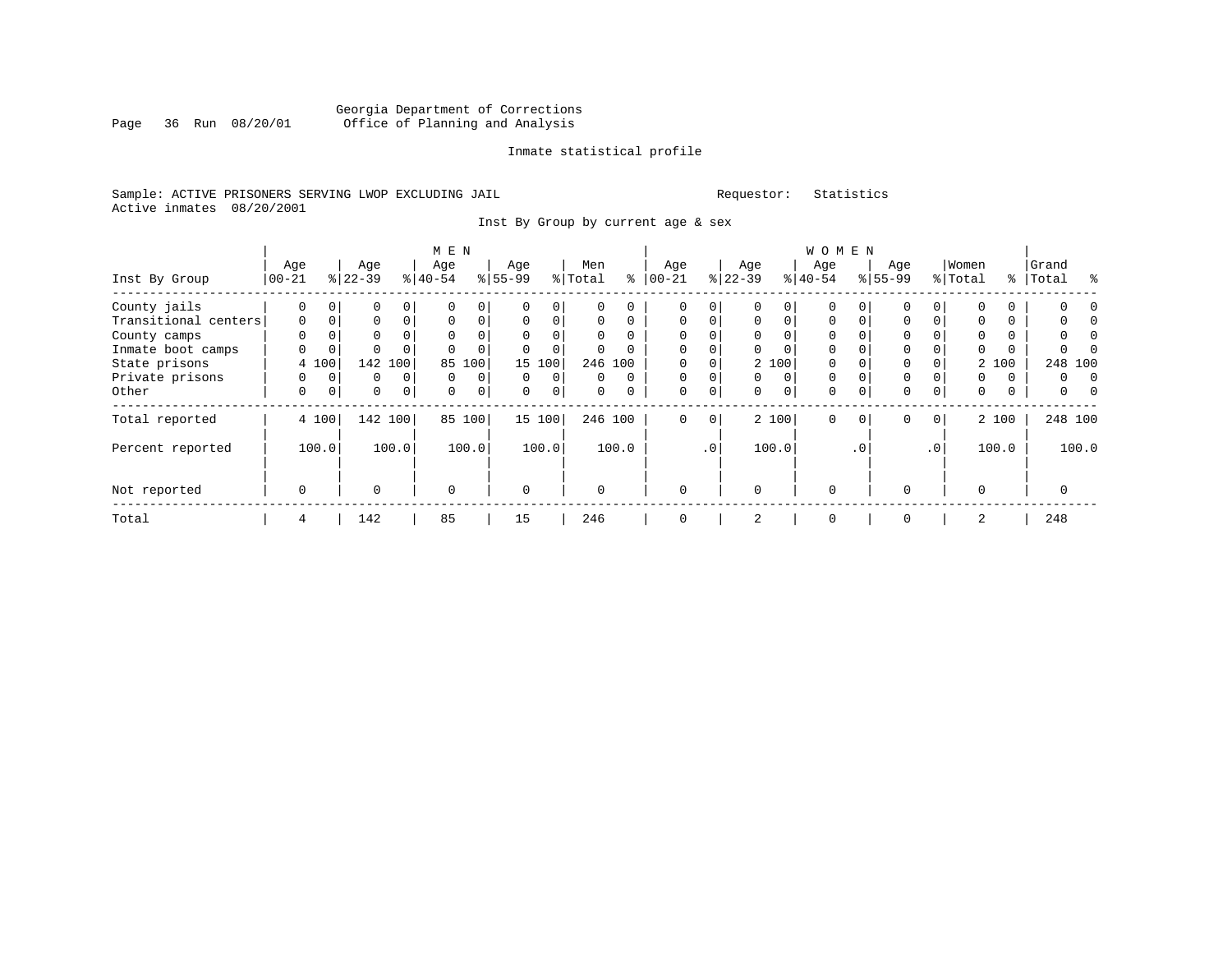### Georgia Department of Corrections Page 37 Run 08/20/01 Office of Planning and Analysis

#### Inmate statistical profile

#### Sample: ACTIVE PRISONERS SERVING LWOP EXCLUDING JAIL Requestor: Statistics Active inmates 08/20/2001

Institution by current age & sex

|                      |            |          | M E N     |                |                |                |           |          | <b>WOMEN</b> |                |           |           |              |       |              |           |           |              |          |          |           |                |
|----------------------|------------|----------|-----------|----------------|----------------|----------------|-----------|----------|--------------|----------------|-----------|-----------|--------------|-------|--------------|-----------|-----------|--------------|----------|----------|-----------|----------------|
|                      | Age        |          | Age       |                | Age            |                | Age       |          | Men          |                | Age       |           | Age          |       | Aqe          |           | Aqe       |              | Women    |          | Grand     |                |
| Institution          | $ 00 - 21$ |          | $ 22-39 $ |                | $8 40-54$      |                | $8 55-99$ |          | % Total      | ∻              | $00 - 21$ |           | $ 22-39 $    |       | $ 40-54 $    |           | $ 55-99 $ |              | % Total  |          | %   Total | ዱ              |
| Ware Prison          |            |          | 11        | 8              |                | 11             | 2         | 13       | 22           |                |           |           |              |       | <sup>0</sup> |           |           | <sup>0</sup> |          |          | 22        | 9              |
| Phillips Prison      |            | 25       | 6         | 4              | ζ              | 4              | $\Omega$  | $\Omega$ | 10           | 4              | $\Omega$  |           | $\Omega$     | 0     | $\Omega$     | $\Omega$  | O         | $\Omega$     | ∩        | $\Omega$ | 10        | 4              |
| Arrendale Prison     |            | 25       |           | $\overline{a}$ |                |                |           | 7        | 5            | 2              |           |           | <sup>0</sup> | 0     |              |           |           | $\Omega$     |          |          |           | $\overline{a}$ |
| Georgia State Prison |            | $\Omega$ | 26        | 18             | 12             | 14             |           | 7        | 39           | 16             |           |           | ∩            | U     |              |           | U         | $\Omega$     | ∩        | $\Omega$ | 39        | 16             |
| Jackson Prison-Diag  |            | 25       | 4         | 3              | $\Omega$       | $\Omega$       |           | 7        | 6            | $\overline{2}$ |           |           | $\Omega$     | O     |              |           |           | $\Omega$     | ∩        | $\Omega$ | 6         | $\overline{2}$ |
| Coastal Prison       |            | 25       |           |                |                |                | U         | $\Omega$ |              | $\overline{a}$ |           |           |              | O     |              |           |           |              |          | $\Omega$ |           | $\overline{a}$ |
| Augusta Med Prison   |            |          |           |                | 6              |                |           | 27       | 17           |                |           |           |              | U     |              |           |           |              |          |          | 17        | 7              |
| Valdosta Prison      |            | $\Omega$ | 24        | 17             | 10             | 12             | 2         | 13       | 36           | 15             |           |           |              |       |              |           |           |              |          | 0        | 36        | 15             |
| Hays Prison          |            | $\Omega$ | 10        | 7              | Q              | 11             |           | 7        | 20           | $\mathsf{R}$   |           |           | $\cap$       | O     |              | $\Omega$  |           | U            |          | 0        | 2.0       | 8              |
| Hancock Prison       |            |          | 10        |                |                | 5              |           |          | 14           | б              |           |           |              |       |              |           |           |              |          |          | 14        | 6              |
| Telfair Prison       |            |          | 12        | 8              |                | 11             |           |          | 22           | q              |           |           |              | U     |              |           |           | U            |          | $\Omega$ | 22        | 9              |
| Macon Prison         |            | $\Omega$ | 10        | 7              | 13             | 15             |           | 7        | 24           | 10             |           |           | <sup>0</sup> | O     | $\Omega$     |           |           | O            |          | $\Omega$ | 2.4       | 10             |
| Smith Prison         |            | $\cap$   | 14        | 10             |                | 8              |           | 7        | 22           | 9              |           |           | ∩            | U     | ∩            | $\Omega$  |           | $\cap$       | ∩        | $\cap$   | 22        | 9              |
| Baldwin Prison       |            |          | 2         |                | $\overline{2}$ | $\overline{a}$ | $\Omega$  |          |              | $\overline{2}$ |           |           | <sup>0</sup> | U     | $\Omega$     |           |           | U            | ∩        | $\cap$   |           | $\overline{a}$ |
| Metro Womens Prison  | O          | $\cap$   | O         | $\Omega$       | $\cap$         | $\Omega$       | $\Omega$  | 0        | $\Omega$     | <sup>n</sup>   | $\Omega$  |           |              | 50    | $\Omega$     | $\Omega$  | O         | $\Omega$     |          | 50       |           | O              |
| Pulaski Womens Pris  | $\Omega$   | $\Omega$ | O         | $\Omega$       |                | $\Omega$       | O         | 0        |              |                | $\Omega$  | $\Omega$  |              | 50    | $\Omega$     | $\Omega$  |           | $\Omega$     |          | 50       |           |                |
| Total reported       |            | 4 100    | 142 100   |                |                | 85 100         |           | 15 100   | 246 100      |                | $\Omega$  | $\Omega$  |              | 2 100 | $\Omega$     | $\Omega$  | $\Omega$  | $\Omega$     |          | 2 100    | 248 100   |                |
| Percent reported     |            | 100.0    |           | 100.0          |                | 100.0          |           | 100.0    |              | 100.0          |           | $\cdot$ 0 |              | 100.0 |              | $\cdot$ 0 |           | $\cdot$ 0    |          | 100.0    |           | 100.0          |
| Not Reported         | O          |          | U         |                | O              |                | $\Omega$  |          |              |                | $\Omega$  |           | $\Omega$     |       | $\Omega$     |           | O         |              | $\Omega$ |          | $\Omega$  |                |
| Total                | 4          |          | 142       |                | 85             |                | 15        |          | 246          |                | ∩         |           | 2            |       | $\Omega$     |           | በ         |              |          |          | 248       |                |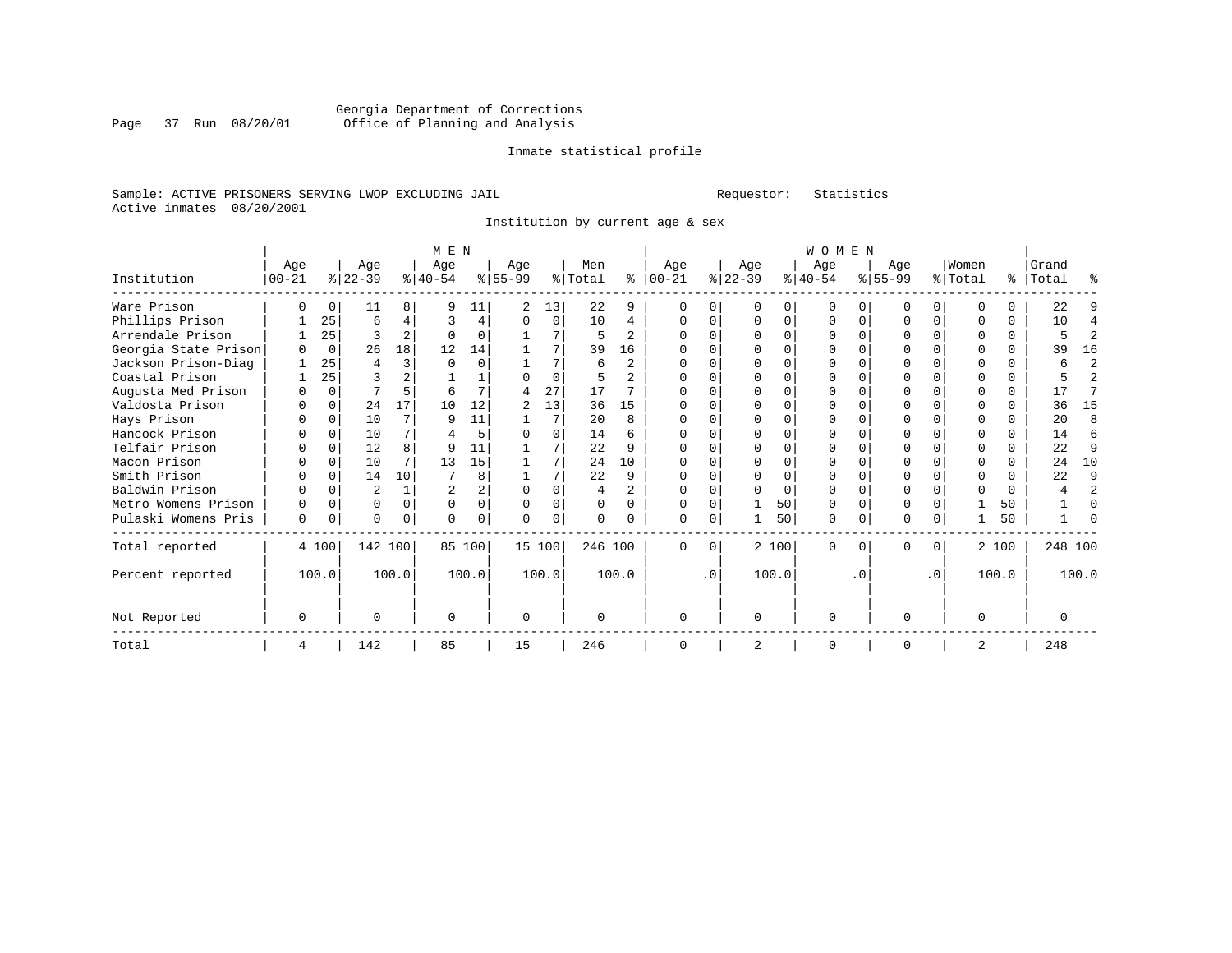#### Georgia Department of Corrections Page 38 Run 08/20/01 Office of Planning and Analysis

#### Inmate statistical profile

### Sample: ACTIVE PRISONERS SERVING LWOP EXCLUDING JAIL Requestor: Statistics Active inmates 08/20/2001

#### Misdemeanors And Felonies by current age & sex

|                              |                            |                                          | M E N             |                             |                                         |                   |                                                                               | <b>WOMEN</b>                            |                            |                                                               |                                       |
|------------------------------|----------------------------|------------------------------------------|-------------------|-----------------------------|-----------------------------------------|-------------------|-------------------------------------------------------------------------------|-----------------------------------------|----------------------------|---------------------------------------------------------------|---------------------------------------|
| Crime Type                   | Age<br>$00 - 21$           | Age<br>$8 22-39$                         | Age<br>$8 40-54$  | Age<br>$8155 - 99$          | Men<br>% Total<br>နွ                    | Age<br>$00 - 21$  | Age<br>$ 22-39 $                                                              | Age<br>$8 40-54$                        | Age<br>$8155 - 99$         | Women<br>% Total<br>%                                         | Grand<br>$\sim$ 8<br>Total            |
| <b>MISDEMEANOR</b><br>FELONY | 0<br>$\mathbf{0}$<br>4 100 | $\mathbf 0$<br>$\overline{0}$<br>142 100 | 0 <br>0<br>85 100 | $\mathbf{0}$<br>0<br>15 100 | $\mathbf{0}$<br>$\mathbf{0}$<br>246 100 | 0<br>$\mathbf{0}$ | 0 <sup>1</sup><br>$\overline{0}$<br>0 <sup>1</sup><br>0 <sup>1</sup><br>2 100 | 0<br>0<br>$\mathbf 0$<br>$\overline{0}$ | $\mathbf 0$<br>$\mathbf 0$ | 0 <br>$\mathbf{0}$<br>$\mathbf{0}$<br>0 <sup>1</sup><br>2 100 | $\Omega$<br>$\overline{0}$<br>248 100 |
| Total reported               | 4 100                      | 142 100                                  | 85 100            | 15 100                      | 246 100                                 | 0                 | 2 100<br>0 <sup>1</sup>                                                       | 0<br>0                                  | 0                          | 2 100<br>0 <sup>1</sup>                                       | 248 100                               |
| Percent reported             | 100.0                      | 100.0                                    | 100.0             | 100.0                       | 100.0                                   | .0 <sup>1</sup>   | 100.0                                                                         | . 0                                     |                            | 100.0<br>.0 <sup>1</sup>                                      | 100.0                                 |
| NOT REPORTED                 | $\mathbf 0$                | 0                                        | $\mathbf 0$       | $\mathbf 0$                 | $\mathbf 0$                             | 0                 | $\mathbf 0$                                                                   | $\mathbf 0$                             | $\mathbf 0$                | $\mathbf 0$                                                   | $\mathbf 0$                           |
| Total                        | 4                          | 142                                      | 85                | 15                          | 246                                     |                   | 2                                                                             | 0                                       | $\mathbf 0$                | 2                                                             | 248                                   |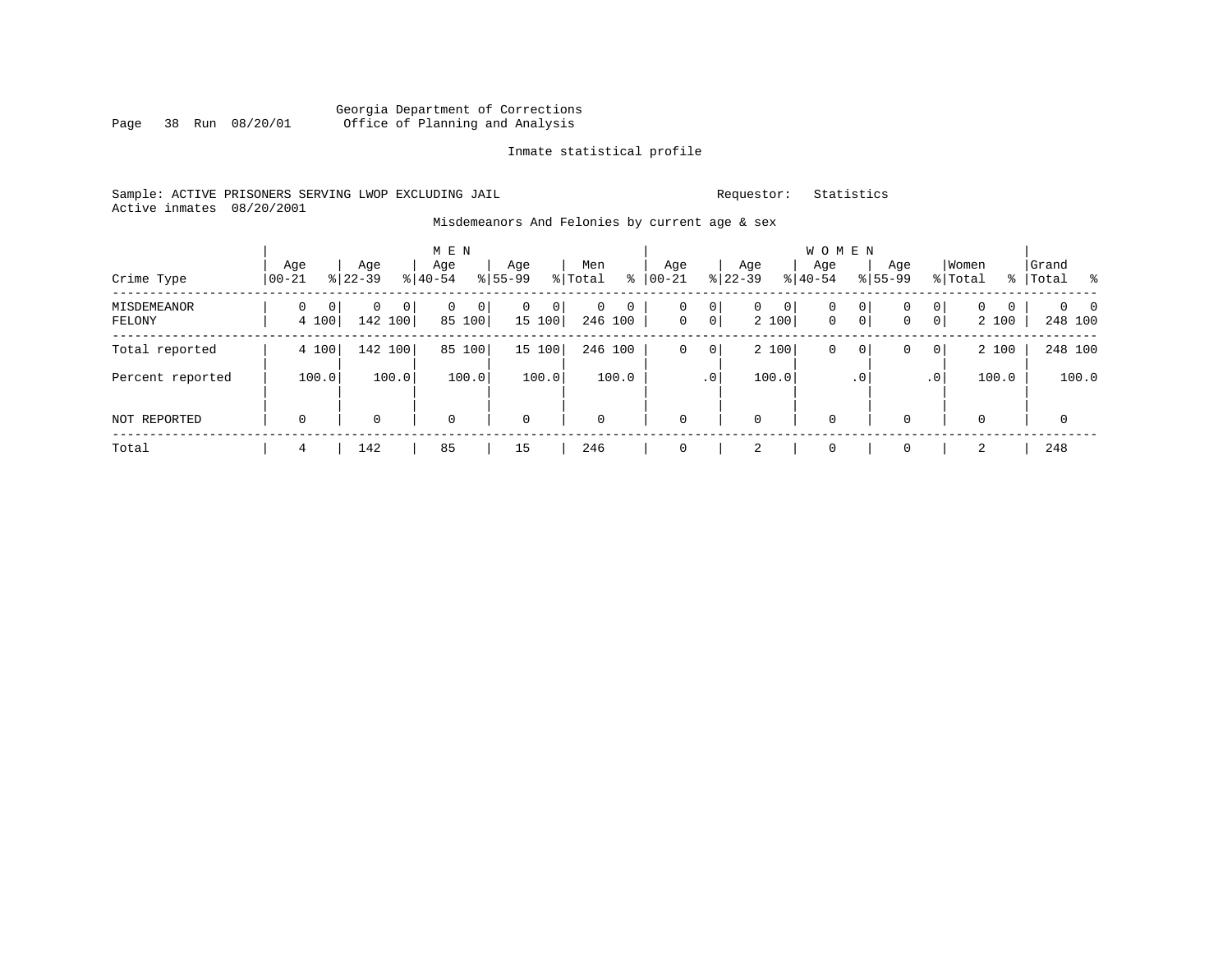### Georgia Department of Corrections<br>Page 39 Run 08/20/01 Office of Planning and Analysis Page 39 Run 08/20/01 Office of Planning and Analysis

#### Inmate statistical profile

#### Sample: ACTIVE PRISONERS SERVING LWOP EXCLUDING JAIL Requestor: Statistics Active inmates 08/20/2001

Crimes By Group by current age & sex

|                      |           |             |             |              | M E N    |             |           |             |             |             | W O M E N     |           |          |          |             |          |              |             |          |          |         |                |  |  |
|----------------------|-----------|-------------|-------------|--------------|----------|-------------|-----------|-------------|-------------|-------------|---------------|-----------|----------|----------|-------------|----------|--------------|-------------|----------|----------|---------|----------------|--|--|
|                      | Age       |             | Age         |              | Age      |             | Age       |             | Men         |             | Age           |           | Age      |          | Age         |          | Age          |             | Women    |          | Grand   |                |  |  |
| Crimes By Group      | $00 - 21$ |             | $8 22-39$   |              | $ 40-54$ |             | $8 55-99$ |             | % Total     |             | $8   00 - 21$ |           | $ 22-39$ |          | $8 40-54$   |          | $8155 - 99$  |             | % Total  | ႜ        | Total   |                |  |  |
| HOMICIDE             | 4         | 100         | 98          | 69           | 33       | 39          | 9         | 60          | 144         | 59          | 0             | 0         |          | 2 100    | 0           | 0        | 0            | 0           | 2        | 100      | 146     | 59             |  |  |
| ABORTION             | O         | $\mathbf 0$ | $\mathbf 0$ | $\mathbf 0$  | $\Omega$ | $\mathbf 0$ | $\Omega$  | $\mathbf 0$ | $\mathbf 0$ | $\mathbf 0$ | $\Omega$      | 0         | $\Omega$ | 0        | $\Omega$    | 0        | $\Omega$     | $\mathbf 0$ | $\Omega$ | $\Omega$ | 0       | $\overline{0}$ |  |  |
| BODILY INJRY&REL OFF | O         | $\mathbf 0$ | 9           | 6            | 16       | 19          | 2         | 13          | 27          | 11          | $\Omega$      | 0         | $\Omega$ | $\Omega$ | 0           | 0        | <sup>0</sup> | $\Omega$    | O        | $\Omega$ | 27      | 11             |  |  |
| ARSON & REL OFF      | U         | $\mathbf 0$ | $\Omega$    | 0            | $\Omega$ | 0           | ∩         | 0           | 0           | $\Omega$    | $\Omega$      | 0         | O        | $\Omega$ | 0           | $\Omega$ | O            | 0           | O        | O        | U       | $\Omega$       |  |  |
| DAMAGE OF PROPERTY   |           | $\Omega$    | U           | U            | $\Omega$ | 0           |           | $\Omega$    | O           | U           | $\Omega$      | U         | $\Omega$ | $\Omega$ | U           | C        | ∩            | U           | O        | $\Omega$ | Λ       | $\Omega$       |  |  |
| BURGLARY & REL OFF   | O         | $\Omega$    | O           | 0            | -1       | 1           | $\Omega$  | $\Omega$    | 1           | 0           | O             | 0         | $\Omega$ | $\Omega$ | 0           | $\Omega$ | ∩            | $\Omega$    | O        | 0        |         | ∩              |  |  |
| FORGERY & REL OFF    |           | 0           | O           | $\Omega$     | $\Omega$ | 0           |           | $\mathbf 0$ | 0           | 0           | 0             | 0         | $\Omega$ | 0        | 0           | $\Omega$ | <sup>0</sup> | $\Omega$    | O        | 0        | U       | $\Omega$       |  |  |
| THEFT                |           | $\mathbf 0$ | 0           | 0            | $\Omega$ | 0           |           | 0           | $\Omega$    | $\Omega$    | C             | 0         | $\Omega$ | $\Omega$ | 0           | $\Omega$ | <sup>0</sup> | $\Omega$    | 0        | 0        | O       | $\sqrt{ }$     |  |  |
| <b>ROBBERY</b>       |           | 0           | 15          | 11           | 18       | 21          | 3         | 20          | 36          | 15          | $\Omega$      | 0         | $\Omega$ | 0        | 0           | $\Omega$ | <sup>0</sup> | $\Omega$    | O        | 0        | 36      | 15             |  |  |
| SEXUAL OFFENSES      |           | 0           | 14          | 10           | 15       | 18          |           | 7           | 30          | 12          | $\Omega$      | 0         | $\Omega$ | $\Omega$ | 0           | $\Omega$ | <sup>0</sup> | 0           | O        | 0        | 30      | 12             |  |  |
| OBSCENITY CRIMES     |           | $\Omega$    | $\Omega$    | $\Omega$     | $\Omega$ | $\Omega$    |           | $\Omega$    | 0           | O           | $\Omega$      | 0         | $\Omega$ | $\Omega$ | 0           | C        | <sup>0</sup> | 0           | $\Omega$ | $\Omega$ | O       | $\Omega$       |  |  |
| TREASON & REL OFF    |           | $\Omega$    | $\Omega$    | $\Omega$     | $\Omega$ | 0           | $\Omega$  | $\Omega$    | 0           | 0           | 0             | 0         | O        | $\Omega$ | 0           | $\Omega$ | 0            | $\Omega$    | O        | $\Omega$ | U       | $\Omega$       |  |  |
| CRIMES INVOLVNG GOVT |           | $\mathbf 0$ | $\Omega$    | $\Omega$     | 0        | 0           |           | $\mathbf 0$ | 0           | 0           | 0             | 0         | 0        | $\Omega$ | 0           | $\Omega$ | 0            | $\Omega$    | 0        | 0        | ი       | $\Omega$       |  |  |
| FALSIFICATIONS       |           | $\Omega$    | $\Omega$    | $\Omega$     | $\Omega$ | $\Omega$    | $\Omega$  | $\Omega$    | 0           | $\Omega$    | $\Omega$      | 0         | $\Omega$ | $\Omega$ | U           | C        | <sup>0</sup> | $\Omega$    | O        | $\Omega$ | U       | $\Omega$       |  |  |
| OBSTRUCT LAW ENFORCE | O         | $\mathbf 0$ | O           | $\Omega$     | O        | 0           | $\Omega$  | 0           | 0           | 0           | $\Omega$      | 0         | $\Omega$ | $\Omega$ | 0           | 0        | O            | $\Omega$    | O        | 0        | ი       | $\Omega$       |  |  |
| DISORDERLY CONDUCT   | O         | 0           | O           | 0            | 0        | 0           |           | 0           | 0           | 0           | O             | 0         | $\Omega$ | $\Omega$ | 0           | $\Omega$ |              | 0           | O        | 0        |         | <sup>0</sup>   |  |  |
| GAMBLING & REL OFF   | n         | $\Omega$    | U           | 0            | $\Omega$ | 0           | ∩         | $\Omega$    | 0           | O           | $\Omega$      | 0         | $\Omega$ | $\Omega$ | 0           | C        | ∩            | 0           | U        | 0        | ∩       | ∩              |  |  |
| CRUELTY TO CHILDREN  |           | $\Omega$    | O           | 0            | O        | 0           | $\Omega$  | 0           | 0           | 0           | $\Omega$      | 0         | $\Omega$ | $\Omega$ | 0           | $\Omega$ | <sup>0</sup> | $\Omega$    | O        | 0        |         | ∩              |  |  |
| CRIMES WITH GUNS     |           | 0           | O           | $\Omega$     | $\Omega$ | 0           |           | 0           | 0           | $\Omega$    | 0             | 0         | $\Omega$ | 0        | 0           | $\Omega$ | <sup>0</sup> | $\Omega$    | 0        | 0        |         | U              |  |  |
| INVASION PRIVACY     |           | $\mathbf 0$ | $\Omega$    | $\Omega$     | $\Omega$ | 0           |           | 0           | 0           | $\Omega$    | $\Omega$      | 0         | $\Omega$ | 0        | 0           | 0        | $\Omega$     | $\Omega$    | O        | 0        | ∩       | $\cap$         |  |  |
| RACKETEERING         | U         | $\mathbf 0$ | $\Omega$    | $\Omega$     | $\Omega$ | 0           | ∩         | 0           | 0           | 0           | $\Omega$      | 0         | $\Omega$ | 0        | 0           | $\Omega$ | <sup>0</sup> | $\Omega$    | O        | 0        |         | $\Omega$       |  |  |
| DRUG ABUSE OFFENSES  |           | 0           | 5           | 4            | 2        | 2           |           | $\Omega$    |             | 3           | 0             | 0         | $\Omega$ | $\Omega$ | 0           | $\Omega$ |              | 0           | 0        | 0        |         | 3              |  |  |
| DRUG TRAFFICKING     | U         | $\Omega$    |             | $\mathbf{1}$ | $\Omega$ | 0           | O         | $\Omega$    | 1           | O           | $\Omega$      | O         | $\Omega$ | $\Omega$ | U           | C        | <sup>0</sup> | $\Omega$    | O        | $\Omega$ |         | $\Omega$       |  |  |
| AUTO CRIMES          |           | $\Omega$    | $\Omega$    | $\Omega$     | O        | 0           | O         | $\Omega$    | 0           | 0           | $\Omega$      | 0         | O        | $\Omega$ | 0           | $\Omega$ | O            | $\Omega$    | O        | 0        | O       | <sup>0</sup>   |  |  |
| REVENUE & CONTRABAND |           | 0           | O           | $\Omega$     | 0        | 0           |           | $\mathbf 0$ | 0           | 0           | 0             | 0         | 0        | 0        | 0           | $\Omega$ | <sup>0</sup> | $\Omega$    | 0        | 0        |         | $\Omega$       |  |  |
| CRIMES OF OTH STATES | O         | 0           | O           | $\Omega$     | O        | 0           | ∩         | 0           | 0           | 0           | $\Omega$      | 0         | $\Omega$ | $\Omega$ | 0           | $\Omega$ | <sup>0</sup> | $\Omega$    | O        | 0        | O       | $\Omega$       |  |  |
| MISC. FELONIES       | O         | 0           | O           | 0            | 0        | 0           | ∩         | 0           | 0           | 0           | $\Omega$      | 0         | O        | 0        | 0           | 0        | O            | $\Omega$    | O        | 0        | U       | <sup>0</sup>   |  |  |
| MISDEMEANORS         | 0         | 0           | 0           | 0            | 0        | 0           | $\Omega$  | 0           | 0           | 0           | 0             | 0         | 0        | 0        | 0           | 0        | $\Omega$     | 0           | 0        | 0        | ი       | ſ              |  |  |
| Total reported       |           | 4 100       | 142 100     |              |          | 85 100      | 15 100    |             | 246 100     |             | 0             | 0         |          | 2 100    | $\mathbf 0$ | 0        | $\Omega$     | 0           |          | 2 100    | 248 100 |                |  |  |
| Percent reported     |           | 100.0       |             | 100.0        |          | 100.0       |           | 100.0       |             | 100.0       |               | $\cdot$ 0 |          | 100.0    |             | . 0      |              | $\cdot$ 0   |          | 100.0    |         | 100.0          |  |  |
| NOT REPORTED         | 0         |             | 0           |              | 0        |             | 0         |             | 0           |             | $\mathbf 0$   |           | 0        |          | 0           |          | 0            |             | 0        |          | 0       |                |  |  |
| Total                | 4         |             | 142         |              | 85       |             | 15        |             | 246         |             | $\mathbf 0$   |           | 2        |          | 0           |          | $\Omega$     |             | 2        |          | 248     |                |  |  |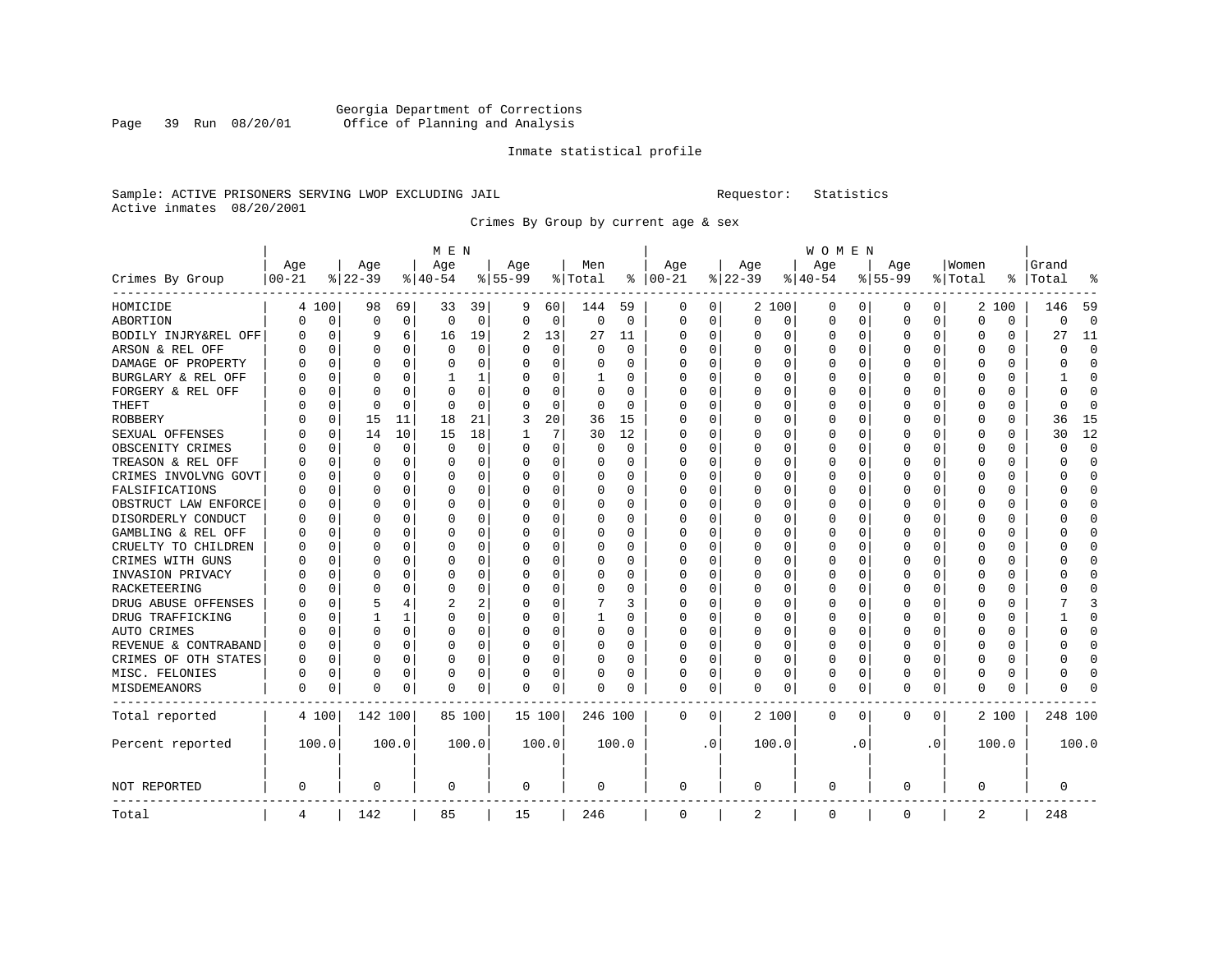Georgia Department of Corrections Page 40 Run 08/20/01 Office of Planning and Analysis

# Inmate statistical profile

| Sample: ACTIVE PRISONERS SERVING LWOP EXCLUDING JAIL<br>Active inmates 08/20/2001 |     |                |                  |              |             |                |                                           |                |                |              | Statistics<br>Requestor:                  |                |                                                                       |             |             |             |             |                |                  |              |                    |                |  |
|-----------------------------------------------------------------------------------|-----|----------------|------------------|--------------|-------------|----------------|-------------------------------------------|----------------|----------------|--------------|-------------------------------------------|----------------|-----------------------------------------------------------------------|-------------|-------------|-------------|-------------|----------------|------------------|--------------|--------------------|----------------|--|
|                                                                                   |     |                |                  |              |             |                |                                           |                |                |              | Most Serious Offense by current age & sex |                |                                                                       |             |             |             |             |                |                  |              |                    |                |  |
|                                                                                   |     |                |                  |              | M E N       |                |                                           |                |                |              |                                           |                | <b>WOMEN</b>                                                          |             |             |             |             |                |                  |              |                    |                |  |
| Most Serious Offense 00-21                                                        | Age |                | Age<br>$8 22-39$ |              | Age         |                | Age   Men<br>$ 40-54 \t  55-99 \t  Total$ |                |                |              | Age<br>$\frac{1}{6}$   00-21              |                | Age<br>$ \frac{1}{22-39} \cdot \frac{1}{8} $ 40-54 $ \frac{1}{55-99}$ |             | Age         |             | Age         |                | Women<br>% Total |              | Grand<br>% Total % |                |  |
| Misdemeanors                                                                      |     |                |                  |              |             |                |                                           |                |                |              |                                           |                |                                                                       |             |             |             |             |                |                  |              |                    |                |  |
| FELONIES                                                                          |     |                |                  |              |             |                |                                           |                |                |              |                                           |                |                                                                       |             |             |             |             |                |                  |              |                    |                |  |
|                                                                                   |     |                |                  |              |             |                |                                           |                |                |              |                                           |                |                                                                       |             |             |             |             |                |                  |              |                    |                |  |
| <b>MURDER</b>                                                                     |     | 4 100          | 98               | 69           | 33          | 39             | 9                                         | 60             | 144            | 59           | $\mathsf{O}$                              | $\overline{0}$ |                                                                       | 2 100       | 0           | $\Omega$    | $\mathbf 0$ | 0              |                  | 2 100        |                    | 146 59         |  |
| KIDNAPPING                                                                        | 0   | $\mathbf{0}$   | 9                | $6 \mid$     | 16          | 19             | 2                                         | 13             | 27             | 11           | $\mathbf 0$                               | $\overline{0}$ | $\Omega$                                                              | $\mathbf 0$ | $\mathbf 0$ | $\mathbf 0$ | 0           | 0              | $\Omega$         | $\Omega$     | 27                 | 11             |  |
| <b>BURGLARY</b>                                                                   | 0   | 0              | $\Omega$         | $\Omega$     | 1           | $\mathbf{1}$   | $\Omega$                                  | $\overline{0}$ | 1              | $\Omega$     | $\Omega$                                  | 0 <sup>1</sup> | $\Omega$                                                              | $\mathbf 0$ | $\Omega$    | $\Omega$    | $\Omega$    | $\Omega$       | $\Omega$         | $\Omega$     | $\mathbf{1}$       | $\Omega$       |  |
| ARMED ROBBERY                                                                     |     | 0 <sup>1</sup> | 15               | 11           | 18          | 21             | 3                                         | 20             | 36             | 15           | $\mathbf 0$                               | $\Omega$       |                                                                       | $\Omega$    | $\Omega$    | $\Omega$    | $\Omega$    | $\Omega$       |                  | $\Omega$     |                    | 36 15          |  |
| <b>RAPE</b>                                                                       | 0   | $\Omega$       | 10               | 7            | 14          | 16             | 1                                         | 7              | 25             | 10           | $\mathbf 0$                               | 0 <sup>1</sup> | $\Omega$                                                              | $\Omega$    | 0           | $\Omega$    | $\Omega$    | $\Omega$       | $\Omega$         | $\cap$       | 25                 | 10             |  |
| AGGRAV. CHILD MOLEST                                                              | 0   | 0 <sup>1</sup> | 4                | 3            | 1           | $\mathbf{1}$   | $\mathbf 0$                               | 0 <sup>1</sup> | 5              | 2            | $\mathbf 0$                               | 0 <sup>1</sup> | $\mathbf 0$                                                           | $\mathbf 0$ | $\Omega$    | $\Omega$    | $\mathbf 0$ | $\Omega$       |                  | $\Omega$     | 5                  | 2              |  |
| VIOLATE GA CNTRL SBS                                                              | 0   | 0 <sup>1</sup> | $\mathbf{1}$     | 1            | $\mathbf 0$ | $\mathsf{O}$   | $\mathbf 0$                               | 0 <sup>1</sup> |                | 0            | 0                                         | 0 <sup>1</sup> | 0                                                                     | $\Omega$    | $\Omega$    | $\Omega$    | 0           | $\Omega$       | $\mathbf 0$      | $\Omega$     |                    | $\Omega$       |  |
| SALE/DISTRIBUTION CO                                                              | 0   | $\Omega$       | $\overline{3}$   | 2            | $\Omega$    | $\mathbf 0$    | $\Omega$                                  | 0 <sup>1</sup> | $\overline{3}$ | $\mathbf{1}$ | $\mathbf 0$                               | 0 <sup>1</sup> | $\Omega$                                                              | $\Omega$    | $\Omega$    | 0           | $\Omega$    | $\Omega$       | $\Omega$         | $\Omega$     | 3                  | 1              |  |
| POSSESSION OF COCAIN                                                              | 0   | $\mathbf 0$    |                  | 1            | 2           | $\overline{a}$ | $\mathbf 0$                               | 0 <sup>1</sup> | 3              | $\mathbf{1}$ | $\mathbf{0}$                              | $\overline{0}$ |                                                                       | $\Omega$    | $\Omega$    | $\Omega$    | $\mathbf 0$ | $\Omega$       |                  | 0            | 3                  | $\overline{1}$ |  |
| ATT/CONSPRCY COMMT C                                                              | 0   | $\mathbf 0$    | 1                | $\mathbf{1}$ | $\Omega$    | $\mathbf 0$    | $\cap$                                    | 0 <sup>1</sup> | $\mathbf{1}$   | $\Omega$     | $\Omega$                                  | 0              | $\Omega$                                                              | $\Omega$    | $\Omega$    | 0           | $\Omega$    | 0              | $\cap$           | <sup>0</sup> |                    | $\cap$         |  |
| Total reported                                                                    |     | 4 100          | 142 100          |              |             | 85 100         |                                           | 15 100         | 246 100        |              | $\Omega$                                  | $\overline{0}$ |                                                                       | 2 100       | $\Omega$    | $\Omega$    | $\Omega$    | $\overline{0}$ |                  | 2 100        |                    | 248 100        |  |
| Percent reported                                                                  |     | 100.0          |                  | 100.0        |             | 100.0          |                                           | 100.0          |                | 100.0        |                                           | .0             | 100.0                                                                 |             |             | $\cdot$ 0   |             | $\cdot$ 0      |                  | 100.0        |                    | 100.0          |  |
| NOT REPORTED                                                                      | 0   |                | $\Omega$         |              | $\mathbf 0$ |                | $\mathbf{0}$                              |                | $\Omega$       |              | $\mathbf{0}$                              |                | $\Omega$                                                              |             | 0           |             | $\Omega$    |                | 0                |              | $\Omega$           |                |  |
| Total                                                                             | 4   |                | 142              |              | 85          |                | 15                                        |                | 246            |              | 0                                         |                | 2                                                                     |             | $\mathbf 0$ |             | 0           |                | 2                |              | 248                |                |  |